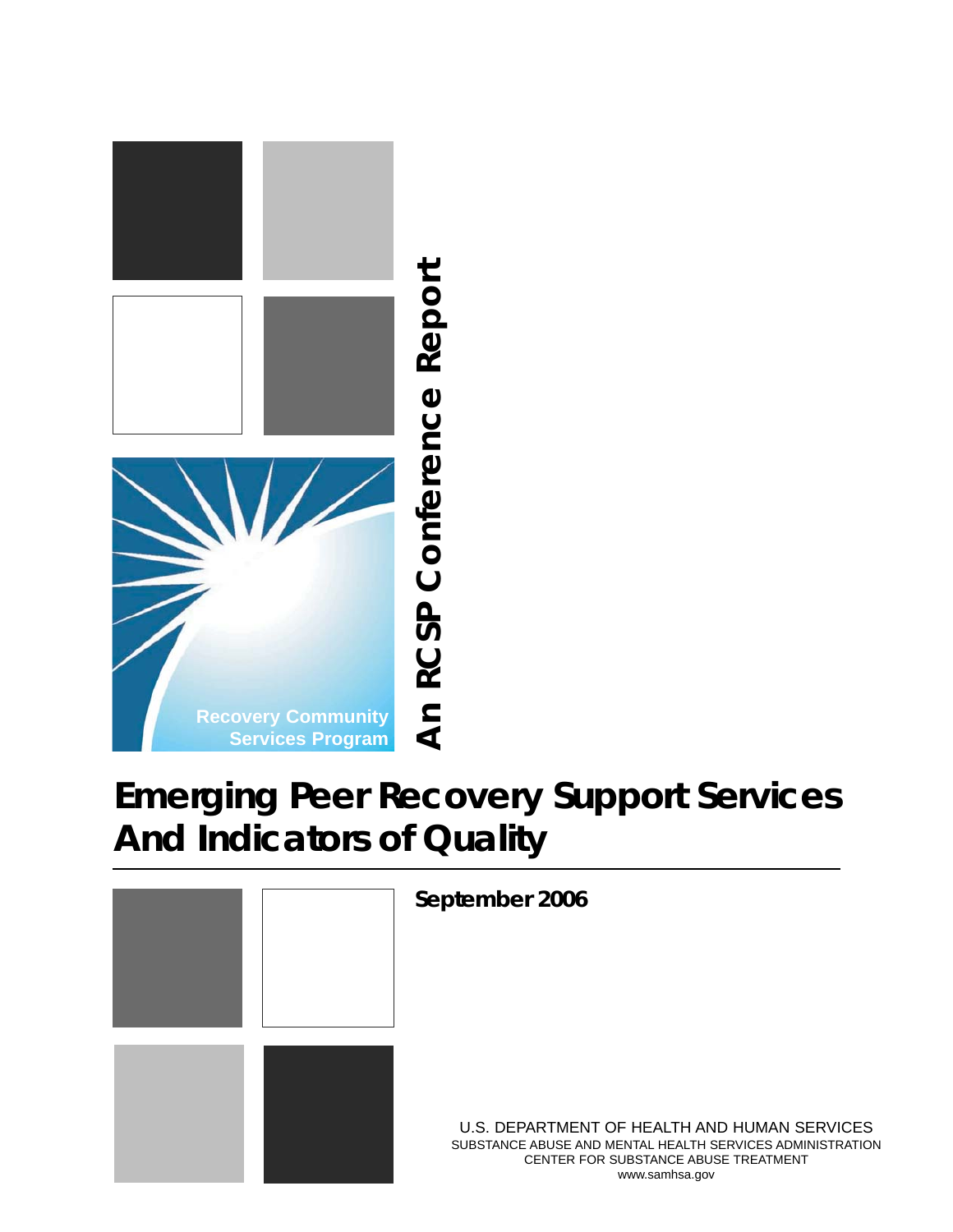### ACKNOWLEDGEMENTS

This report was prepared for the Center for Substance Abuse Treatment (CSAT), Substance Abuse and Mental Health Services Administration (SAMHSA), U.S. Department of Health and Human Services (DHHS), by Health Systems Research, Inc. (HSR) under contract number 270-2003-00005-0003, Recovery Community Services Program (RCSP II). Catherine D. Nugent, M.S., M.S., and Marsha Baker, M.S.W., L.C.S.W., CEAP, served as the Government Project Officers. Linda Kaplan, Special Expert, also provided input. The publication was produced by the RCSP Technical Assistance Team under the direction of June M. Gertig, J.D., Project Director. CSAT recognizes the dedication and hard work of the participants of the 28 projects of the Recovery Community Services Program in building the peer service programs described in this document and appreciates the sharing of their individual and collective wisdom.

### PUBLIC DOMAIN NOTICE

All material appearing in this report is in the public domain and may be reproduced or copied without permission from the Substance Abuse and Mental Health Services Administration. Citation of the source is appreciated.

### DISCLAIMER

The views expressed in written conference materials or publications and by speakers and moderators at HHS-sponsored conferences do not necessarily reflect the official policies or views of DHHS or SAMHSA/CSAT; nor does mention of trade names, commercial practices, or organizations imply endorsement by the U.S. Government.

### ELECTRONIC ACCESS TO PUBLICATION

An online version of this publication can be accessed at www.rcsp.samhsa.gov.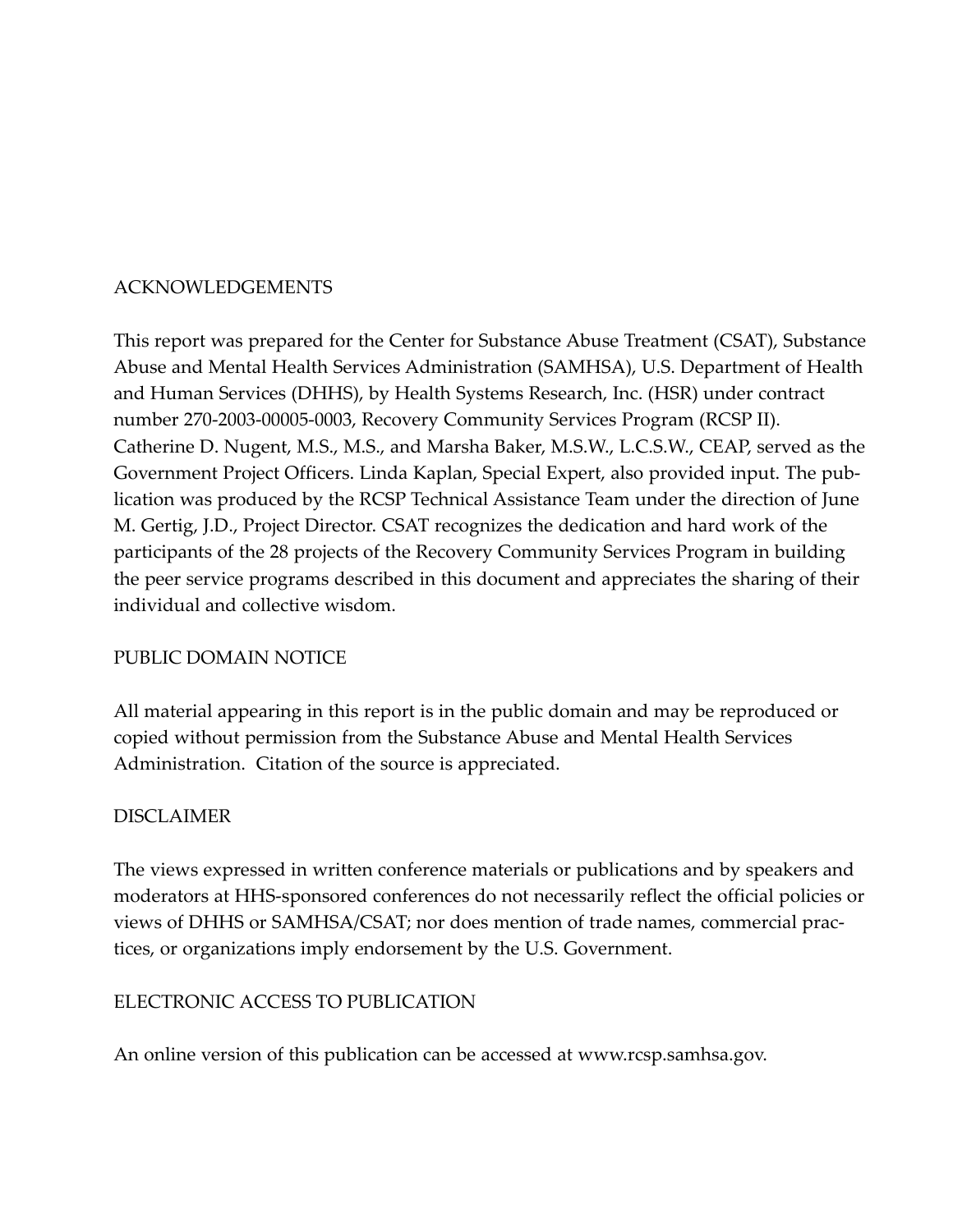

# RCSP Conference Report **Emerging Peer Recovery Support Services And Indicators of Quality**

# **Contents**

| Part I                                                                            |
|-----------------------------------------------------------------------------------|
|                                                                                   |
| Part II                                                                           |
|                                                                                   |
| Part III                                                                          |
|                                                                                   |
| Part IV                                                                           |
| Workshops: Grantee Program Activities and Service Approaches  16                  |
|                                                                                   |
|                                                                                   |
|                                                                                   |
|                                                                                   |
|                                                                                   |
|                                                                                   |
|                                                                                   |
|                                                                                   |
|                                                                                   |
|                                                                                   |
|                                                                                   |
|                                                                                   |
| Appendix 2: Workshops, Moderators, and Panelists at 2005 RCSP Grantee Meeting  40 |
| Appendix 3: Common Indicators of Quality in Peer Recovery Support Services 44     |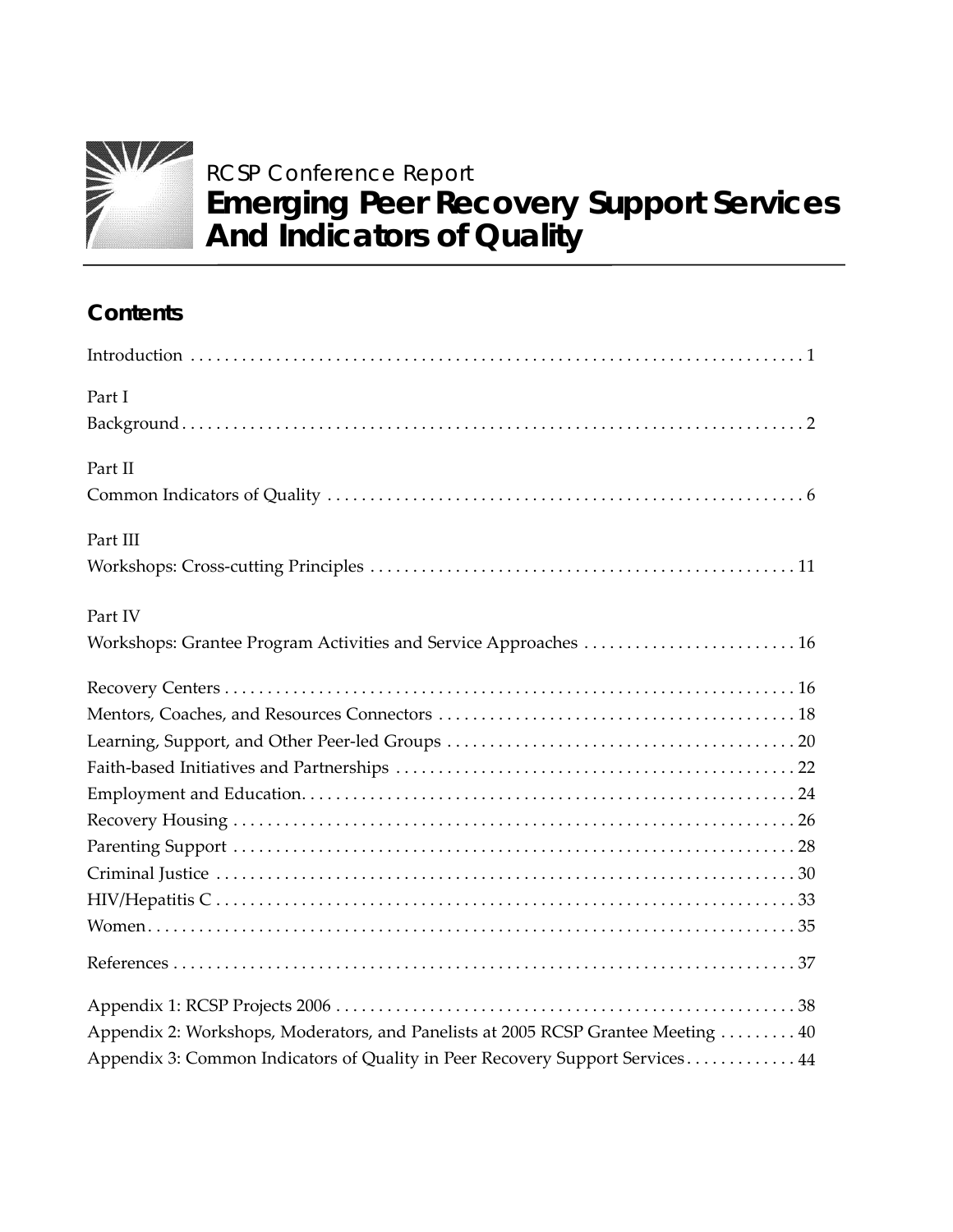

# RCSP Conference Report **Emerging Peer Recovery Support Services And Indicators of Quality**

# **Introduction**

The Substance Abuse and Mental Health Services Administration (SAMHSA), Center for Substance Abuse Treatment (CSAT) funds grant projects under the Recovery Community Services Program (RCSP). In Federal Fiscal Year 2005, 28 local projects across the country received funding. With different cohorts of grants funded for 4 or 5 years, the goals of the projects are to provide peer-to-peer recovery support services to help support entry into recovery from substance use disorders, prevent relapse, and promote sustained recovery*.*

*Peer Power: Pursuing Excellence in Recovery Support Services* was the theme of the sixth annual conference of the Recovery Community Services Program in August 2005. Approximately 250 participants from the 28 projects attended. Two major goals of the conference were to:

- **IDENTIFY** service approaches that are working well in peer recovery support projects, and
- Reach preliminary conclusions about the characteristics and indicators of quality peer recovery support service programs.

Current knowledge about peer recovery support services is being disseminated through SAMHSA initiatives such as CSAT's Access to Recovery (ATR) program, CSAT's first National Summit on Recovery, and the RCSP. However, many stakeholders in the substance use disorder treatment and recovery communities have little firsthand knowledge about peer services or the organizations that provide them. This RCSP Conference Report on *Emerging Peer Recovery Support Services and Indicators of Quality* is intended to give the recovery and substance use disorder treatment communities an overview of RCSP peer recovery support services at their stage of development at the time of the conference. A list of RCSP grant projects is provided in *Appendix 1,* page 38.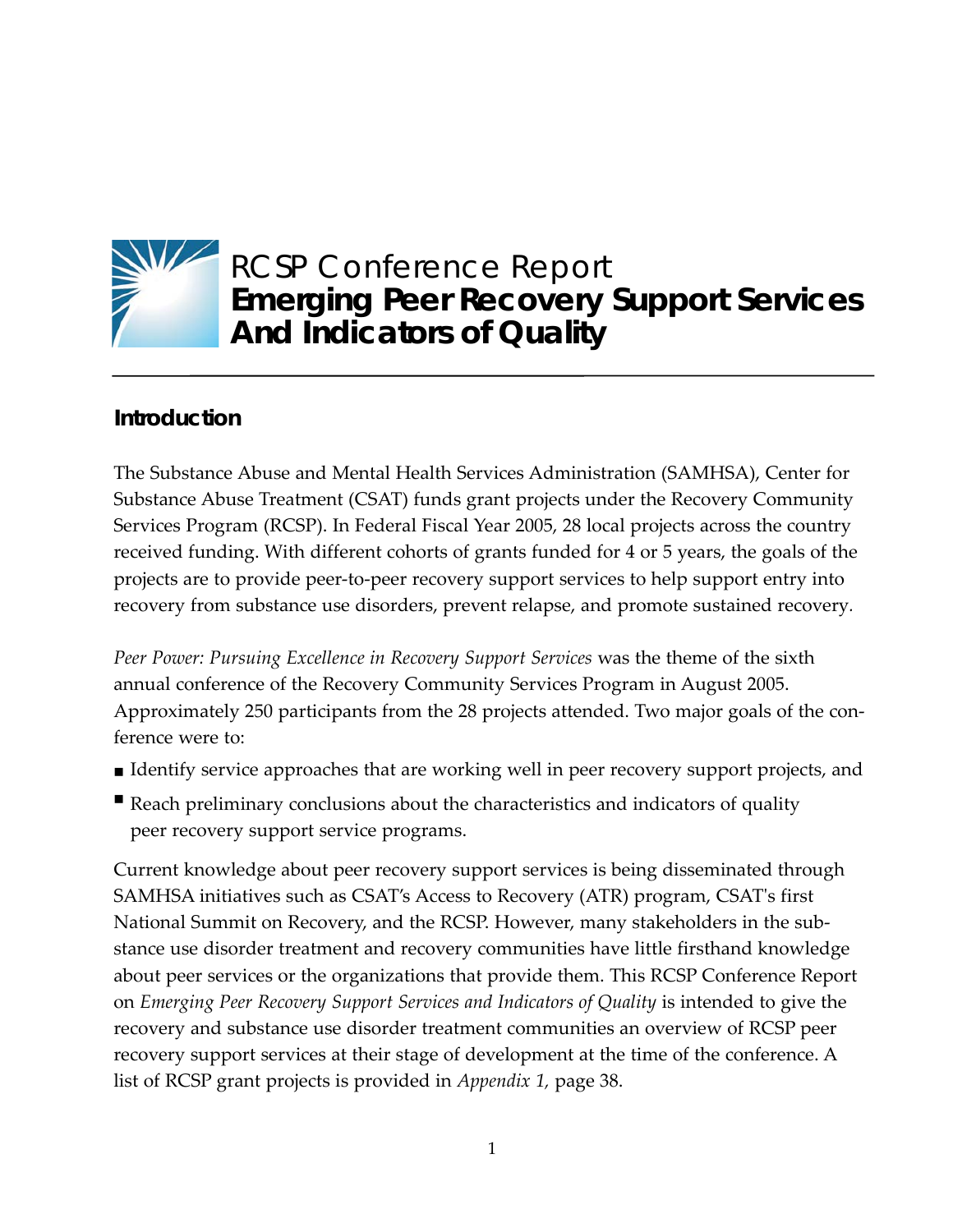# **Part I Background**

# **RCSP Peer Recovery Support Services**

Peer recovery support services provide social support for recovery. They promote engagement in the recovery process and reduce relapse once recovery has been initiated. Because they are designed and delivered by peers––persons who have experienced a substance use disorder and recovery––they embody a powerful message of hope, as well as a wealth of experiential knowledge. They effectively extend the reach of treatment beyond the clinical setting into the everyday environment of those seeking to achieve or sustain recovery.

*Social Supports for Recovery.* Because recovery is facilitated by social support (McLellan et al., 1998), RCSP grant projects have developed community-based peer-topeer services to provide such support. RCSP peer recovery support services encompass four kinds of social support identified in the literature (Cobb, 1976; Salzer, 2002).

■ **Emotional support** refers to demonstrations of empathy, caring, and concern that bolster a person's self-esteem and confidence. Peer mentoring, peer coaching, and peer-led support groups are examples of RCSP peer-to-peer support services that provide emotional support.

- **Informational support** means sharing knowledge and information or providing skills training. For example, peers can provide information on where to go for resources and teach specific skills, such as resume preparation. Informational support includes peer-led life skills training (e.g., parenting, stress management, or conflict resolution), job skills training, assistance in citizenship restoration, and the sharing of health and wellness information (e.g., smoking cessation, nutrition classes, or relaxation training).
- **Instrumental support** refers to the provision of concrete assistance to help others accomplish tasks. Examples include providing child care, clothing closets, or transportation to mutual aid group meetings and helping people obtain entitlement services or fill out applications.
- **Affiliation support** enables people to connect with others within an alcoholand drug-free community of recovering people where they can learn new social and recreational skills and feel a sense of belonging. These interpersonal connections can be important in helping the recovering person form a new personal identity structured around health and wellness rather than alcohol and drugs. Peer-led recovery community centers are an example of affiliation support.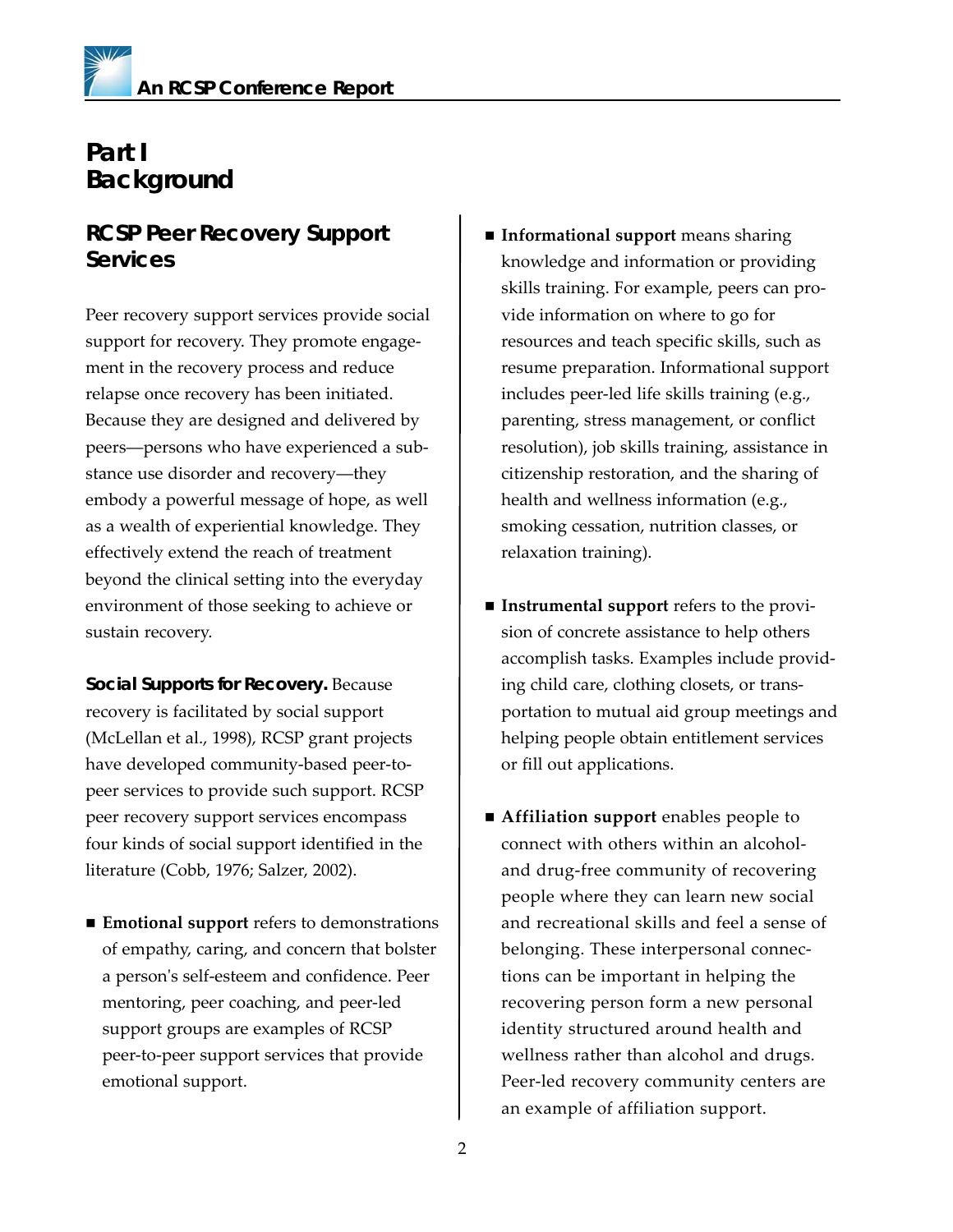*Role of Peers.* RCSP peer recovery support services are designed and provided primarily by peers who have gained both practical experience in the process of recovery and wisdom on how to sustain it. Within RCSP projects, these service providers are designated as peer leaders. Many peer leaders donate their time to the peer recovery support project out of a desire to give back to their communities by helping others who are seeking to recover or sustain their recovery.

*Relationship to Treatment.* RCSP peer recovery support services provide social support to individuals at all stages on the continuum of change that constitutes the recovery process. Services may:

- Precede formal treatment, strengthening a peer's motivation for change;
- Accompany treatment, providing a community connection during treatment;
- Follow treatment, supporting relapse prevention; and
- Be delivered apart from treatment to someone who cannot enter the formal treatment system or chooses not to do so.

RCSP peer recovery support services expand the capacity of formal treatment systems by promoting the initiation of recovery, reducing relapse, and intervening early when relapse occurs. Peer leaders in some RCSP projects also provide social support to the recovering person's family members.

*Peer Service Settings and Populations.* Some RCSP projects exist as free-standing recovery community organizations; others exist within a host agency such as a recovery housing provider or a criminal justice service agency. Peer services are delivered in a variety of settings, including recovery community centers, churches, child welfare organizations, recovery homes, drug courts, pre-release jail and prison programs, behavioral health agencies, and HIV/AIDS and social service centers. RCSP peer service providers work in urban and rural communities with many different populations, including those defined by race, gender, ethnicity, and culture or by co-existing conditions (e.g., HIV/AIDS and other infectious diseases, mental health disorders, or a criminal record).

### *Relationship to SAMHSA Vision and*

*Mission.* RCSP peer services fit squarely within SAMHSA's mission and vision: By promoting resiliency and facilitating recovery, RCSP grant projects seek to bring about a life in the community for everyone. They view recovery as a holistic, strengths-based process encompassing body, mind, and healthy relationships with significant others and the community. For many, recovery encompasses spiritual health as well.

*Empirical Support.* Researchers have provided empirical evidence substantiating the social support framework of peer-to-peer recovery support services. McLellan et al. (1998) suggested that holistic, communitybased support services enhance treatment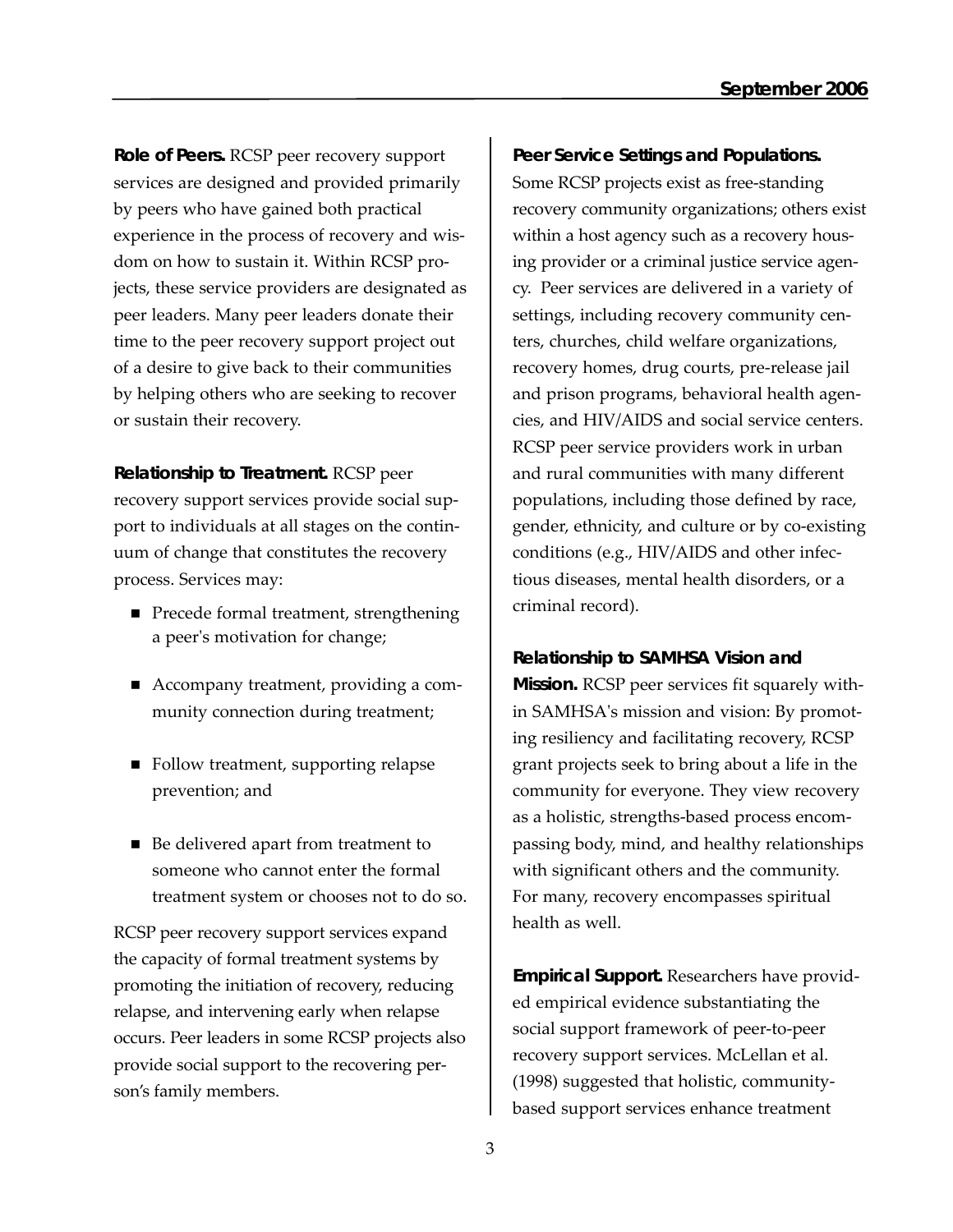outcomes. White (2001) identified ongoing peer-based community support as a critically important response to the challenges of initiating and sustaining recovery over a lifetime. The stages-of-change model developed by Prochaska and DiClemente (1982) shows that motivation for a lifestyle change, such as choosing recovery, exists along a continuum of readiness. Peers can play a supporting role along the change continuum by offering hope, facilitating motivation, and serving as positive role models.

# **2005 Annual Conference Design**

The 2005 RCSP Annual Conference included more than 30 workshops and other skillsand community-building opportunities. A list of all workshops, panelists, and moderators or leaders is included in *Appendix 2*, page 40*.* Twelve workshops, devoted to descriptions of peer recovery support service approaches emerging in the RCSP projects, are the subject of this *RCSP Conference Report.* Participants in these workshops learned about the types of services developed by their counterparts and shared their own lessons learned. Two of the workshops described cross-cutting principles of peer recovery programs, while the other ten were devoted to descriptions of specific service approaches.

# **Workshops on Cross-cutting Principles**

Two concepts that many RCSP grant projects embrace, irrespective of the type of service or population served, are (1) the importance of authenticity in peer recovery support services and (2) servant leadership.

 *Authenticity* was first described by the grantees at the 2002 RCSP Annual Conference where they crafted a working definition of peer recovery support:

> *Authentic peer support involves a mutual exchange between equals that is characterized by shared power and authority, shared challenge and intention, shared experiences, and shared goals, beliefs, values, and desires.*

 *Servant leadership* is a practical philosophy of leadership in which the peer leader's motivation comes from the desire to serve others. The philosophy is rooted in secular and faith-based traditions and can be applied by people who bring many different sets of religious, spiritual, secular, and cultural values to recovery. The servant leadership approach often appeals to people who are familiar with 12-Step principles and want to explore leadership outside of a 12-Step framework.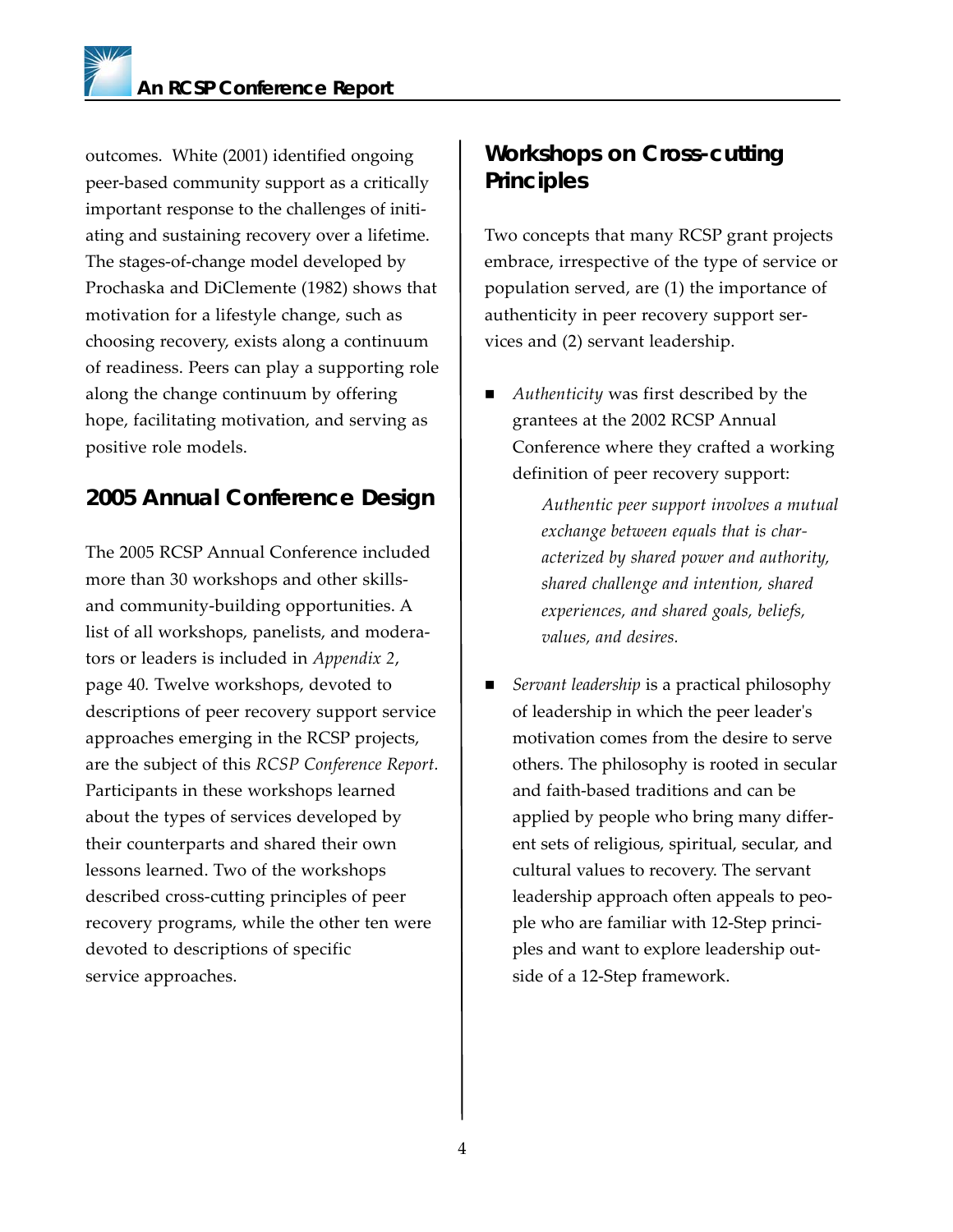### **Workshops on Program Activities And Service Approaches**

The other 10 workshops were categorized by:

- **Service types—**Recovery centers; mentoring, coaching, or resource connector programs; learning, support, and other peer-led groups; and faith-based services.
- Recovery support service needs--Education and employment, recovery housing, and parenting.
- **Specific populations' strengths and needs––**People involved in the criminal justice system; people living with AIDS, HIV infection, or hepatitis C; and women.

In these workshops, a panel of RCSP project representatives, led by a moderator, gave a brief overview of their programs and service approaches and answered questions from the audience. Then, workshop participants worked collaboratively to create a "mind map" that visually depicted indicators of quality peer services in the specific program area under discussion.

# **The Conference Report**

After the 2005 RCSP Annual Conference, information from mind maps developed by participants in each workshop was synthesized into a list of common indicators of quality applicable to all service types, specific populations, and service needs. These common indicators of quality are presented in this conference report, which has the following sections*.* 

- *Part I: Background*
- *Part II: Common Indicators of Quality*
- *Part III: Workshops: Cross-cutting Principles*
- *Part IV: Workshops: Grantee Program Activities and Service Approaches.*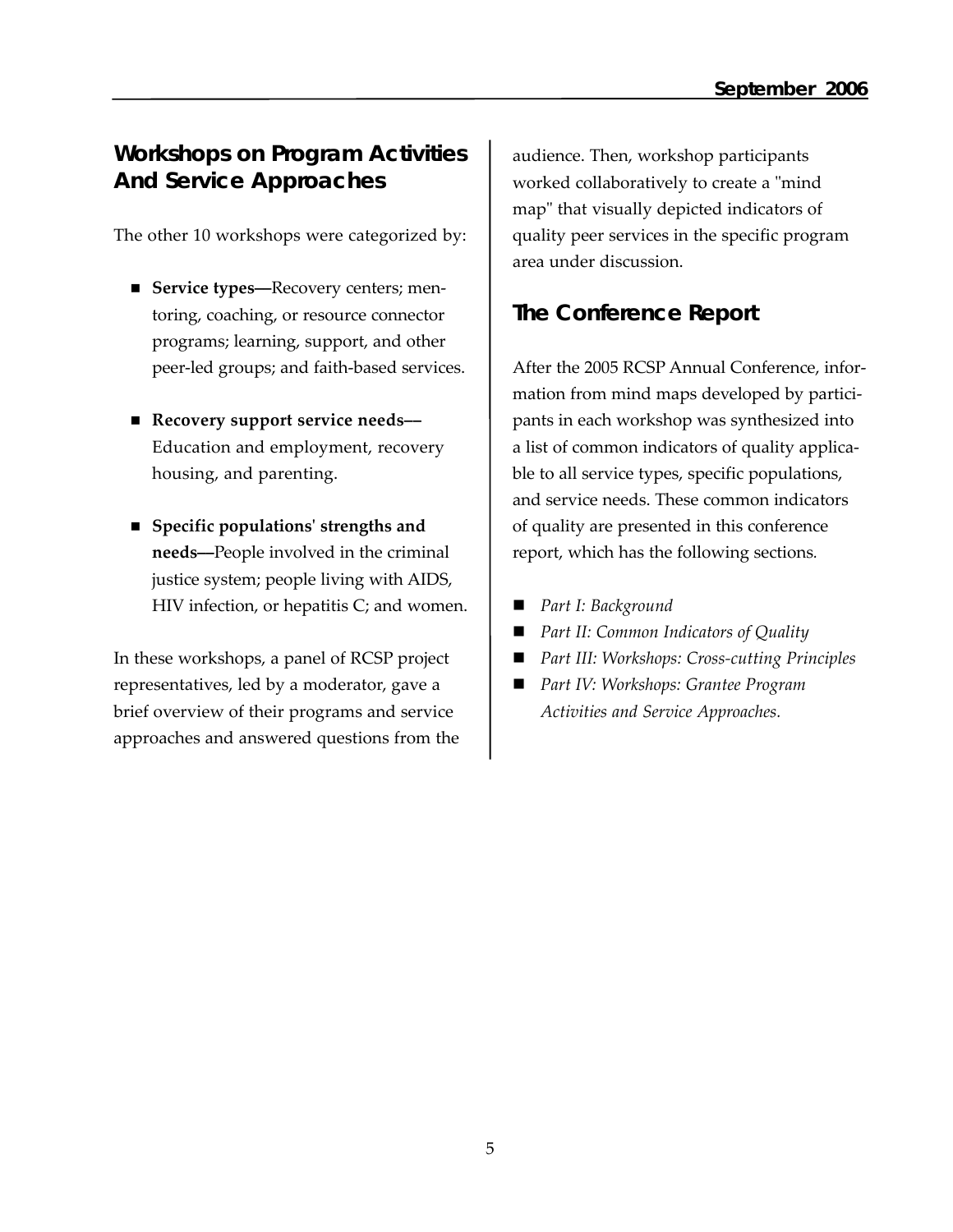# **Part II Common Indicators of Quality**

The following common indicators of quality in peer recovery support services––applicable to all service types, specific populations, and service needs––represent a synthesis of the indicators of quality identified by grantees at the 2005 RCSP Annual Conference in 12 workshops on specific peer service approaches and contexts. After each indicator is a discussion of comments made by attendees at the RCSP meeting. A list of the indicators of quality, without discussion, appears in *Appendix 3*.

The identification of these indicators of quality does not suggest that every RCSP grant project, or even any single project, can demonstrate all of them. Rather, the indicators are a distillation of the accomplishments, aspirations, and insights of 28 RCSP projects at their current state of development in August 2005 in their work with different service approaches, populations, and peer service needs. The quality indicators may be helpful to RCSP projects, other programs seeking to develop peer recovery support services, and readers interested in learning about them.

**Peer recovery support services are clearly defined in ways that differentiate them both from professional treatment services and from sponsorship in 12-Step or other mutual aid groups.** 1

■ Clearly defining peer services to distinguish them from professional treatment services and sponsorship in 12-Step or other mutual aid groups is important for both ethical and practical reasons. Peer service providers are not trained to provide clinical services. RCSP projects are funded to extend––not duplicate, replace, or compete with–– important services already available.

Clarity of definitions helps ensure that peer service organizations will be accepted and welcomed by other community organizations within the continuum of care.

- The use of appropriate language to describe peer services helps clarify expectations and boundaries of service. For example, most RCSP grant projects avoid using treatment terms such as "client" or "case manager" and 12-Step terms such as "sponsor." Instead, they have developed descriptive recovery support terms such as "peer," "resource connector," and "mentor" or "coach."
- Clear job descriptions and a well-established pattern of linking peers to other components in the continuum of care reinforce the understanding of the peer program's functions.
- **The programs and peer recovery support services are authentically peer in design and operation.** 2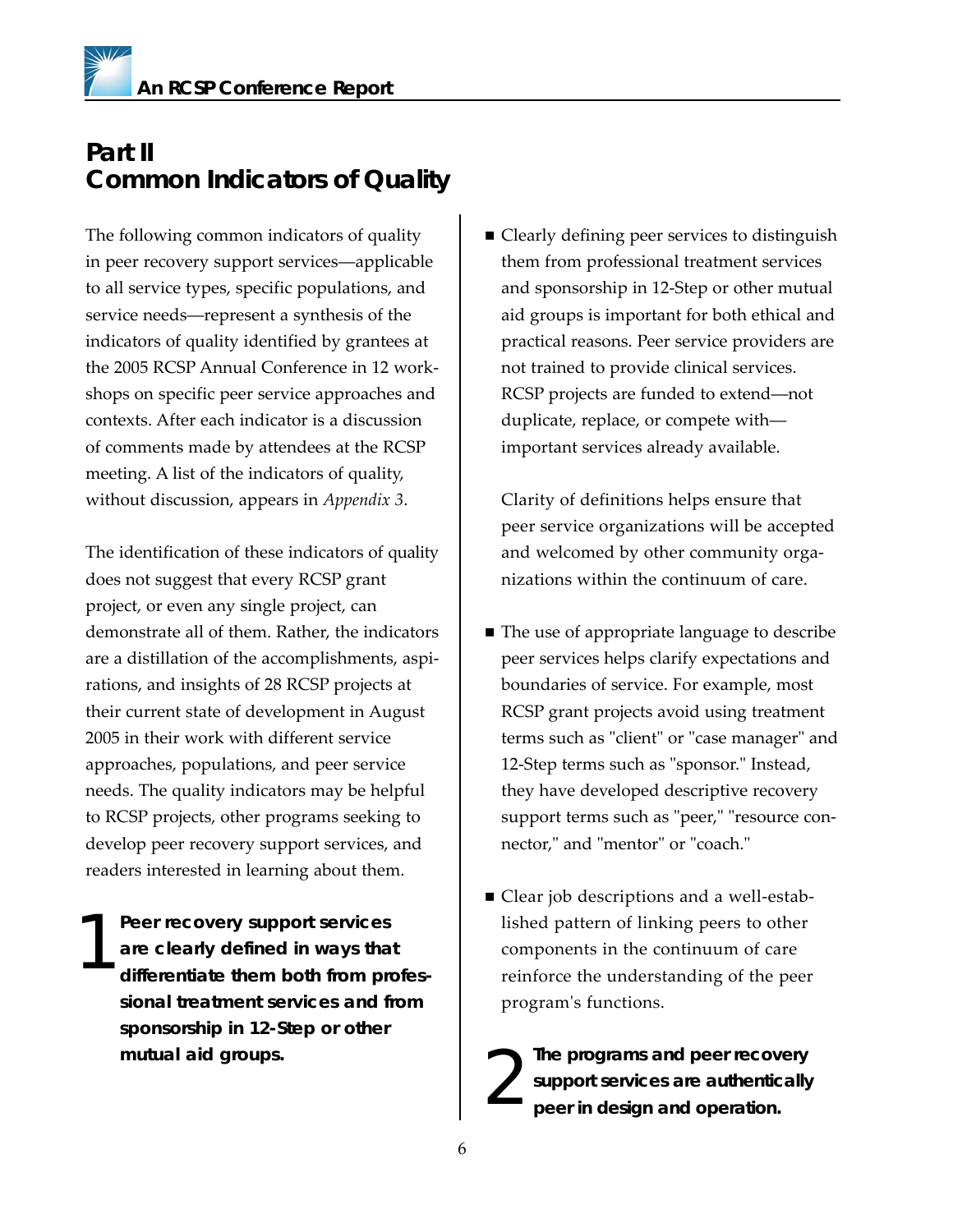- Services reflect the desires, strengths, and needs identified by peers.
- Peer leaders do not diagnose, rescue, or use directive approaches, but emphasize mutually shared experience.
- The peer program emphasizes the right and ability of individuals to make their own choices and provides structure and support for making these choices.
- Management and decision-making processes in peer programs tend to be nonhierarchical and participatory, and peers have substantial and meaningful decision-making authority with respect to governance, staffing, and volunteers.
- **The peer recovery support program has well-delineated processes for engaging and retaining a diverse pool of peer leaders who reflect the diversity of the community and of people seeking recovery support.** 3
- Peer programs develop new peer leaders from within, while also reaching out to the larger recovery community to engage new peer leaders.
- Screening criteria are used to match peer leaders with specific roles within the peer service program; depending on the role, the duration of a peer leader's recovery can be one criterion.
- **Programs with volunteer peer leaders have** clear systems for acknowledging and rewarding volunteer service.
- **The peer recovery support program has an intentional focus on leadership development.**  4
- Leadership development is integral to the program and is seen both as a recovery support and as a means of improving quality services.
- The program has a clear process for identifying peers, including peers served, who have leadership potential and matching them to leadership opportunities within the program.
- The program has a well-developed system for orienting, training, and supervising peer leaders.
- The peer leadership development program can be incorporated into a larger program of career development and advancement.
- **The peer recovery support program operates within an ethical framework that reflects peer and recovery values.** 5
- The program has created a code of ethics, with substantial peer input, that reflects its values and reinforces both recovery and peer (as opposed to professional) perspectives.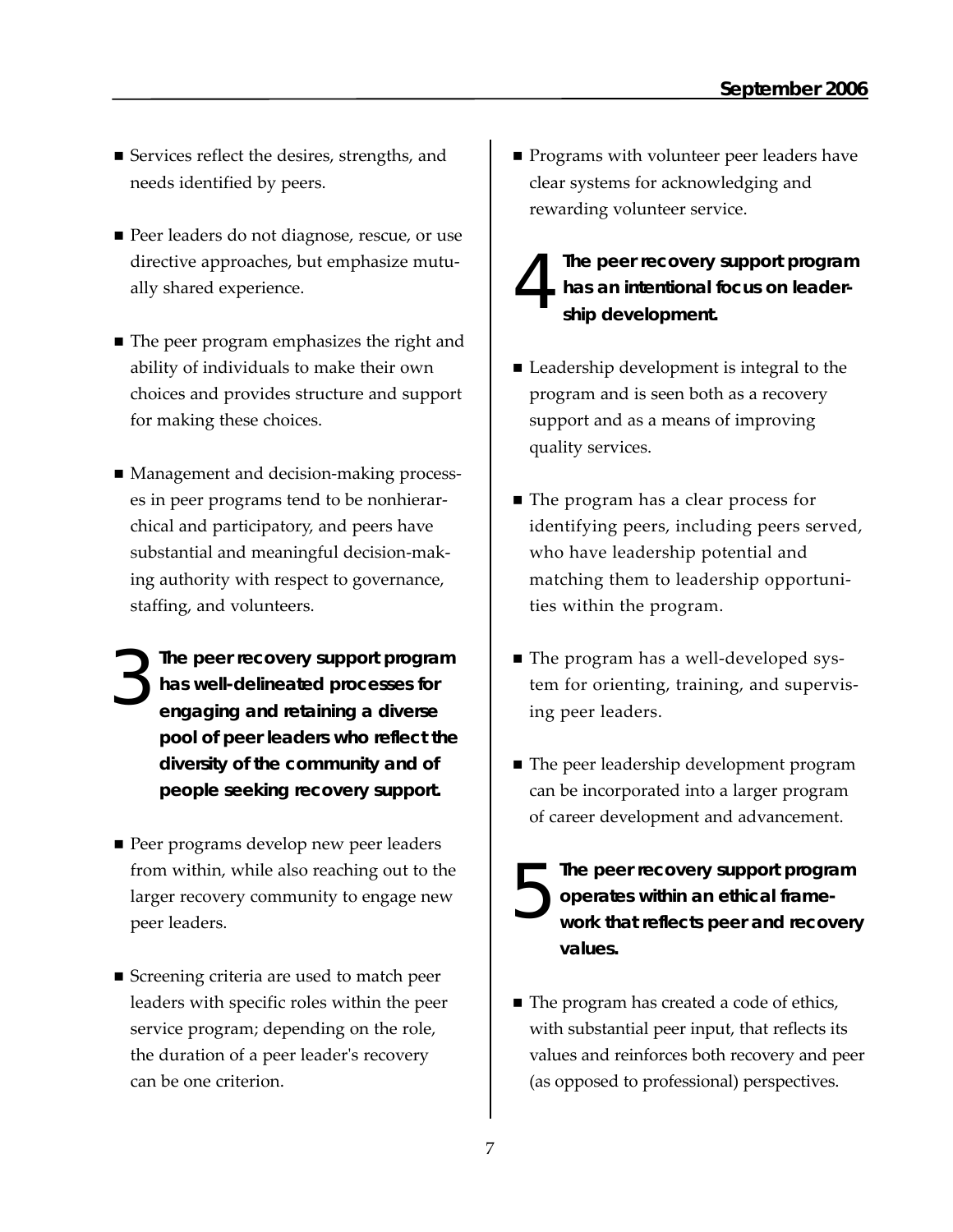- **Peer leaders are trained in complex ethical** issues that bear on roles, relationships, responsibilities, boundaries, and self-care.
- Organizational processes, such as training and supervision protocols, are in place to support the ethical framework.
- **The peer recovery support program incorporates principles of self-care, which are modeled by staff and peer leaders, and has a well-considered process for handling relapse.** 6
- Modeling good self-care is an essential responsibility of peer leaders and staff and is essential to avoiding burnout.
- Self-care embodies principles of holistic health associated with body, mind, spirit, and relationships.
- Peer leaders and staff are offered supports, such as opportunities to debrief after difficult or sensitive peer-helping situations, to help them maintain balance. They also may need to be reminded not to neglect their own ongoing recovery support needs and are encouraged to seek needed supports outside of the program.
- RCSP peer leaders use relapse as an opportunity for learning and growth, while also establishing norms to protect peers receiving services. For example, it is generally viewed as inappropriate for a

peer mentor who relapses to continue in the mentoring role until his or her recovery has been reestablished and stabilized for some period of time.

- Peer leaders and peers have a role in establishing the peer program's policies and guidelines related to relapse. These policies and guidelines are available to everyone in the organization and are enforced fairly. A shared understanding of these policies and guidelines, arrived at in advance, facilitates a thoughtful organizational response to relapse when it occurs.
- **The program and the peer recovery support services offered are nonstigmatizing, inclusive, and strengths-based.** 7
- **Peer recovery support service programs** create an environment of affirmation, not shame and blame.
- The many pathways to recovery are acknowledged, respected, and accepted; principles of inclusion are practiced.
- The peer program intentionally gives people skills and tools for dealing with stigma when they encounter it.

**The peer recovery support program honors the cultural practices of all participants and incorporates cultural strengths into the recovery process.** 8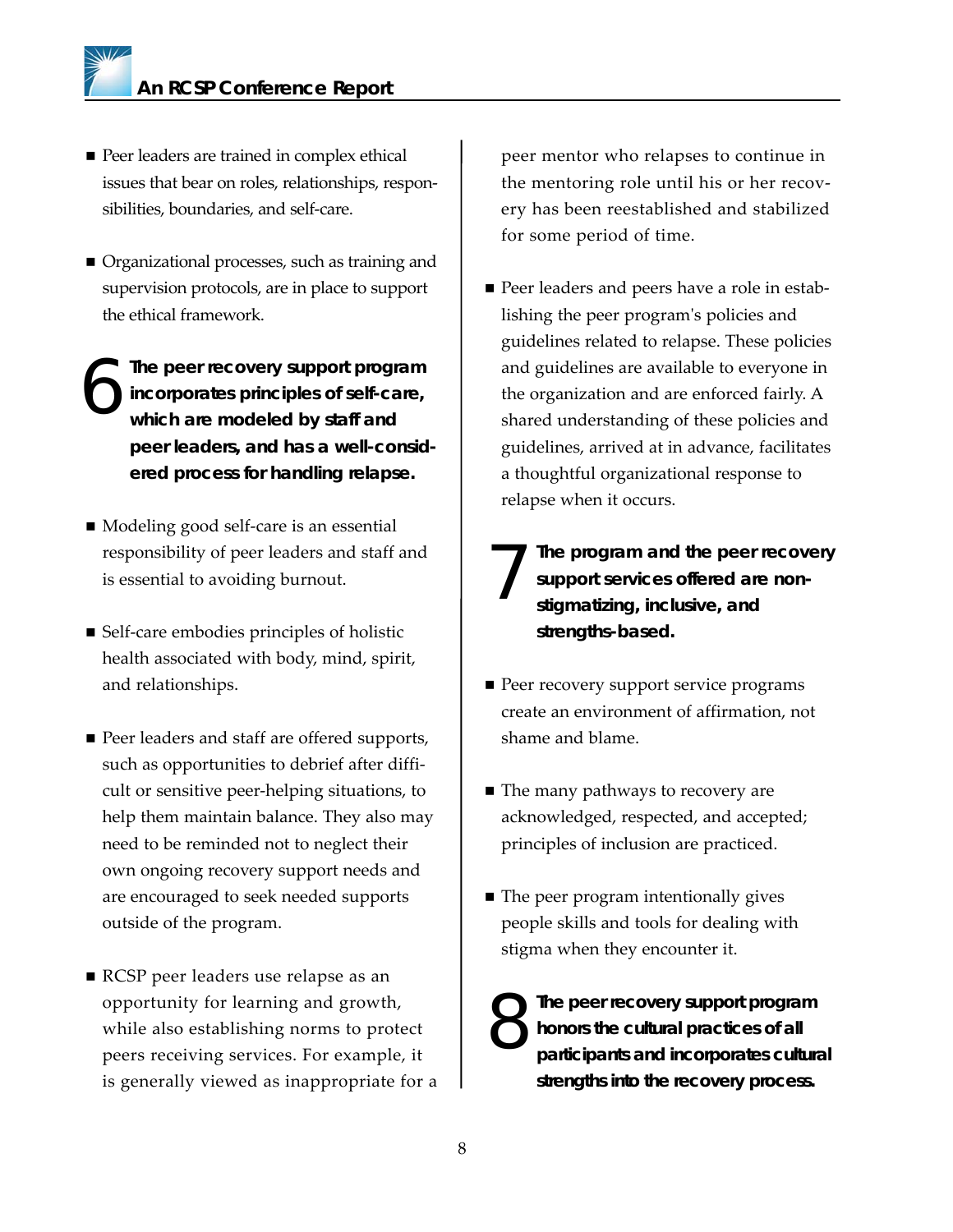- Most peer recovery support programs serve peers from diverse cultures as defined by ethnicity, gender, affinity group membership, geography, pathways to addiction (including incarceration), and pathways to recovery (including treatment and medication-assisted approaches, as well as mutual aid, faith-based, and cultural routes).
- People from different cultures may have different perspectives on substance use disorders and recovery. When staff and peer leaders embrace and incorporate strengths from different cultures into the program, everyone feels valued and recovery is facilitated.
- RCSP grantees have found a variety of ways to incorporate strengths from different cultures into their programs. These include the use of cultural healing methodologies common to Native American groups, infusion of African American traditions into curricula, and use of "street-to-peer" ethics and citizenship restoration methods with ex-offenders.
- **The peer recovery support program connects peers with other community resources, irrespective of the types of services offered.**  9
- Because peer support is only one element of a successful recovery process, it is essential that the program be able to link peers to other formal and informal supports.
- Resource connections may consist of simple referrals to organizations from a master list of community resources (e.g., treatment programs, faith-based organizations, culturally specific service organizations, and mutual aid groups, as well as organizations providing services related to co-existing conditions, employment, education, and housing).
- More sophisticated tools and strategies can be used, such as providing full and detailed information about the particular services offered by organizations on the master list to help a peer make informed choices. Emotional and instrumental supports can facilitate a successful contact with the chosen organization. Followup with the peer can help build an ongoing supportive relationship.

**The peer recovery support program has well-established mutually supportive relationships with key stakeholders.** 10

- $\blacksquare$  Mutually supportive relationships with key stakeholders are important to ensuring that the peer program can make effective, highquality resource connections. Relationships with key stakeholders are also an important element in sustainability planning.
- Key stakeholders identified by most projects include treatment systems and programs, primary and mental health care providers, mutual aid groups, and organizations that help with employment, education, and housing.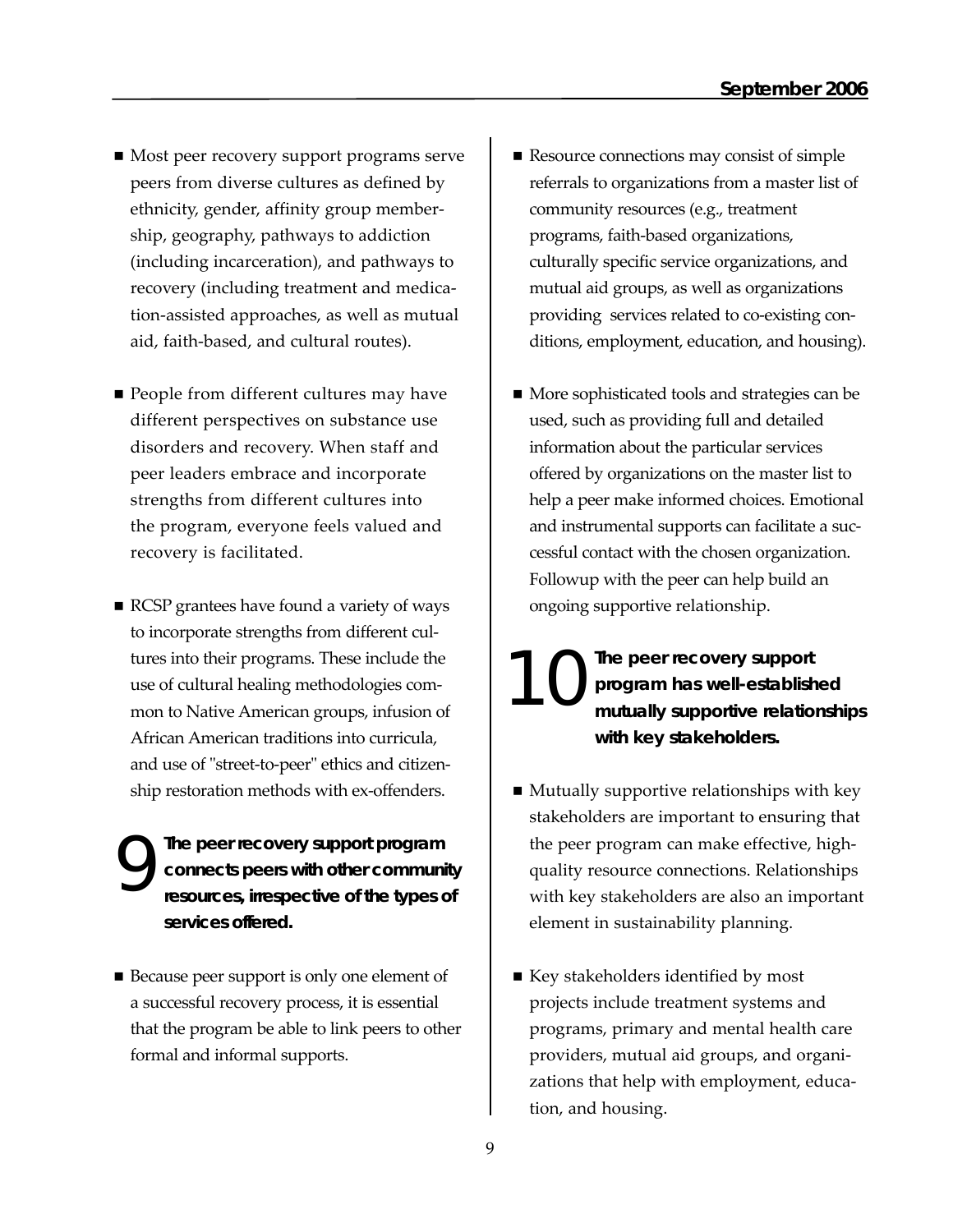Some projects have worked extensively with faith communities, correctional systems, drug courts, child welfare systems, and culturally relevant organizations.

### **The peer recovery support program has a plan to sustain itself.** The peer recovery support<br>program has a plan to sustain is a proof itself.

- A diversified funding strategy is necessary if peer recovery support services are to sustain themselves. Elements of a sustainability plan include: continuous leadership development, strong marketing of recovery messages, information dissemination, use of evaluation results to demonstrate program impact and effectiveness, and a stakeholder development strategy.
- Because the challenge of developing and executing a sustainability plan is substantial, the process needs to be initiated soon after the formation of the program. Program leaders can ask: "If we are successful, who would want to support our program? What would we have to show specific potential funding organizations to convince them to support us?" Key questions such as these help identify important stake-

holders, focus important evaluation questions, inform core messages, and drive program planning in ways that promote and support sustainability.

- **The peer recovery support program has well-documented governance, fiscal, and risk management practices to support its efforts.**
- **Peer recovery support programs are** supported from the outset by an independent board of directors (or other governing or advisory body) with substantial and authentic peer representation, by a transparent system of financial management and internal controls, and by a solid approach to risk management.
- These administrative and fiscal systems, as well as the operating procedures for both paid and volunteer personnel, are codified in written policies and procedural guidelines, and are consistent with the way the organization actually functions.
- **Program documentation (including code of** ethics, orientation, training curricula, and supervision protocols) is essential.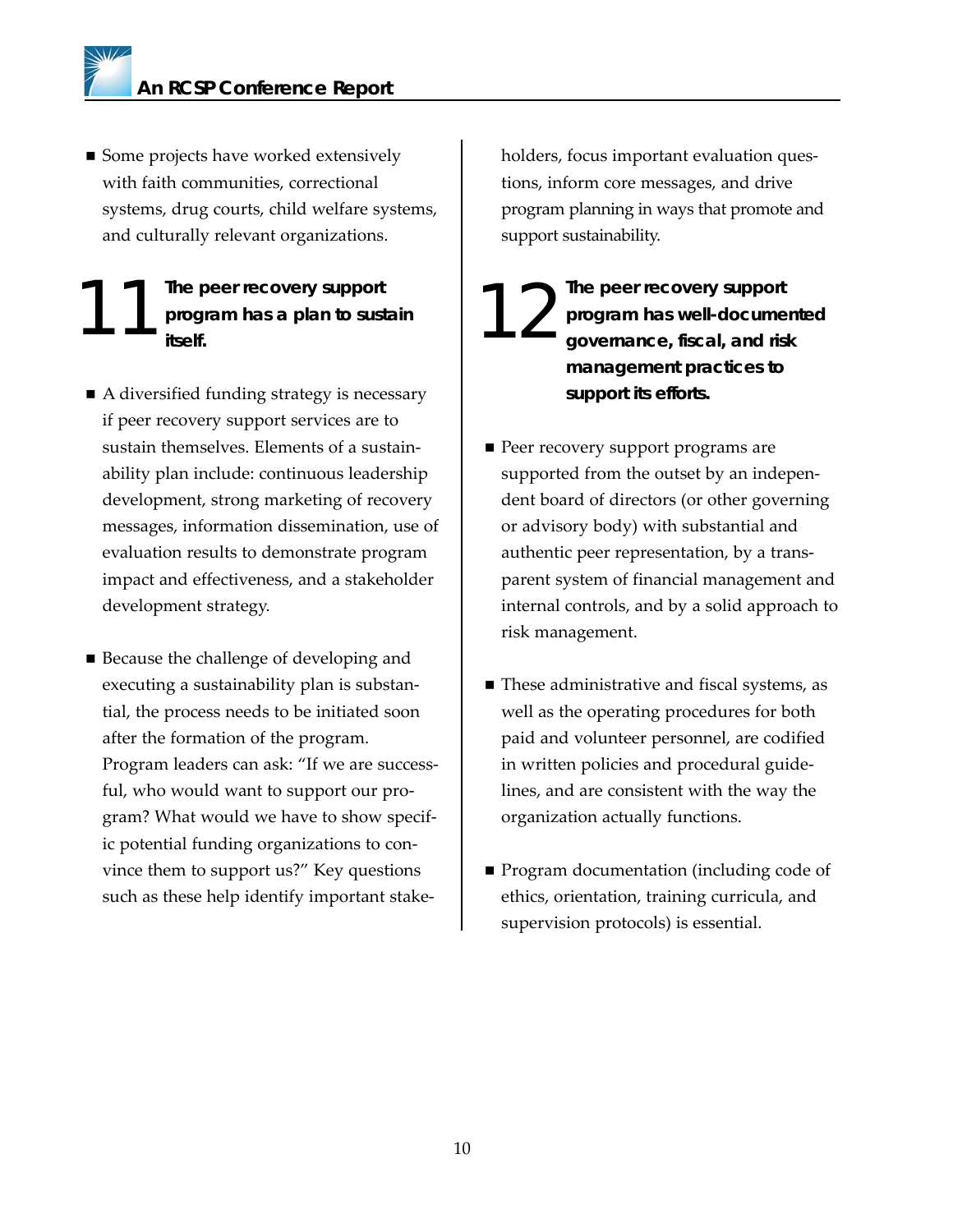# **Part III Workshops: Cross-cutting Principles**

This part of the conference report describes the proceedings of two workshops:

- Authenticity in Peer Recovery Support Services
- Servant Leadership

# **Authenticity in Peer Recovery Support Services**

Moderators:

Cathy Calori, Ithaca, New York Joe Powell, **Association of Persons Affected by Addiction (APAA) Dallas, Texas**

This workshop was designed to help RCSP grantees examine what it means to be an authentic peer recovery support organization. It also trained participants to facilitate similar discussions in their home communities. The workshop replicated part of a facilitated retreat held at the RCSP project, APAA, in June 2005.

Three key topics were discussed: (1) the peer support role as distinct from the role of the treatment professional, 12-Step sponsor, or other mutual aid group member; (2) the differentiation and design of peer service programs that do not duplicate services provided by other organizations; and (3) the indicators of quality in authentic peer service design and delivery.

*The Peer Support Role:* The peer recovery support role is not a static identity. Rather, it is a role within a context. Depending on the context, the same person may play different roles. For example, if peers A (a plumber) and B (a home owner) both participate in a recovery support meeting, the context of their relationship is peerbased. On a different occasion, A is called to fix the plumbing at the home of B. In this context, the relationship between A and B is not peerbased. Recognizing, articulating, and navigating such role changes can be challenging.

The concepts of mutuality and reciprocity as embedded in peer recovery support services are often core values of such services. Unlike the interaction between a client and professional counselor, where sharing feelings and providing support are unidirectional, a reciprocal exchange of feelings and support takes place between equals. Healing takes place when wisdom is gained from the sharing of experience during the provision of services.

Another core value of peer recovery support is empowerment. Peers empower each other by emphasizing the strengths of the individual to achieve and sustain recovery rather than pathologizing the individual's situation. Effective peer-run programs establish and maintain ethical guidelines that reflect the core values of mutuality, reciprocity, and empowerment.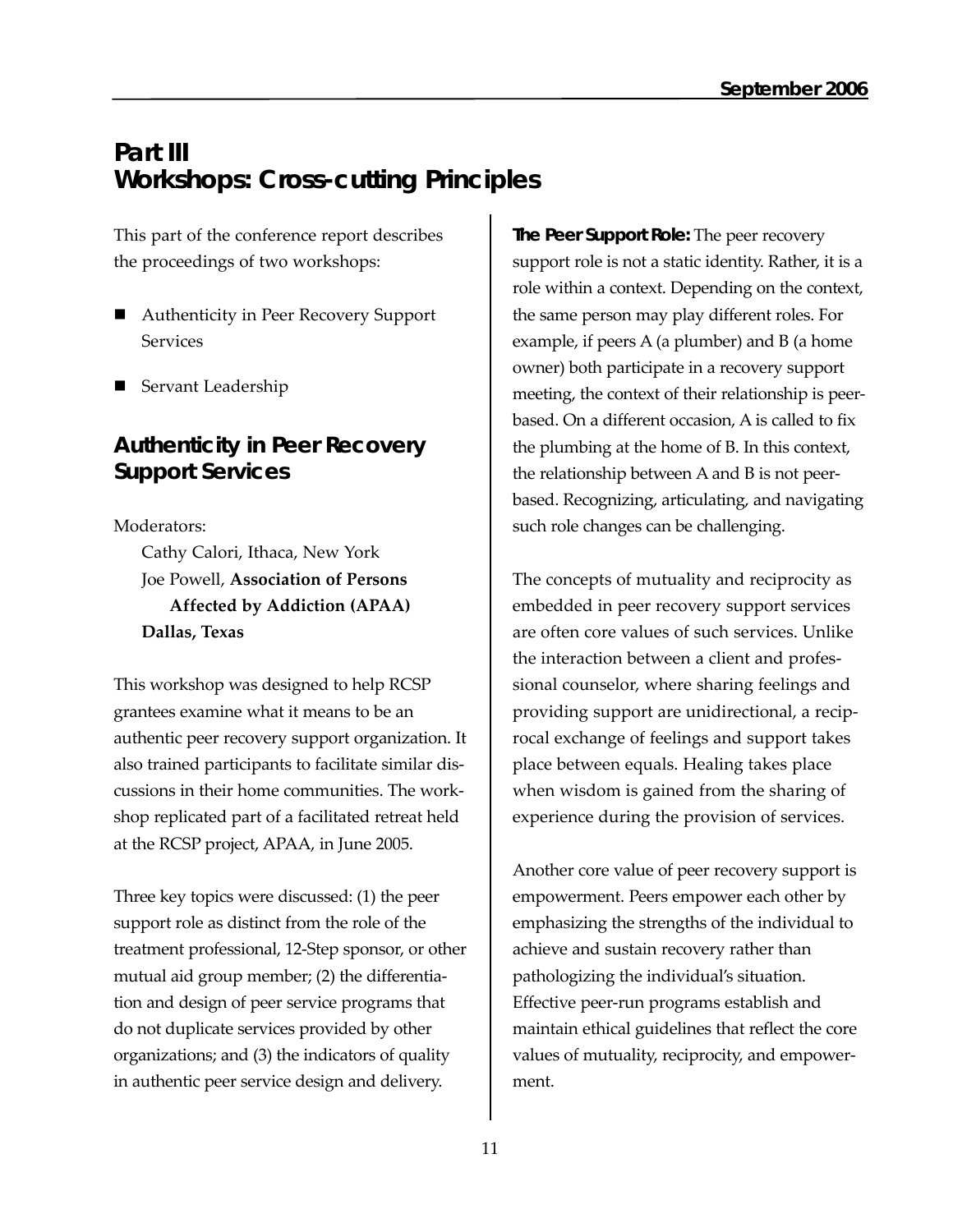*Differentiating Peer Recovery Support Services from Other Services:* A key challenge of peer recovery support organizations is to differentiate clearly the services they provide from those offered by the treatment service delivery system and from the support provided by 12-Step and other mutual aid fellowships. When the differences are not clear, peer recovery support organizations run the risk of alienating others in the continuum of care and of losing focus on what makes peer recovery support services valuable.

Therefore, one of the primary goals of peer recovery support organizations is to protect the identity of the organization by designing and delivering authentic peer recovery support services. This can be accomplished by:

- Clearly articulating the qualities of authentic peer recovery support services that are integral to the organization's identity.
- Developing ethical guidelines that reflect and protect authentic values of the peers delivering peer recovery support services.
- Establishing and maintaining organizational boundaries as a mechanism for preserving the integrity of the peer recovery support program.

### *Critical Incidents and Mind-Mapping Exercise:* Following the discussion of key concepts, participants broke into small

groups. The facilitators provided 14 examples of critical incidents to help participants identify key organizational values and indicators of quality peer recovery support services. These incidents, drawn from real-life scenarios, were used during the mind-mapping exercise to help capture the complexities and unique dynamics of the peer recovery support relationship within an organizational framework.

Participants were asked to discuss best and worst approaches for solving each problem and how rewriting weak approaches might serve as a means to improve the quality of peer recovery support services delivered by their organization. Consideration of best and worst approaches also illuminated the uniqueness and limitations of peer recovery support services, and revealed how preserving the distinct role of these services can be undermined when peer leaders attempt to provide help that is beyond the scope of peer recovery support.

The critical incident exercise reinforced the importance of asking three key questions when designing peer-based recovery programs and services:

 $\blacksquare$  How does this peer recovery support service reflect the ethics and values of the peer program, including mutuality, reciprocity, and empowerment?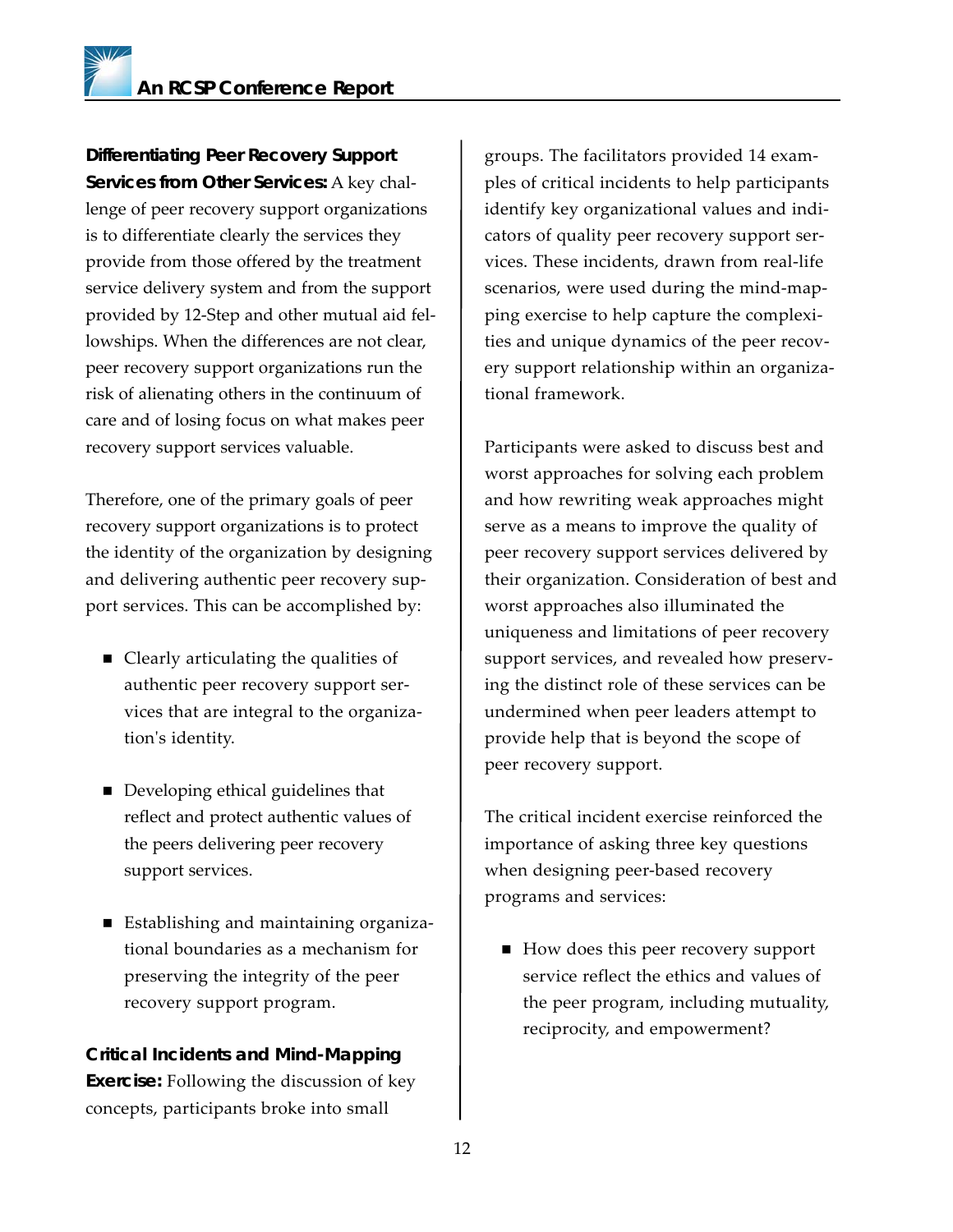- How does this peer recovery support service empower peers to make decisions and choices that will advance and sustain their recovery?
- How does this peer recovery support service fit within the universe of recovery support services and how is it different from services in traditional treatment programs, 12-Step programs, and other mutual aid programs?

*Discussion Highlights:* Workshop participants identified a number of characteristics that can be found in an authentic peer recovery support program:

- **Personal recovery comes first and self**care is an ongoing practice. Peer leaders are encouraged to monitor their internal states regularly so as not to jeopardize their own recovery in service to others.
- Peer leaders do not rescue—they help facilitate the recovery process by offering services, tools, and other supports so that the peers in need can rescue themselves.
- Peer leaders and peers do not diagnose other peers' problems.
- **Peer leaders recognize and accept their** own personal limits and boundaries so that they can serve effectively in the peer-helping role while safeguarding their own recoveries.
- Recovery support programs run by peers retain their organizational integrity by establishing and adhering to ethical guidelines that reflect core values such as mutuality, reciprocity, and empowerment. Each staff member and peer leader is able to articulate clearly the core values of the program.
- A code of ethics, plus ongoing supervision using such techniques as role playing and collective problem solving, helps peer leaders identify roles, negotiate changes in roles, and set limits and boundaries.
	- Authentic peer recovery support service programs are run by peers. At least a majority of members of the governing body (e.g., board of directors, steering committee) come from the recovery community.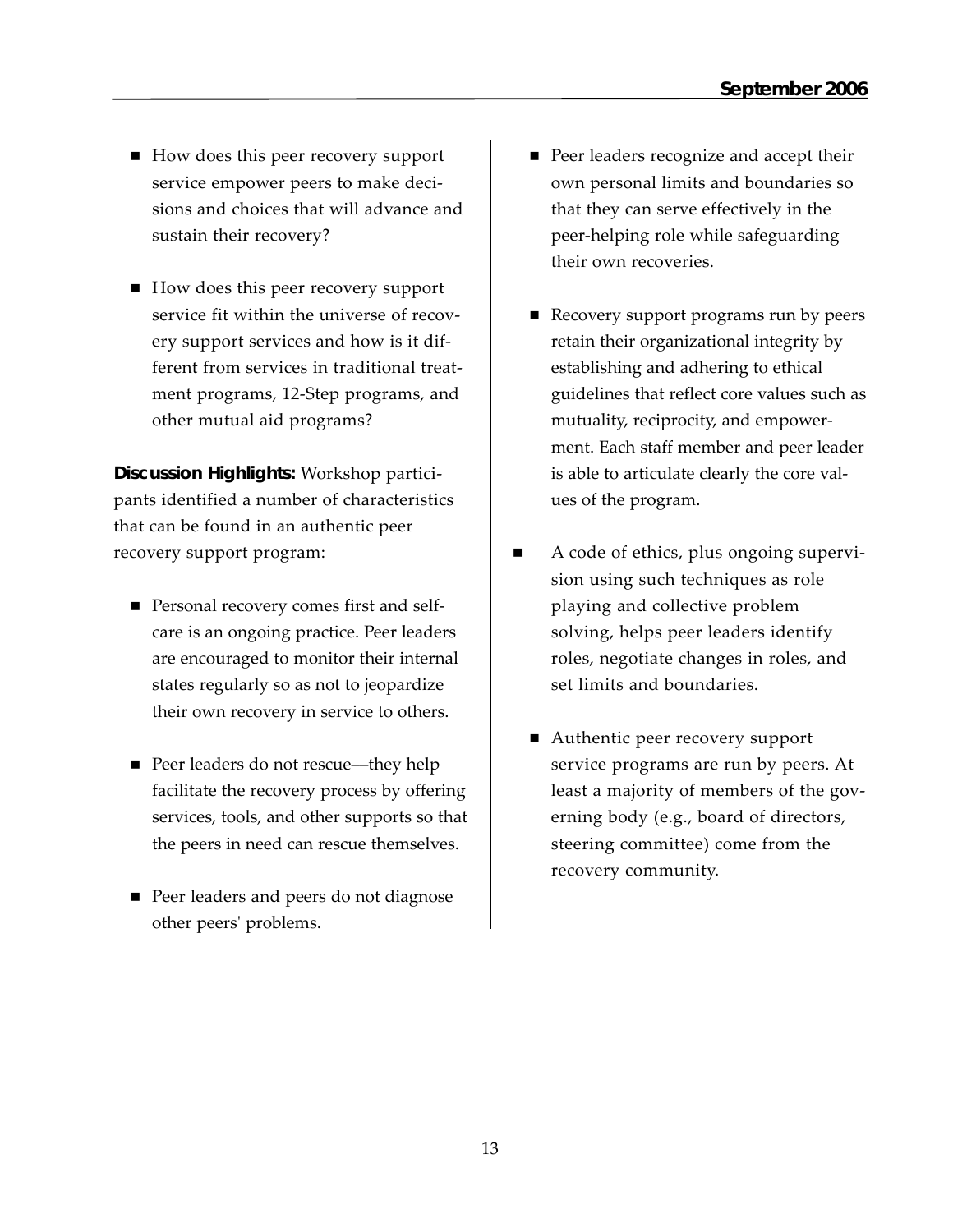# **Servant Leadership**

Moderator: Tom Hill With representatives of:

- **Friends of Recovery-New Jersey, National Council on Alcoholism and Drug Dependence, Hamilton, New Jersey**
- **GMI Wings, Group Ministries, Inc., Buffalo, New York**
- **Circles of Recovery III, White Bison, Colorado Springs, Colorado**

This workshop explored leadership as a form of service provided by those leaders whose foremost desire is to be of service to others. It also explored ways that servant leadership can be applied in a peer recovery support environment.

Servant leadership is an approach to leadership development, articulated in the last several decades by Henri Nouwen in a spiritual framework and by Robert Greenleaf in a secular context. It has natural applications for peer recovery support services and recovery. Based on mutual healing and leadership through service, servant leadership can be practiced in both secular and faith-based recovery settings. The servant leadership approach is used by many spiritual communities and is often attractive to people in recovery who are familiar with 12-Step principles and want to explore these ideas outside of a 12-Step framework. The servant leadership model can be helpful for recovery community organizations

seeking to create a recovery-centered environment compatible with, but clearly distinguishable from, 12-Step fellowships.

Workshop presenters described their practice of servant leadership principles in peer recovery support services settings. Group Ministries focuses on the importance of faith and spirit, Circles of Recovery III adapts the principles in a culturally specific context, and FOAR-NJ uses servant leadership principles to integrate new and traditional approaches to recovery into its program. All three servant leaders identified their personal recovery experience as a bridge to their leadership style, which is grounded in the concept of service.

In organizations with servant leaders, the organizational chart is inverted, with the leadership on the bottom and the people served on the top. Bill Wilson and Dr. Bob Smith conceptualized a similar organizational hierarchy in the development of Alcoholics Anonymous and placed serving others at the heart of both recovery and leadership. This organizational structure is still followed by most 12-Step programs today.

The underlying principles of servant leadership are consistent with the concepts of mutuality and reciprocity as frequently expressed by many RCSP grantees. For them, the inherent value of peer recovery support services lies in their ability to provide needed services within relationships based on equality, mutuality, and humility. Applying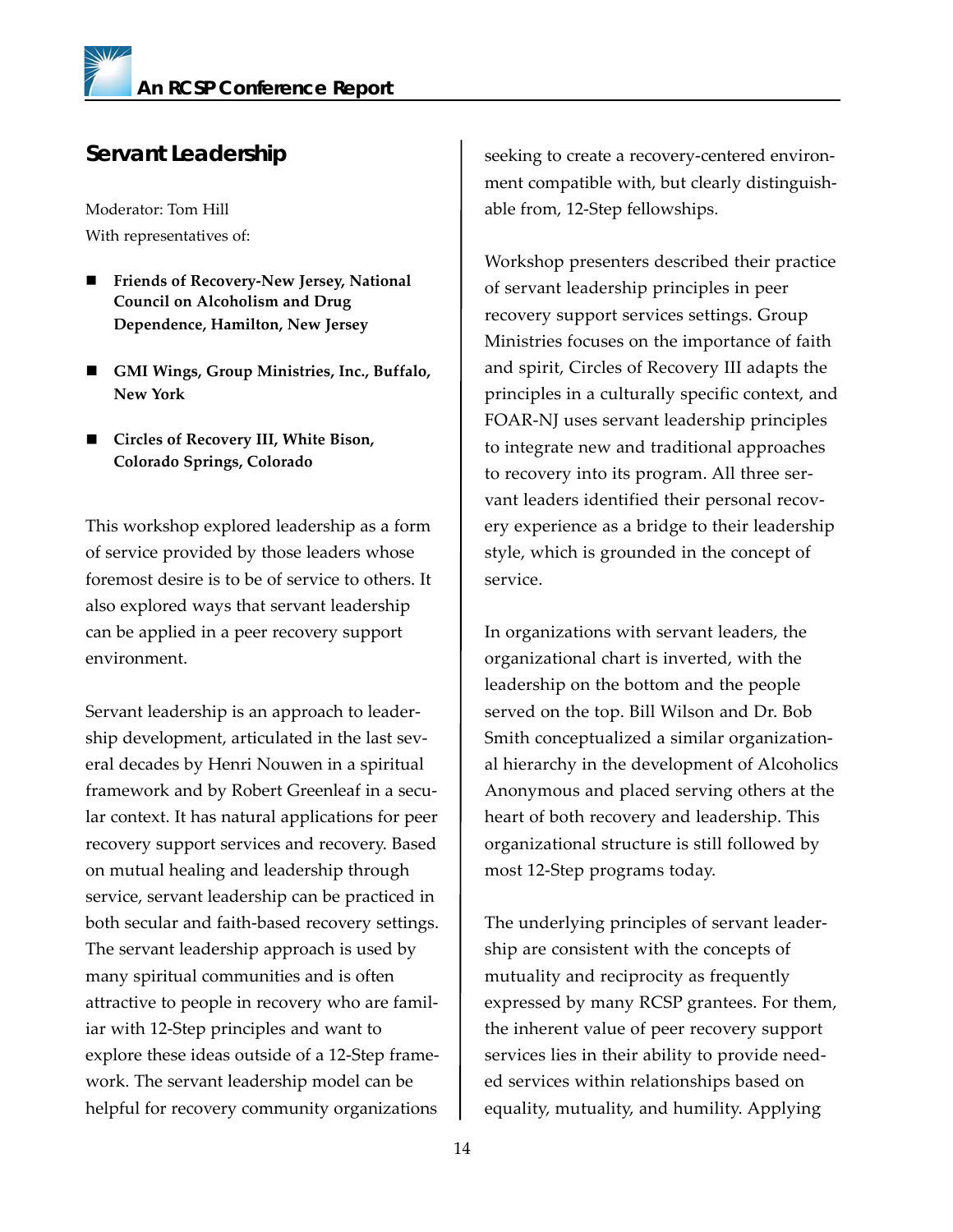other principles of servant leadership—such as listening, awareness, empathy, healing, and persuasion, as well as a commitment to the growth of people and community building–– can be beneficial to building peer recovery support organizations or restructuring existing programs to advance principles of servant leadership and strengthen programs.

The principles of servant leadership also can be applied in the management and stewardship of the organization by giving everyone (whether staff, board member, or person accessing services for the first time) responsibility and a stake in the guidance and success of the program. Servant leadership brings a new approach to accountability: *When every member assumes ownership of the project, each member––not just the leaders––is ultimately responsible for the project's success.*

*Discussion Highlights:* Workshop participants highlighted a number of ways in which the characteristics of servant leadership are reflected in peer recovery support service organizations:

■ The concept of leadership is built into all program activities with the assumption

that leadership potential is to be found in everyone. This means that each person who receives services is encouraged to become a peer leader in the program.

- **Programs have structured leadership** development initiatives that assist emerging leaders in developing skills and confidence at a variety of levels and positions.
- **Peer recovery support programs are not** designed to fix people but rather to help them heal and make changes, both in their lives and in their environment, which will support their recovery.
- Peers and peer leaders are included, to the fullest extent possible, in the design and implementation of programs.
- **Peers and peer leaders are included, to** the fullest extent possible, in the stewardship of the program and in key leadership positions.
- The organization is accountable to those it serves and is transparent in all its practices.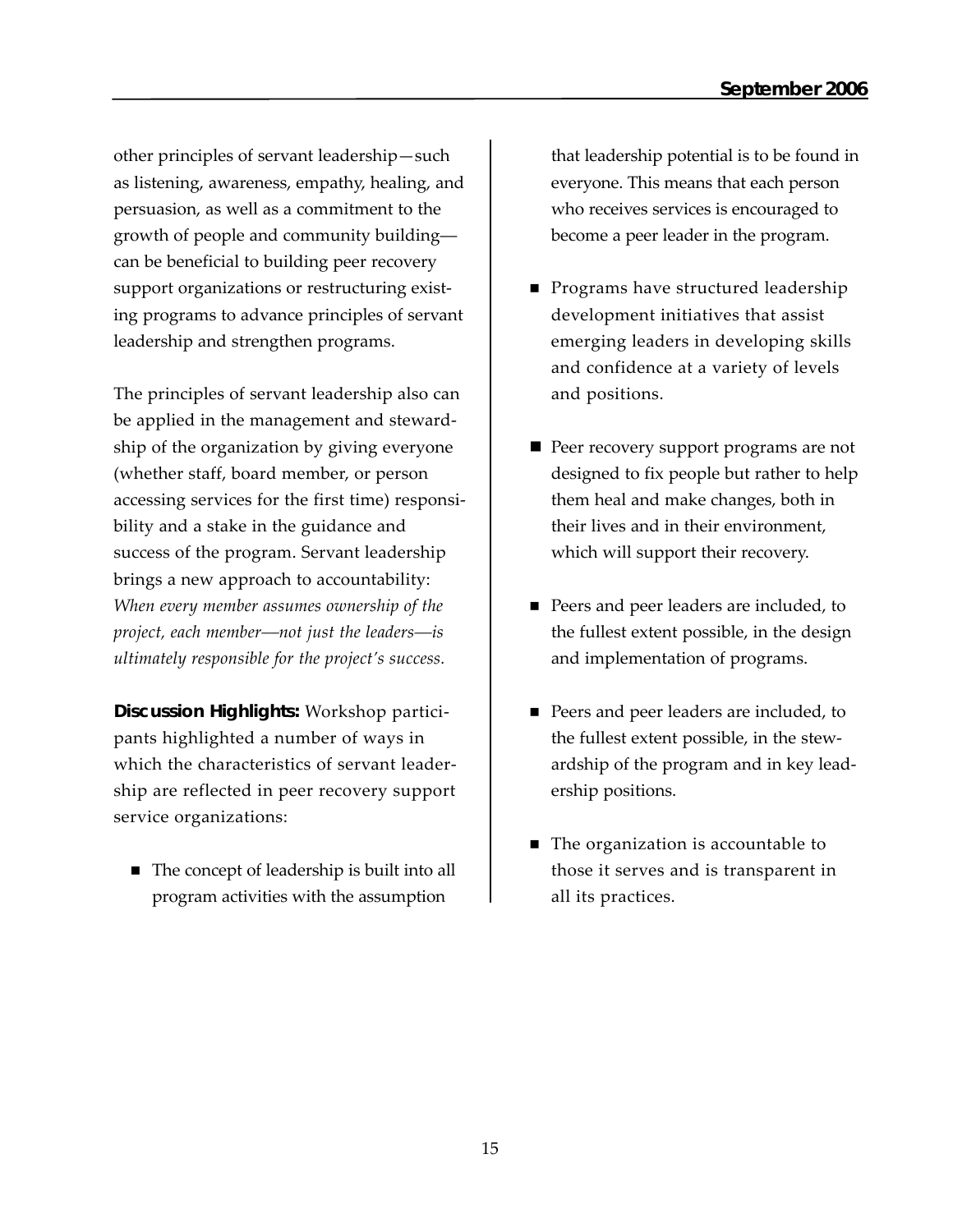

# **Part IV Workshops: Grantee Program Activities and Service Approaches**

### **Recovery Centers**

### *Grantee Projects Represented on Panel*

**Asian Pacific American Community of Recovery Network (ACORN), Asian Counseling and Referral Services, Seattle, Washington.** The ACORN recovery center provides culturally appropriate recovery supports to Asian/Pacific Islander Americans who encounter many linguistic and other cultural barriers to traditional services and mutual aid groups.

**Connecticut Community for Addiction Recovery (CCAR), Wethersfield, Connecticut.** CCAR is a recovery community advocacy and peer service membership organization. The Windham Recovery Community Center opened in 2004 as the first of nine peer-led centers planned statewide by CCAR. A second center opened in late 2005 in New London. Both centers host an array of peer recovery support services including trainings, workshops, vocational services, informal recovery coaching, and clean and sober social events.

**Detroit Recovery Project (DRP), Clark Associates, Detroit, Michigan.** The DRP drop-in center, located in the heart of downtown Detroit, responds to the numerous recovery support needs of its community by providing supports that range from quiet space for meditation to computer classes and employability training.

**Peers Reach Out Supporting Peers to Embrace Recovery (PROSPER), Walden House, Los Angeles, California.** Located in downtown Los Angeles, the PROSPER center provides peer-led reentry and social support opportunities for men and women leaving prison and reentering the community.

**Recovery Association Project (RAP), Central City Concern, Portland, Oregon.** RAP operates peer-led recovery drop-in centers in Portland and Salem, providing connections to resources and offering classes and evening activities.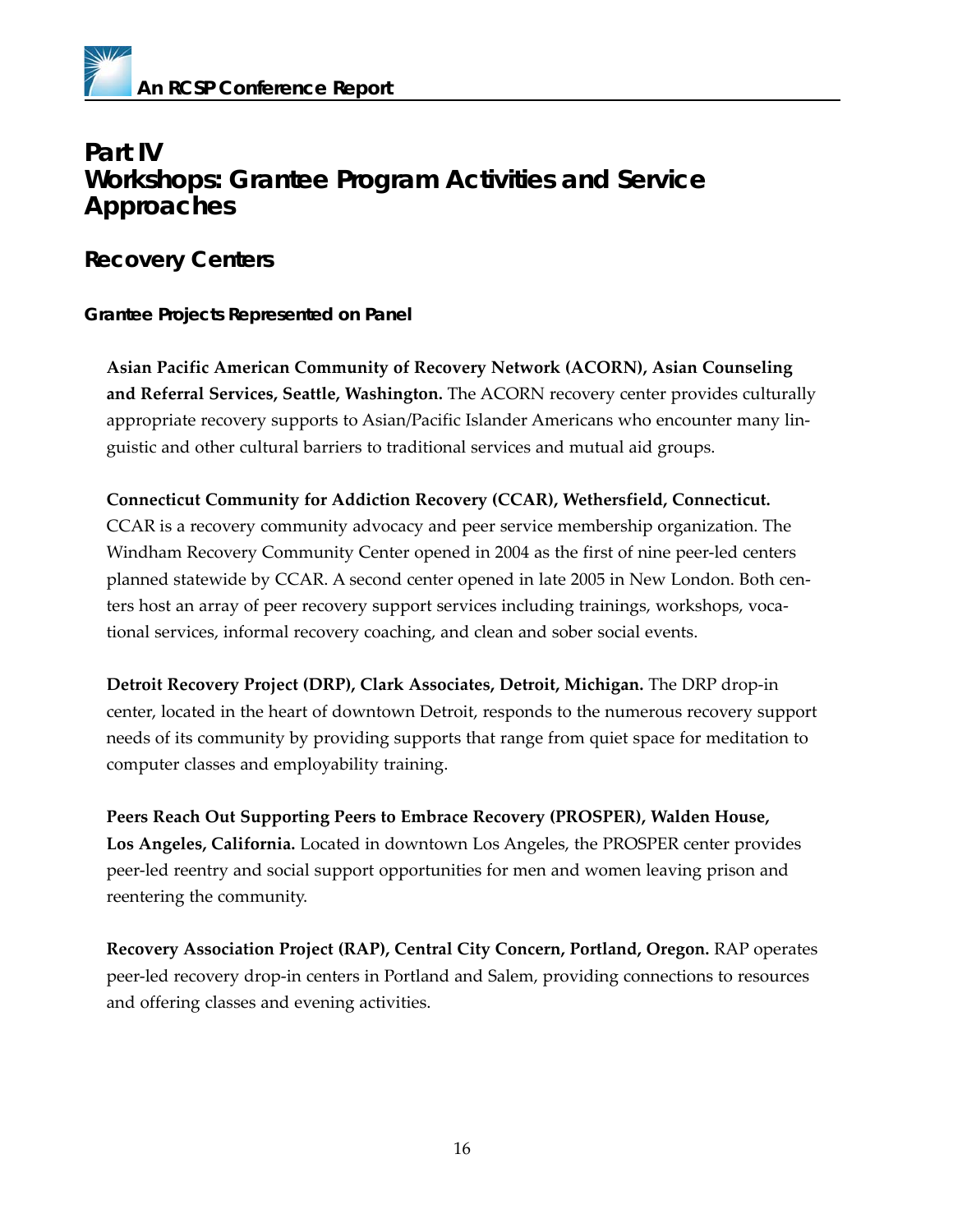### *Panel Summary*

A number of RCSP projects have established centers led and operated by peer leaders to provide a place for people in recovery to build relationships with other recovering people. The centers provide community education, resources for connecting with job and housing leads, and other resources helpful in sustaining recovery. Most important, these centers carry a message of hope by making recovery visible within the larger community.

Each RCSP recovery center offers peer recovery support services specifically tailored to the strengths and needs of its community. Services include help in developing a recovery plan; referrals to housing and employment opportunities; and workshops on early recovery challenges including finding employment despite having a criminal record, managing finances, and parenting. Other services include recovery support groups and learning circles on such topics as "Introduction to Mindfulness" (Recovery Association Project) and "Be Real with Self" (PROSPER–Peers Reaching Out Supporting Peers to Enhance Recovery). Many recovery centers also offer instrumental supports such as clothing closets or laundry rooms; access to phone, fax and Internet; rooms for GED study; and socialization opportunities including game nights (Asian Pacific American Community of Recovery Network), open house nights (Recovery Association Project), and a recreation center (Detroit Recovery Program).

Workshop participants identified a number of indicators of quality in well-run recovery centers:

- Safety considerations inform all aspects of recovery center operation, from the physical plant to members' physical, emotional, and psychological safety. The center has a risk management plan that includes such tools as incident and accident reports.
- **Peers have a part in creating and enforcing** established policies and operational procedures. Rules or guidelines for using the recovery center are set forth in policy and procedures manuals and are posted throughout the facility, and there is a sense of shared responsibility for enforcing them.
- The recovery center includes recovery community capacity-building among its goals and actively works to identify and nurture peer leaders who can promote recovery in the larger community.
- The recovery center enjoys mutually supportive relationships with treatment programs and mutual aid groups that operate in the community, as well as other stakeholder organizations.
- The peer nature of the recovery center is reflected at all decision-making levels, including staff and governance bodies.
- All roads to recovery are respected.

**Note:** Other RCSP grantees operating recovery centers are APAA, FRN, GMI Wings, NORA, OCW, Proyecto Bienestar, RECOVER, and SRCSP. (See list of project acronyms on page 38.)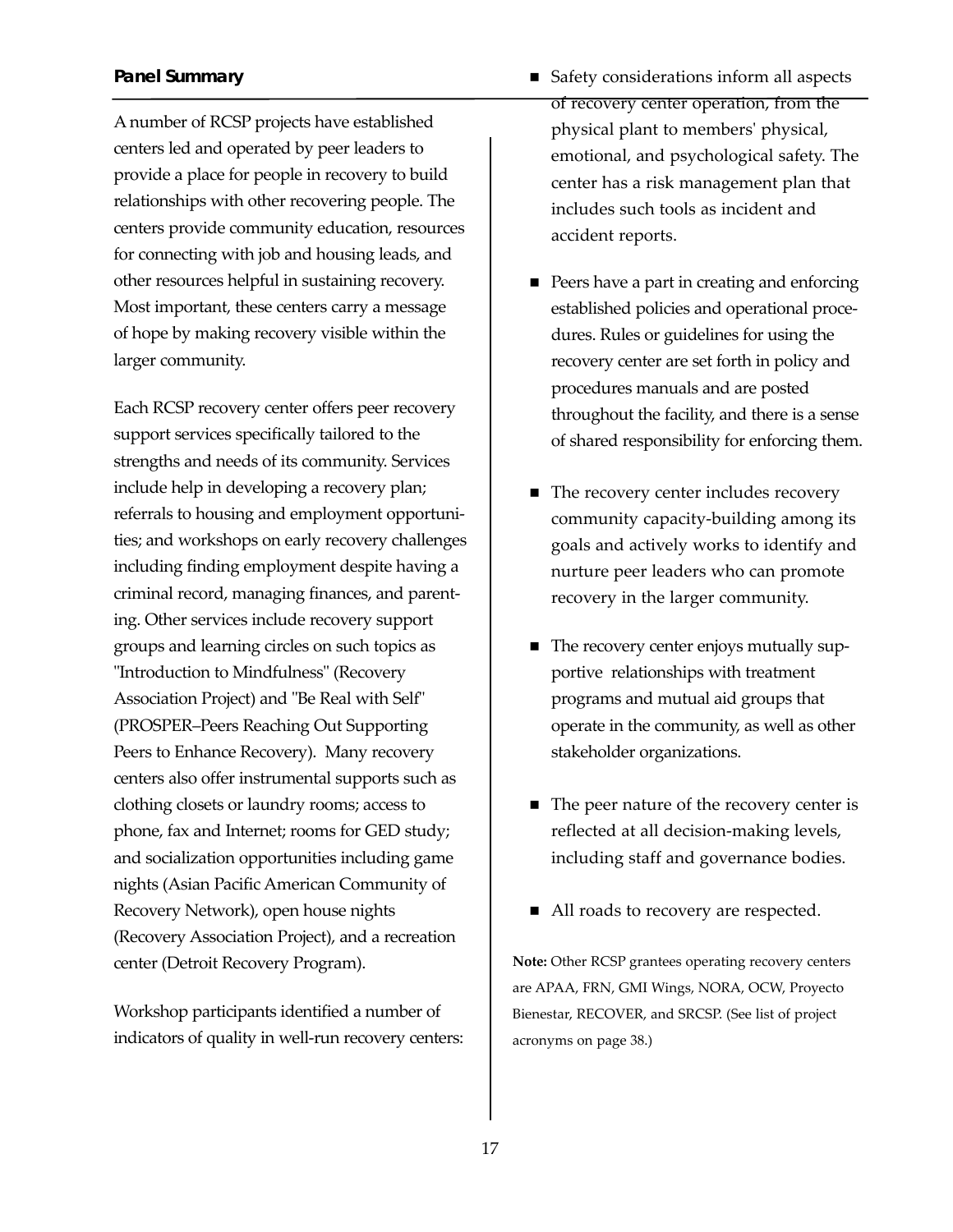# **Mentors, Coaches, and Resource Connectors**

### *Grantee Projects Represented on Panel*

**Association of Persons Affected by Addiction (APAA), Dallas, Texas.** APAA is a recovery management program that works primarily with people in pre-recovery and early recovery. APAA recovery coaches are available onsite as well as in a number of drop-in centers funded by the Dallas public treatment system and in five Dallas courtrooms. They offer a menu of peer program activities including job readiness classes and a wellness and fitness program. They also facilitate entry into treatment when appropriate.

**Recovery Association Project (RAP), Central City Concern, Portland, Oregon.** Resource coaches staff the RAP drop-in center, answer phone inquiries, and help peers find housing, employment assistance, and other resources. Most interactions between a peer and a resource coach are brief and peers become accustomed to working with different coaches, each skilled in helping them meet specific types of needs.

**Recovery Resource Center (RRC), Oak Park, Illinois.** RRC employs peers as recovery coaches to help people in early recovery set and prioritize goals and then connect with other stakeholder organizations to meet immediate needs for safe housing, public transportation assistance, job referrals, and learning and support groups.

### *Panel Summary*

In most peer recovery support programs, a key function of the mentor, coach, or resource connector is to help the person in early recovery set goals and develop practical strategies for achieving them. In some cases, this relationship is fairly short-term and is focused primarily on helping the peer solve his or her most pressing needs. In others, the relationship is longer term, encompassing a fuller range of recovery supports.

Mentoring or coaching can be distinguished from 12-Step sponsorship in several ways. The sponsor works within the 12-Step framework and helps the sponsee understand and follow program guidelines. The RCSP recovery mentor or coach, on the other hand, helps peers choose recovery pathways that will work for them, rather than urging them to adopt the mentor's or coach's own program of recovery. The mentor or coach often is aware of more available resources and can devote more attention to connecting the peer with appropriate resources and information.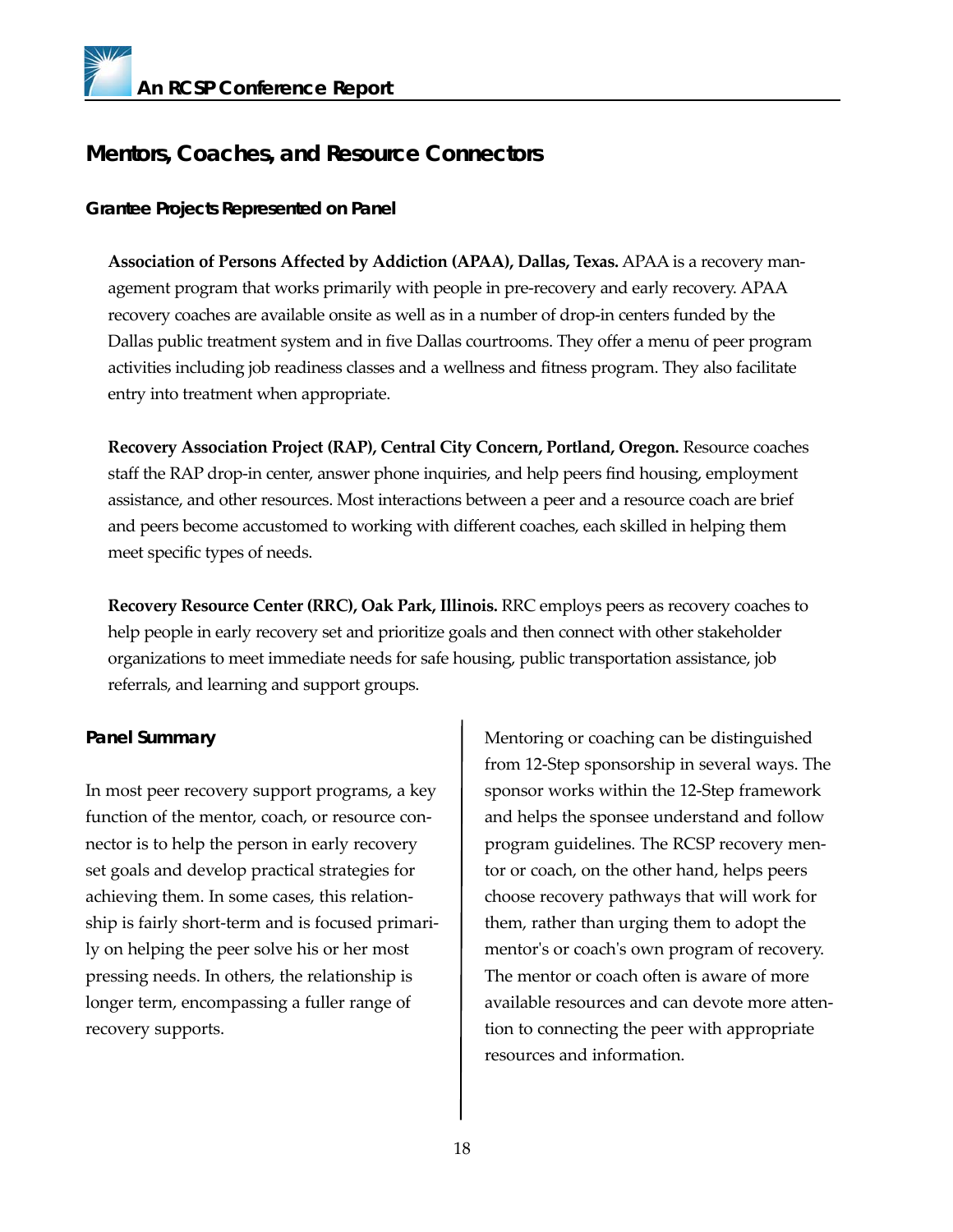In identifying quality services, workshop participants identified and discussed issues related to selecting, training, and supervising peer leaders.

- The peer recovery support program has established qualifications, requirements, and job descriptions for peer leaders in mentoring, coaching, or resource-connecting roles.
- A mechanism exists for establishing an applicant's commitment to recovery and appropriateness for the role. Criteria typically include a specified duration of recovery (usually in the range of 1-2 years).
- The program has a well-developed plan for training mentors, coaches, or resource connectors. Core training topics include policies and procedures, tasks and responsibilities, roles and boundaries, ethics, confidentiality, cultural sensitivity, self-care to avoid burnout, and accessing and navigating resources.
- The peer recovery support services program provides effective ongoing supervision for mentors, coaches, or resource connectors with regular meetings and scheduled evaluations. Team meetings are a valuable supervisory tool and can serve as a forum for identifying self-care issues.
- $\blacksquare$  A mechanism exists for reassigning the mentor, coach, or resource connector when a poor match with a peer has been made. Grievance processes are available to service recipients as well as to mentors, coaches, and resource connectors.
- A written policy clearly spells out the conditions under which termination of a relationship with a mentor, coach, or resource connector (salaried or volunteer) may be necessary.

**Note:** Other RCSP projects with mentoring, coaching, or resource connection initiatives are Accessing Success, ACORN, CCAR, CCORE, Circles of Recovery III, Heartland CARES, NORA, and Welcome Home. (See list of project acronyms on page 38.)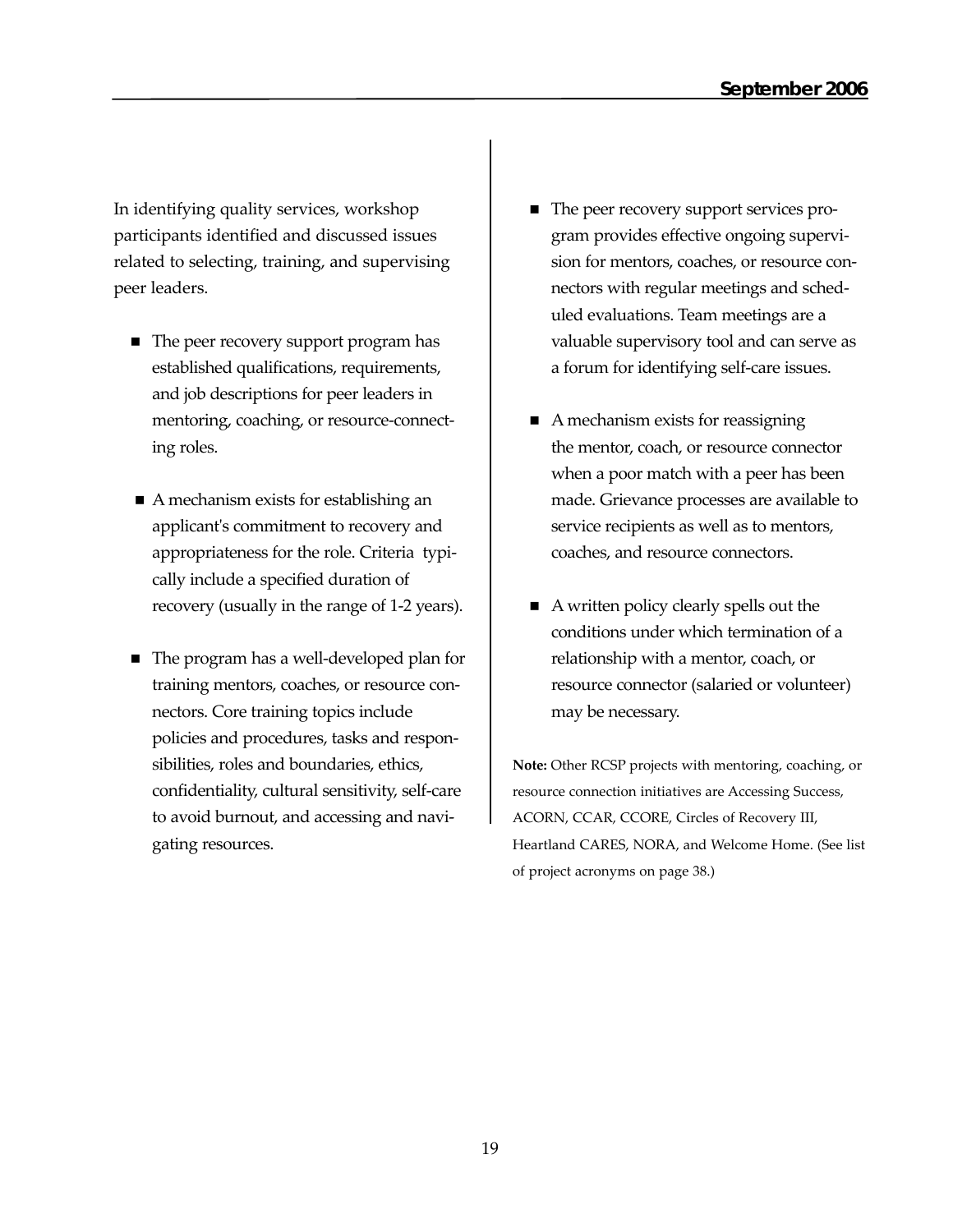# **Learning, Support, and Other Peer-led Groups**

### *Grantee Projects Represented on Panel*

**Friends of Addiction Recovery-New Jersey (FOAR-NJ), National Council on Alcoholism and Drug Dependence-New Jersey, Hamilton, New Jersey**. FOAR-NJ conducts peer-led learning and support circles in recovery homes and in prison and jail pre-release centers where social support and other services often are lacking for people in early recovery.

**Nashville Area Recovery Alliance (NARA), Alcohol and Drug Council of Middle Tennessee, Nashville, Tennessee.** NARA offers peer-led learning circles in treatment programs and through the Nashville drug court.

**The RECOVER Project (RECOVER), Western Massachusetts Training Consortium, Greenfield, Massachusetts.** RECOVER has adapted group process concepts as organizational development tools and uses them to conduct biweekly group meetings. These meetings contribute to supervision, community-building, and the organization's culture of self-care.

### *Panel Summary*

Many RCSP grantees offer peer-led group activities as a form of recovery support and often use them as tools for leadership development. Unlike the processes in many mutual aid groups, these activities are planned in advance and are facilitated by peer leaders.

The learning circle encourages the sharing of ideas, facilitates bonding, creates opportunities to model behaviors, and provides a sense of community among participants. These circles often incorporate spiritual rituals and practices. Learning circle topics are generally chosen by their members and can range from specific recovery challenges (e.g., dating in early recovery or dealing

with holiday stressors) to more general subjects (e.g., an exploration of different styles of spirituality or of the ways a person's culture can support recovery).

Workshop participants identified a number of indicators of a quality peer-led learning circle or recovery support group:

- The goals of the learning or support group are aligned with the needs and desires of the peers who participate. Focus group input is used to help design a learning or support group and to assess quality improvement needs.
- Members of the learning or support group are encouraged to share their own experiences and knowledge.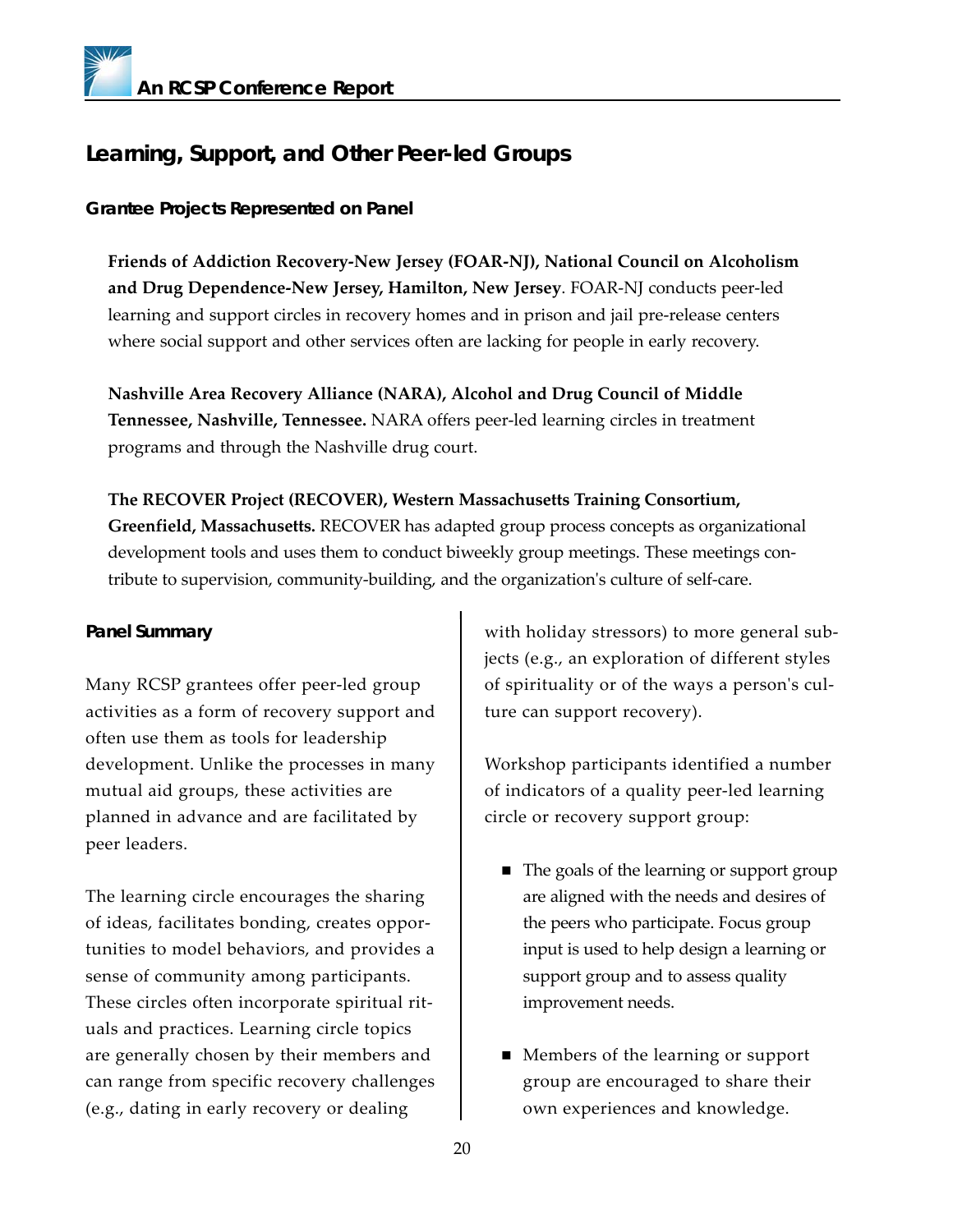Experts may sometimes provide information, but are encouraged not to dominate the group.

- The program has established processes for identifying and training prospective peer leaders in group facilitation.
- Instrumental supports, particularly transportation and child care, are available.

**Note:** AWRP and White Bison also have conducted learning circles. Other RCSP projects that offer nontraditional support groups are ACORN, APAA, AWRP, CCAR, DRP, FRN, Full Circle Project, GMI Wings, Peer to Peer, the H.I.G.H. Project, PROSPER, Proyecto Bienestar, RAP, RCA, SRCSP, and White Bison. (See list of project acronyms on page 38.)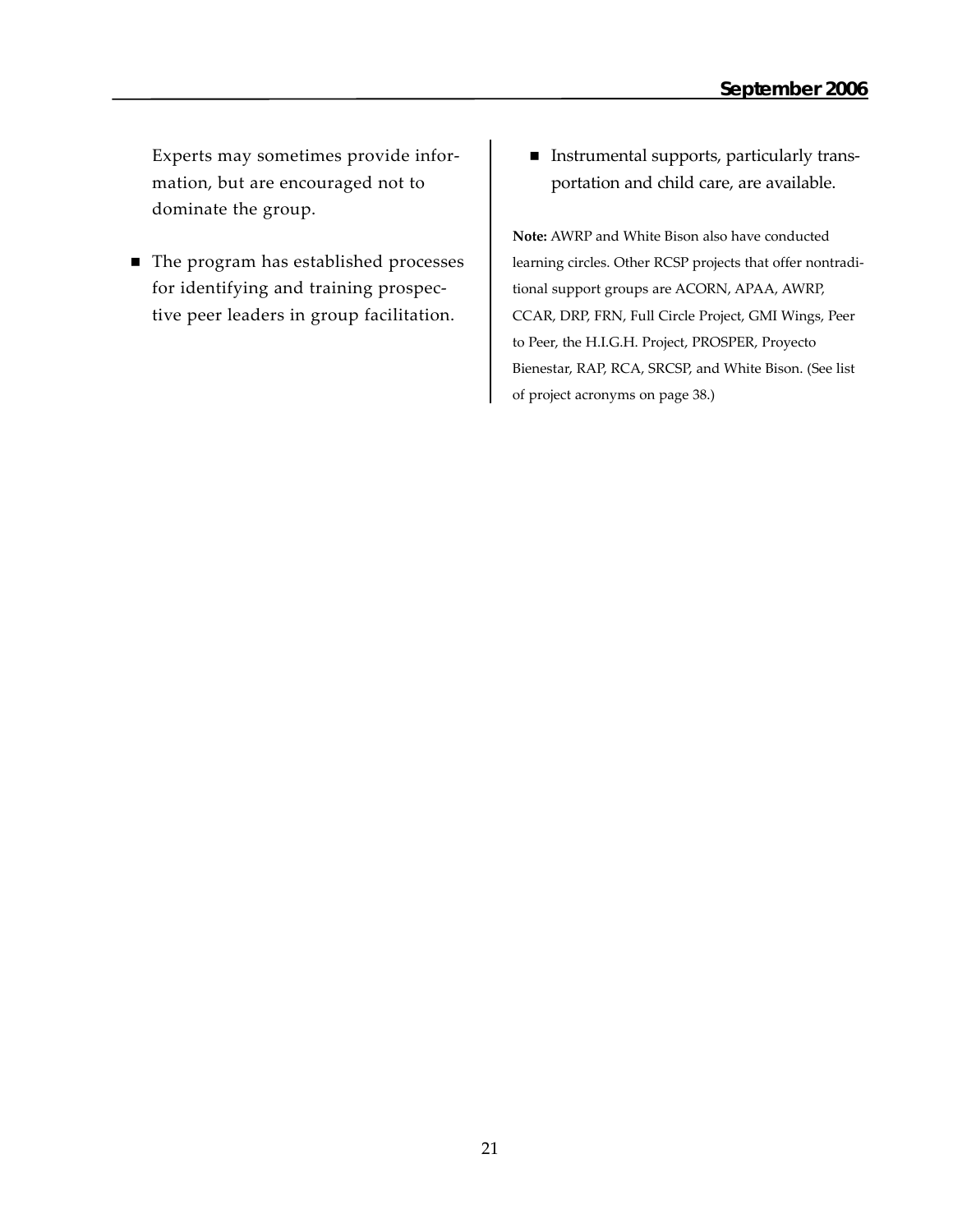# **Faith-based Initiatives and Partnerships**

### *Grantee Projects Represented on Panel*

**Face to Face (Welcome Home), Welcome Home Ministries, Oceanside, California.** Welcome Home has evolved from a personal jail ministry into a community—a "recovery sisterhood"––of peers who share the experience of addiction, incarceration, and recovery. Welcome Home's peer mentors work with women in jail, helping them get into treatment and connecting them to peer and professional services upon reentry into the community.

**GMI Wings, Group Ministries, Buffalo, New York.** Group Ministries is an HIV/AIDS services agency which grew out of the recovery-based personal ministry of its founder. GMI Wings provides peer services focused on underlying issues related to substance use disorders and recovery including peer outreach and referrals to substance use disorder assessment and treatment, sober housing, and employment readiness opportunities. GMI Wings also partners with local pastors to develop their capacity to build church-based recovery supports.

**Proyecto Bienestar (Project Well Being), Pinal Hispanic Council, Eloy, Arizona.** Although not a faith-based project, Proyecto Bienestar has partnered successfully with the local Ministerial Alliance and others to develop linkages between faith-based recovery homes and other recovery support services in the community including primary and mental health care, employment readiness services, and education supports.

**Recovery Consultants of Atlanta (RCA), Atlanta, Georgia.** RCA partners with pastors and members of eight local churches to help them understand substance use disorders and recovery and build sustainable peer service initiatives. In addition, RCA provides free HIV testing, referrals to treatment, and transitional housing and employment opportunities to people in or seeking recovery.

### *Panel Summary*

Some RCSP grantees are faith-based initiatives which provide peer services; others partner with faith-based organizations. These programs provide a broad range of services including job skills development, help in finding housing, support for education, transportation, and child care. They also provide outreach and refer people to assessment and treatment programs.

Because many of the people served by faithbased programs have wide-ranging needs, these initiatives often emphasize linking people with other resources in the community. In some cases, they also have developed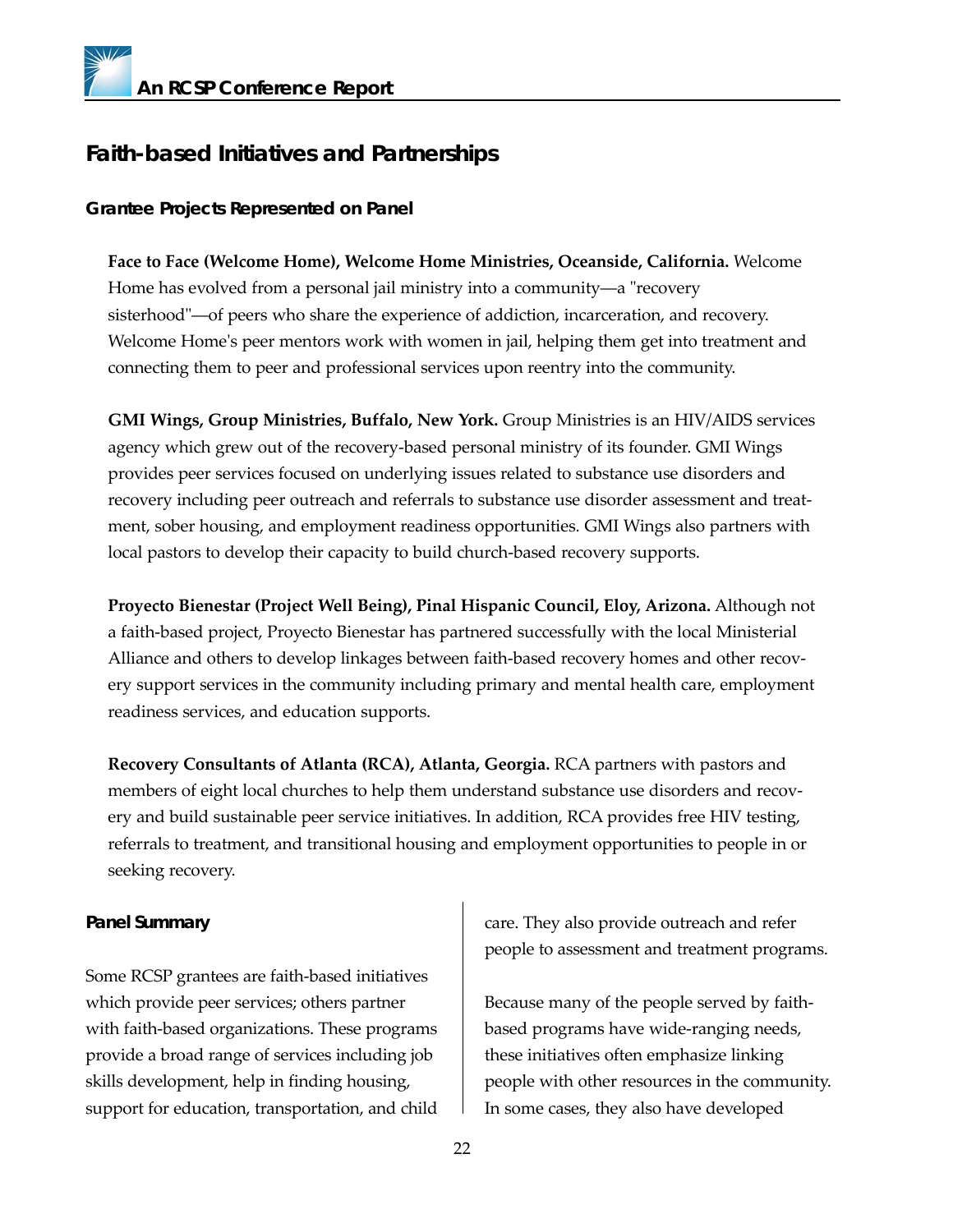strategies to create resources where none existed before. For example, Welcome Home has created a dental ministry––working with a network of dentists who support recovery---offers women ex-offenders free or deeply discounted dental care. RCA has partnered with a local church to provide employment and housing opportunities for people in early recovery. GMI Wings negotiated with a community college to offer fully accredited college courses at local African American churches, enabling people to pursue higher education in a supportive setting.

Workshop participants agreed that the primary mark of faith-based peer recovery support organizations is that, unlike secular programs, they relate to peers on a sacred level, seeing themselves as conduits for sharing God's love. Participants saw this as a profound distinction, especially since faith-based peer organizations often provide the same types of services as secular organizations.

They also agreed that faith-based peer recovery support services programs should be assessed on how well they handle certain challenges. Workshop participants identified the following indicators of quality services.

- **People working in the faith-based environ**ment are nonjudgmental and welcome everyone who asks for help, irrespective of their problems and dilemmas.
- The faith-based peer recovery support services provider does not exclude people on the basis of religious faith or absence of faith. A peer who is uncomfortable with the services or requirements is referred to other sources of assistance.
- The barriers to accessing faith-based peer recovery support services are low. Procedures for accessing program services are simple and straightforward. Eligibility requirements are minimized.
- The faith-based peer recovery support services program complies with the U.S. Department of Health and Human Services Charitable Choice Regulations. These regulations are available at www.samhsa.gov/ FBCI/charchoice.aspx and www.whitehouse.gov/government/fbci/ guidance/index.html.

**Note:** NORA also works in partnership with faith-based organizations to provide peer recovery support services. (See list of acronyms on page 38.)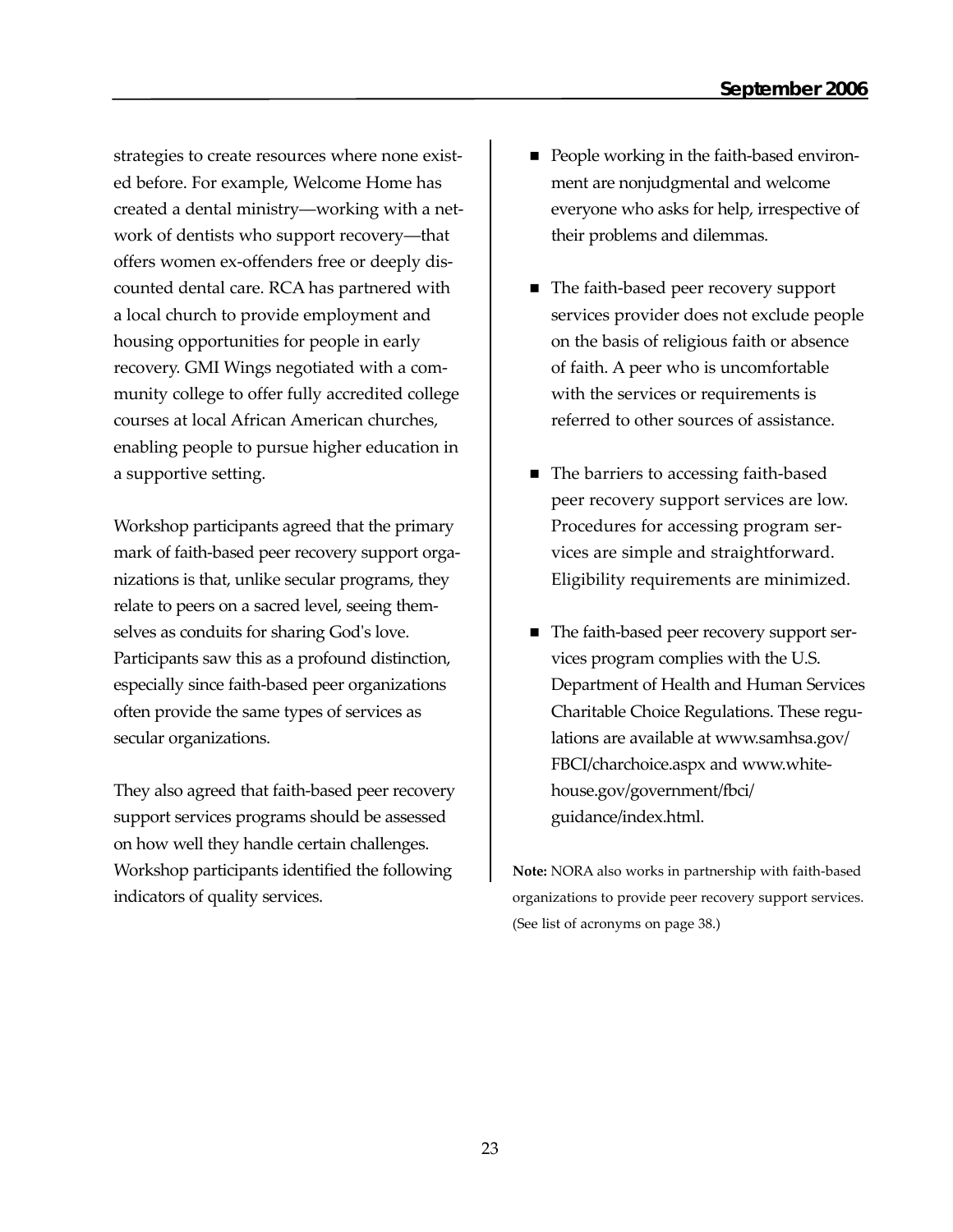# **Employment and Education**

### *Grantee Projects Represented on Panel*

**Detroit Recovery Project (DRP), Clark Associates, Detroit, Michigan.** The DRP drop-in center houses a wide range of educational and employment supports including voice mail and e-mail accounts, computer training, a virtual GED classroom, and a clothing closet. Peer leaders sponsor a job fair where people in recovery can connect with recovery-friendly employers and build relationships with local temporary employment agencies that hire people in recovery.

**Face to Face (Welcome Home), Welcome Home Ministries, Oceanside, California.** Welcome Home's peer mentors provide coaching in areas such as employment searches, resume building, networking, completing job applications, and interviewing, as well as financial management and appropriate comportment, behavior, and dress in the workplace. Welcome Home also acts as a clearinghouse and referral service to help women pursue the GED and other educational opportunities needed to achieve career goals.

**Recovery Consultants of Atlanta (RCA), Atlanta, Georgia.** In partnership with a local church, RCA is developing a home improvement venture called Recovery@Work (RAW), staffed entirely by persons in recovery. RAW has contracts for janitorial services, condominium fencing and repairs, and church maintenance. It also provides transitional housing for its employees.

**Syracuse Recovery Community Services Program (SRCSP), Center for Community Alternatives, Syracuse, New York.** The SRCSP has an onsite employment specialist who conducts classes in the development of job readiness skills. SRCSP peer leaders work with ex-offenders to reduce the barriers to employment created by a criminal record.

### *Panel Summary*

People in recovery often develop a strong desire to improve the quality of their lives. A new-found energy for work and learning motivates many to seek a better job or continue their education. At the same time, they

may need help in overcoming barriers that range from a lack of experience and workplace skills to a criminal record.

RCSP projects that provide peer recovery support services related to employment and education use a number of approaches to help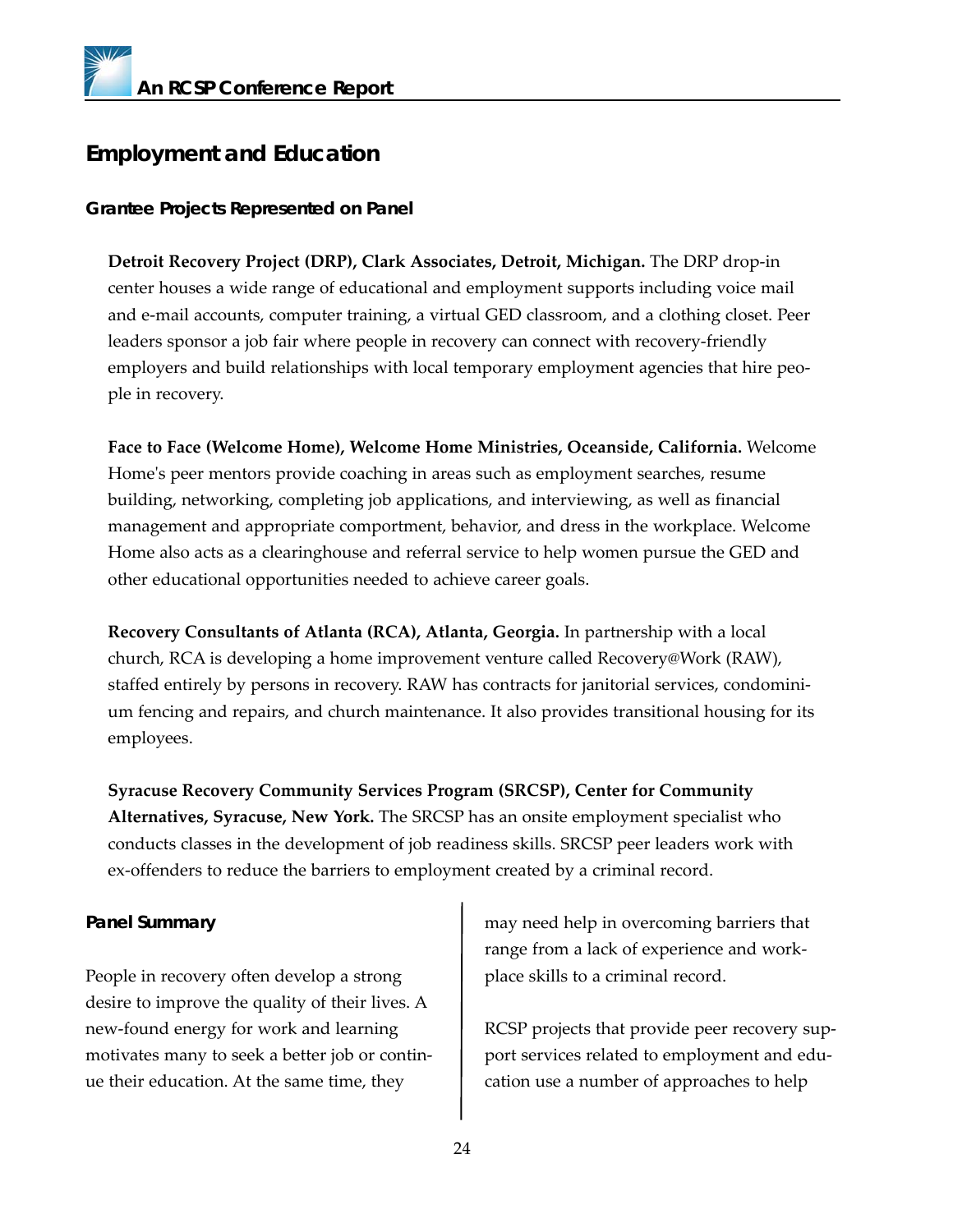peers achieve their goals. They offer basic skills and computer training, provide basic labor market information, and make job referrals. They may also offer coaching and role playing activities that help peers practice forthright responses to difficult job interview questions and attend to collateral employment issues including a criminal record or poor credit history. Emotional support during the job search process is also provided. Instrumental supports may include the use of phone, fax, and e-mail services to contact potential employers and the provision of workappropriate clothing.

RCSP projects in Detroit and Atlanta are forming small business ventures specifically designed to offer short-term employment to people in recovery without a long work history. This enables peers to acquire occupational skills and good work habits while also building a work history.

In addition, peer leaders support the educational aspirations of the peers whom they assist. Many peers need encouragement to get a GED. Other peers become motivated to pursue more advanced education and career opportunities, and peer leaders can help them find the best ways to obtain these credentials. For example, some of the women ex-offenders who have pursued post-high school educational opportunities with the support of peers from Welcome Home have become office managers, supervisors, research interviewers, home health providers, customer service coordinators, and proofreaders.

Workshop participants identified a number of indicators that a peer recovery support program is equipped to meet the employment and education needs of its members including:

- The peer recovery support program understands that help with employment requires more than a job referral and encompasses a range of supports, including skills- and confidence-building strategies. The program is able to provide informational, instrumental, and emotional support tailored to a person's stage of employment readiness and can address collateral barriers to employment.
- The peer recovery support program addresses the multiple stigmas that people in early recovery often encounter in the course of an employment search and provides tools for dealing with them.
- The peer recovery support program invests in outreach to prospective employers and community resources to help create new job opportunities. For example, projects can explore the use of U.S. Department of Labor bonds as an incentive for employers to hire at-risk employees, including exoffenders and people in recovery. (See www.doleta.gov/ wtw/ documents/fedbonding.cfm).
- Attention is given not only to immediate employment needs, but also to longer-term career goals and training and education.

**Note:**Other RCSP projects that provide employment support are APAA, Full Circle Project, GMI Wings, OCW, Peer to Peer, PROSPER, and RAP. (See list of project acronyms on page 38.)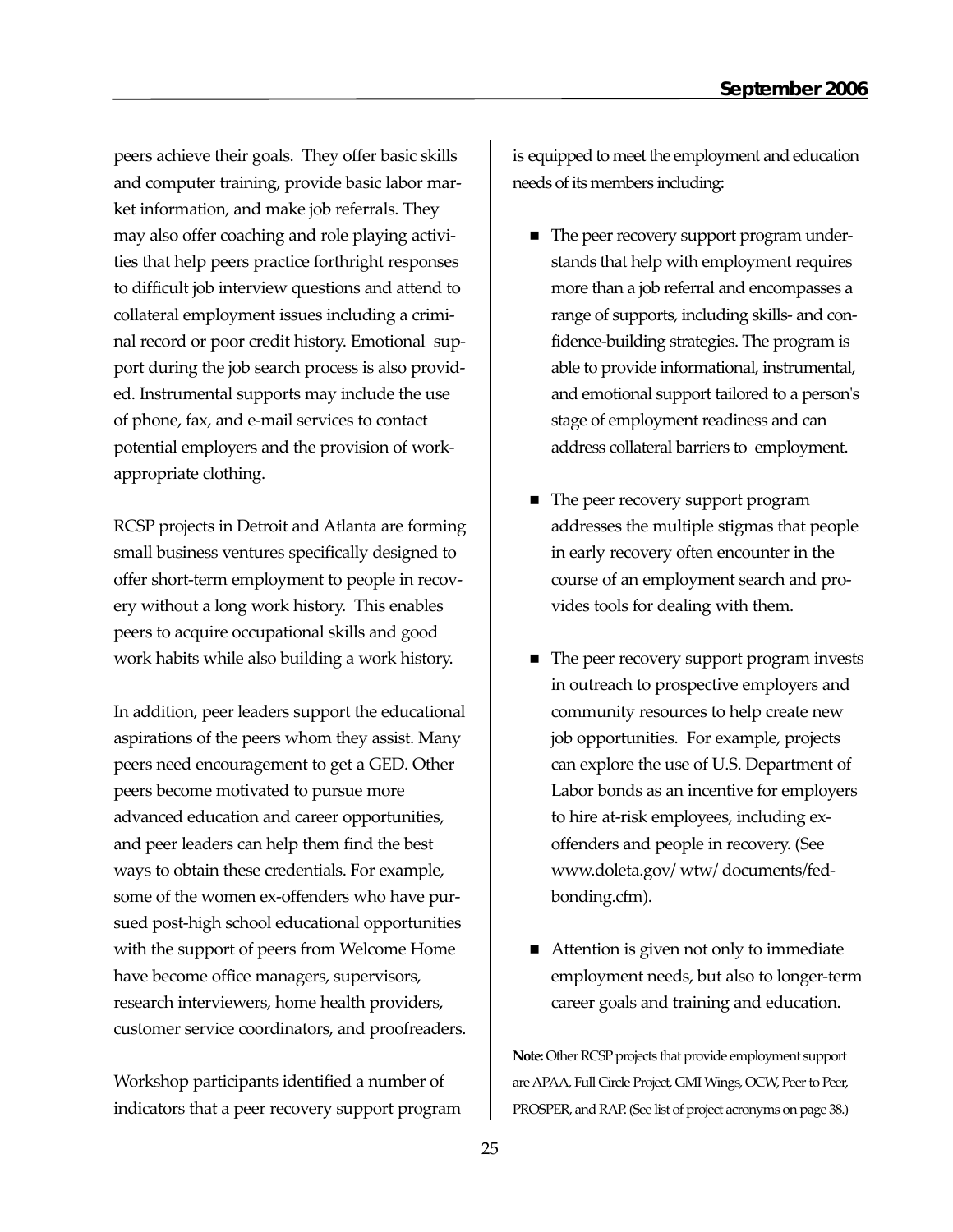# **Recovery Housing**

### *Grantee Projects Represented on Panel*

### **Connecticut Community for Addiction Recovery (CCAR), Willamette, Connecticut.**

Working with the State of Connecticut, the Recovery Housing Project is a three-pronged effort consisting of a recovery housing database, a Recovery Housing Coalition, and a technical assistance resource on how to open a recovery home. The searchable database contains information on 107 recovery houses in Connecticut with a combined capacity of more than 1,100 beds. The Department of Corrections uses the database to get people out of correctional halfway housing and into recovery housing that meets standards set by CCAR's Recovery Housing Coalition.

**Our Common Welfare (OCW), Women in New Recovery, Mesa, Arizona.** Women in New Recovery (WINR) operates peer-run sober living communities at several locations in Arizona. OCW, the RCSP project, operates a Housing Information and Referral Resource and provides information on WINR and other housing options for women in recovery, including information on ex-offender-friendly housing for women reentering the community from a corrections environment.

**Recovery Consultants of Atlanta (RCA), Atlanta, Georgia.** By piggybacking on a partnership with a church that employs people in recovery, RCA has found housing for about 25 men in apartments leased by the partner project. Men pay rent between \$250 and \$400 per month and attend evening outpatient treatment and 12-Step or faith-based support groups. The partnership project also has a women's transitional housing program that houses up to seven women in early recovery.

### *Panel Summary*

Many communities have substance-free housing for people in recovery. These homes are often owned or operated by peers and may provide services as well as sober living spaces. However, most RCSP projects do not provide recovery housing directly. Instead, many RCSP projects provide services that assist peers in finding

housing, others work with State agencies or local organizations to provide technical assistance for recovery housing operators, and one leverages a partnership with a church to provide limited housing.

These efforts have begun to pay off in unexpected ways. In Connecticut and Arizona, for example, strong relationships built between the RCSP grant projects and recovery home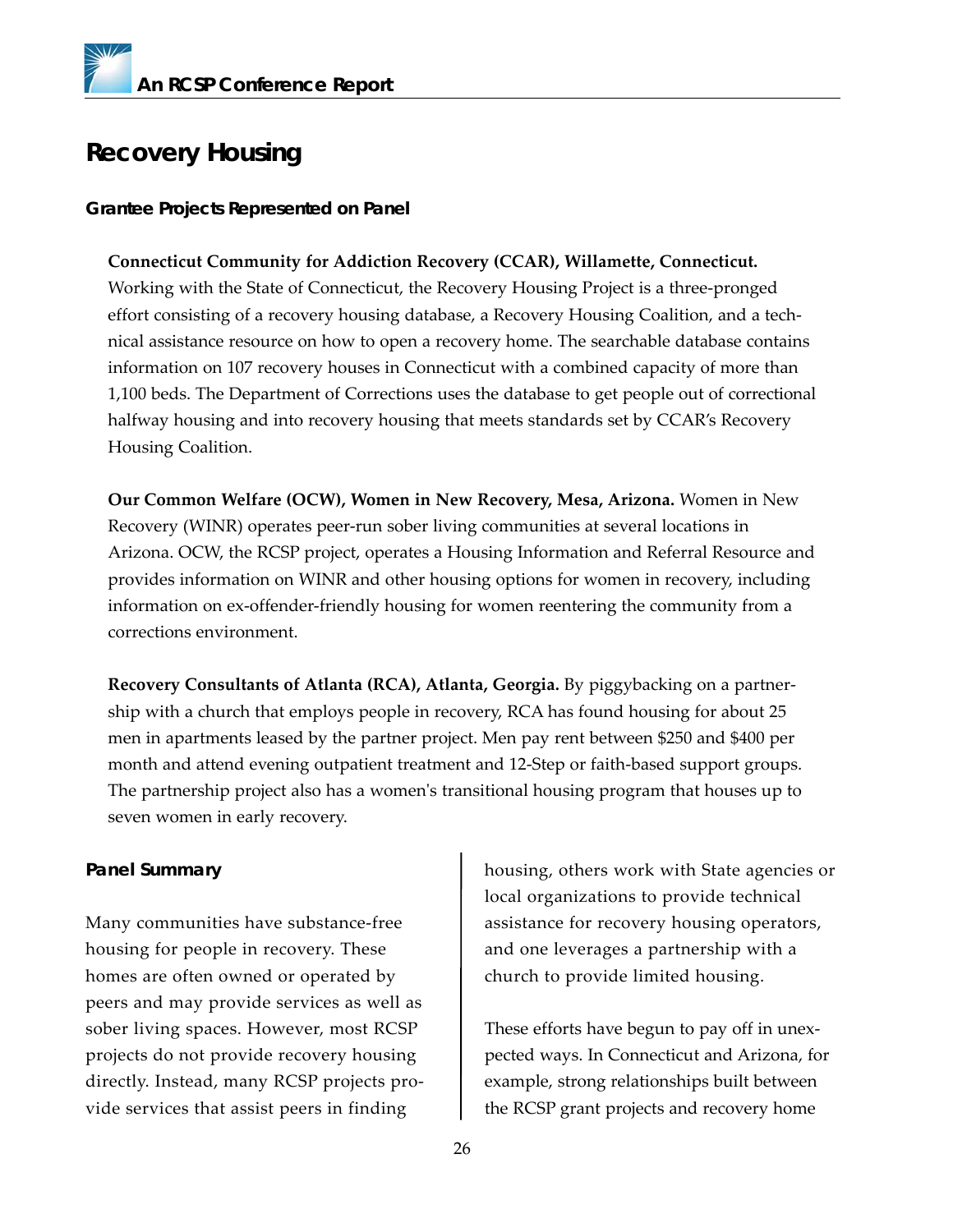operators have led to a role for the RCSP projects in developing recovery housing standards. The RCSP projects believe that establishing standards will help generate broader interest in creating and funding recovery housing.

Since most RCSP grant projects do not provide recovery housing, workshop discussion focused on ways peer programs can help people in recovery find solutions to their housing needs. Indicators of quality for projects that link to recovery housing resources include:

■ The peer recovery support program maintains an inventory of recovery housing options in the community. The inventory may start as a simple list, but over time can grow into a more complex and interactive database categorized by variables such as level of service provided, degree of supervision available, and "real-time" information on bed availability.

- The peer recovery support program includes a clear process, through peer coaching or other means, for helping members decide which housing option best suits their needs.
- **Instrumental supports are available such** as transportation or help with making phone calls.
- The peer recovery support program maintains strong working relationships with a number of recovery homes. In addition to referrals, the relationship can include offering peer recovery support services to recovery home residents and developing peer leaders from these communities.

**Note:** Other RCSP projects that offer recovery housing support services are APAA, A-Ye-Ga, RAP, and Welcome Home. (See list of project acronyms on page 38.)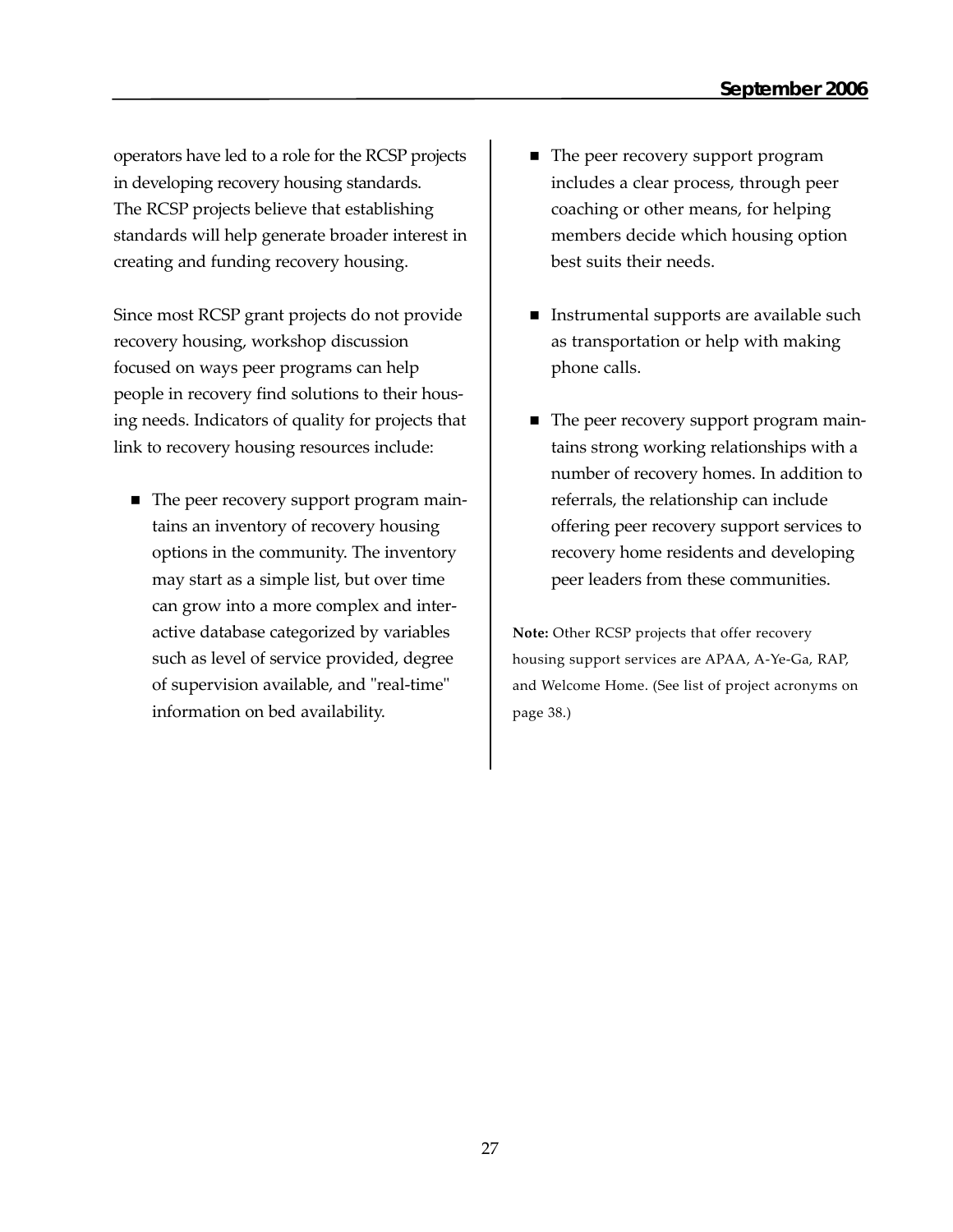# **Parenting Support**

### *Grantee Projects Representated on Panel*

**Circles of Recovery III, White Bison, Colorado Springs, Colorado.** Native American communities have identified strengthening fatherhood as essential to personal and community recovery from alcohol, drugs, and related ills. Using culturally appropriate materials developed by White Bison, peer leaders (called Firestarters) train men and women, children, grandparents, and other people in extended family support networks in a variety of venues.

**Detroit Recovery Project (DRP), Clark Associates, Detroit, Michigan.** Using focus groups and other community feedback mechanisms, DRP has developed a 6-week parenting curriculum to help parents in recovery enhance their family's functioning. It relies on the collective wisdom of the group and the ability of peers to teach each other. DRP is preparing to pilot-test the curriculum and will obtain further community feedback at the end of the pilot project.

**Heartland CARES, Paducah, Kentucky.** Under the umbrella of a multiservice HIV/AIDS organization that serves clients in rural Kentucky and Illinois, Heartland CARES provides peer support in overcoming stigma and feelings of shame, and in taking responsibility for managing one's own recovery and ongoing medical care. Parenting support groups provide peer support for the difficult task of exercising parental responsibility in the face of a stigmatized condition. Other agency supports are available directly to the children.

**Proyecto Bienestar (Project Well Being), Pinal Hispanic Council, Eloy, Arizona.** Peer leaders became involved in the parenting aspects of recovery when members of their peer recovery support groups began bringing their preteen and adolescent children to meetings. Some parents reported that their children seemed hostile to their sobriety, and others reported that their children were drinking or using drugs. Proyecto Bienestar responded to these concerns by spreading a broader recovery safety net under these families and creating an adolescent support group with a drug education component.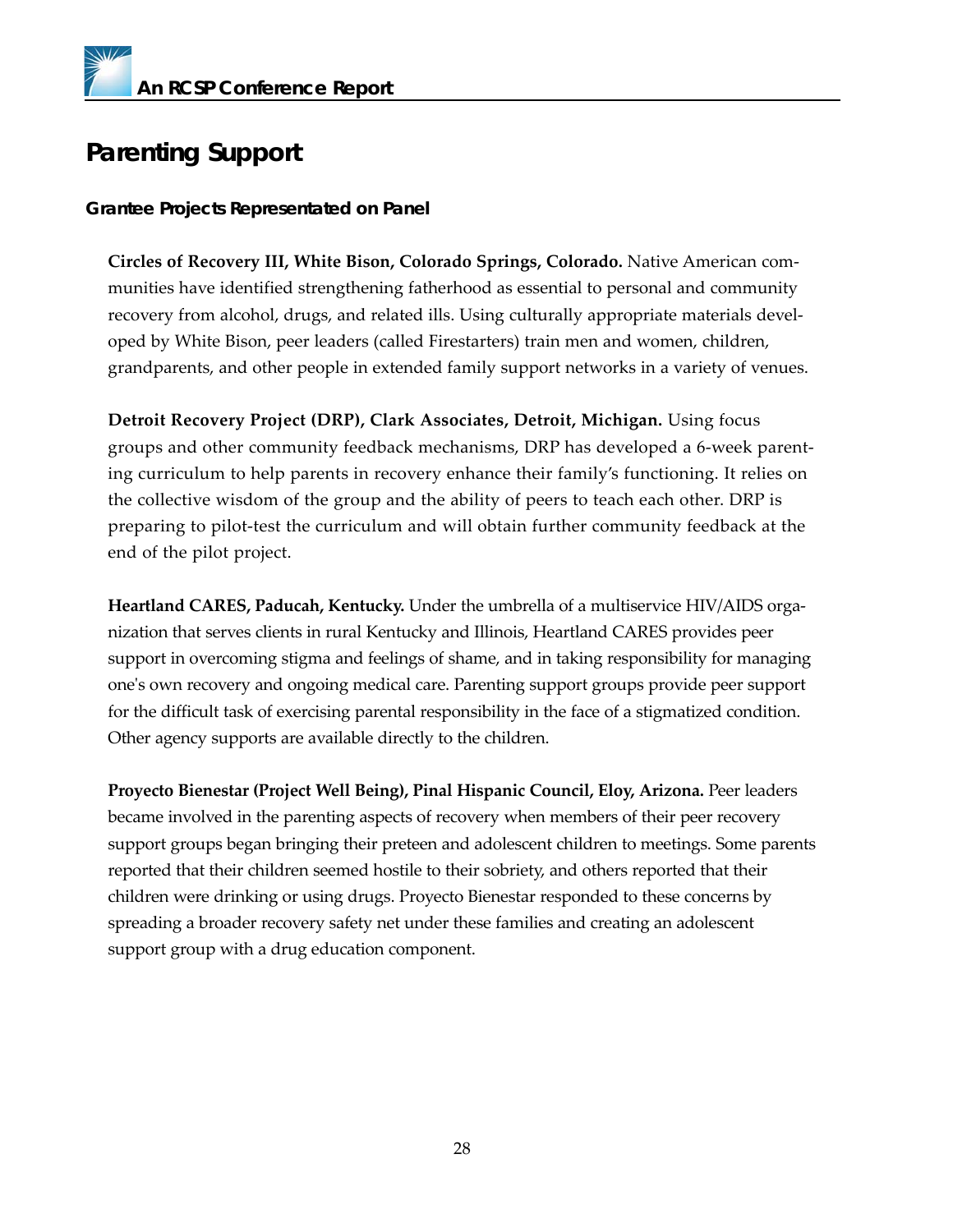### *Panel Summary*

Parents in recovery frequently face a range of issues that affect their relationships with their children. Dealing with these challenges often requires a combination of personal support, training in new skills, information and referrals to resources, and opportunities to affiliate with other parents.

RCSP grant projects that provide parenting support services have worked hard to tailor them to the cultures of the communities they serve. At the suggestion of White Bison elders, for example, the Circles of Recovery III project incorporated traditional wisdom on child rearing and human development into a series of culturally rooted trainings and products that support holistic recovery (referred to as Wellbriety) in individuals, families, and the community. DRP has used focus groups to help develop a parenting curriculum that combines African traditions and spirituality with the values and principles of recovery. Heartland CARES and Proyecto Bienestar also provide supports for children of parents in or seeking recovery.

Workshop participants identified a number of factors that indicate parenting support services offered by a peer recovery support program are of high quality:

**Peer parenting support services are** conceptualized and designed through an authentic peer process that captures

vision, overall program elements, and desired outcomes in peers' own words.

- **Peer parenting supports incorporate the** cultural values of the larger community as well as values that are shared across family and recovery systems. Examples of shared values are honesty, respect, open-mindedness, and willingness to pull together for the common good.
- Because parenting and recovery happen within a family system and across generations, the parenting initiative incorporates supports for the child as well as the parent, wherever possible.
- The peer recovery support program has the ability to identify needs that go beyond providing support for parenting and is able to help parents (and children) find additional help when needed.
- The peer recovery support program's policies and procedures related to children are consistent with the State's legal requirements. These policies and procedures have been reviewed by a lawyer, are incorporated into the organization's risk management plan, and are included in staff and peer leader training.

**Note:** Other RCSP projects that support parents in early recovery are Accessing Success, AWRP, CCAR, Full Circle Project, and PROSPER. Accessing Success, AWRP, and RCA also provide supports for children whose parents are in or seeking recovery. (See list of project acronyms on page 38.)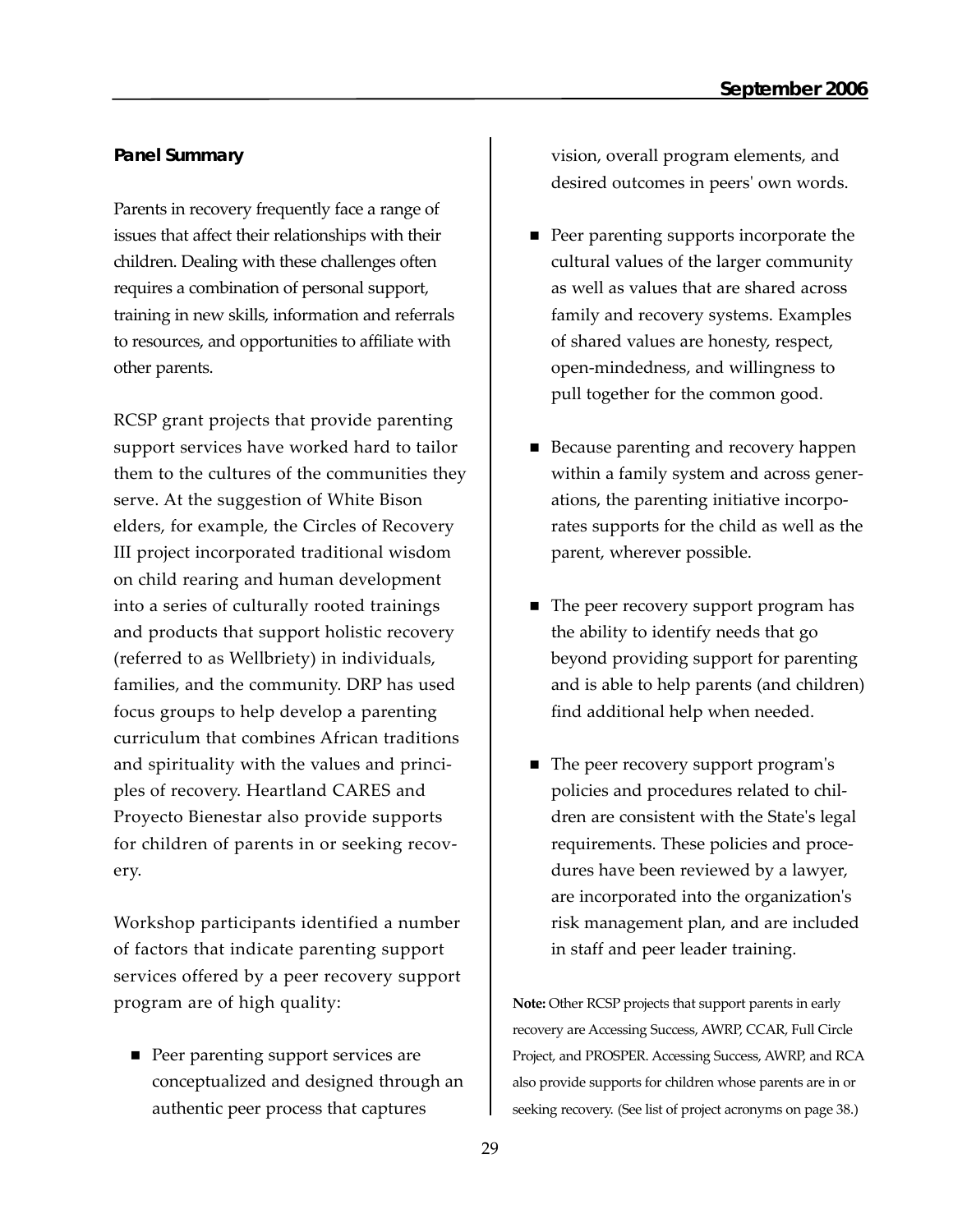# **Criminal Justice**

### *Grantee Projects Represented on Panel*

**Accessing Success, Relief Nursery, Eugene, Oregon.** Relief Nursery is an organization that seeks to protect children who are at risk of abuse and neglect. Through its Accessing Success program, recovering peers are employed to help women leaving jail with a substance use disorder achieve and sustain sobriety and preserve their families. Services include one-onone peer counseling, parenting support, classes in English as a Second Language, social skills training, transportation, and caregiver support groups.

**Circles of Recovery III, White Bison, Colorado Springs, Colorado.** White Bison peer leaders (Firestarters) have established peer-led Circles of Recovery in 500 communities nationwide. For Native American people in jails and prisons, White Bison has produced nine videos for women and seven for men that combine the Medicine Wheel with 12-Step teachings. These videos can be used in conjunction with a jail- or prison-based treatment or recovery support program or independently.

**Frontier Recovery Network (FRN), Center for the Application of Substance Abuse Technologies, University of Nevada, Reno.** FRN's peer services for recovering individuals who are involved with the criminal justice system include 8-week peer-created programs and support groups on special topics such as anger management and employment skills. FRN peer leaders also help formerly incarcerated women navigate public systems to regain custody of their children and use reality-based thinking to set realistic goals.

**Restoring Citizenship, Treatment Alternatives for Safe Communities, Chicago, Illinois.** Restoring Citizenship operates 10 Winners Circle and Inner Circle programs in different parts of Illinois, serving men, women, and youth. Winners Circles are peer-led support groups that address the special needs of formerly incarcerated persons in recovery. Inner Circles meet in pre-release programs within the prisons. Restoring Citizenship helps individuals obtain State identification cards, public transportation fare cards, clothing, transitional housing, and job interviews. Restoring Citizenship also organizes voter registration drives, helping ex-offenders become active citizens who participate in the election process.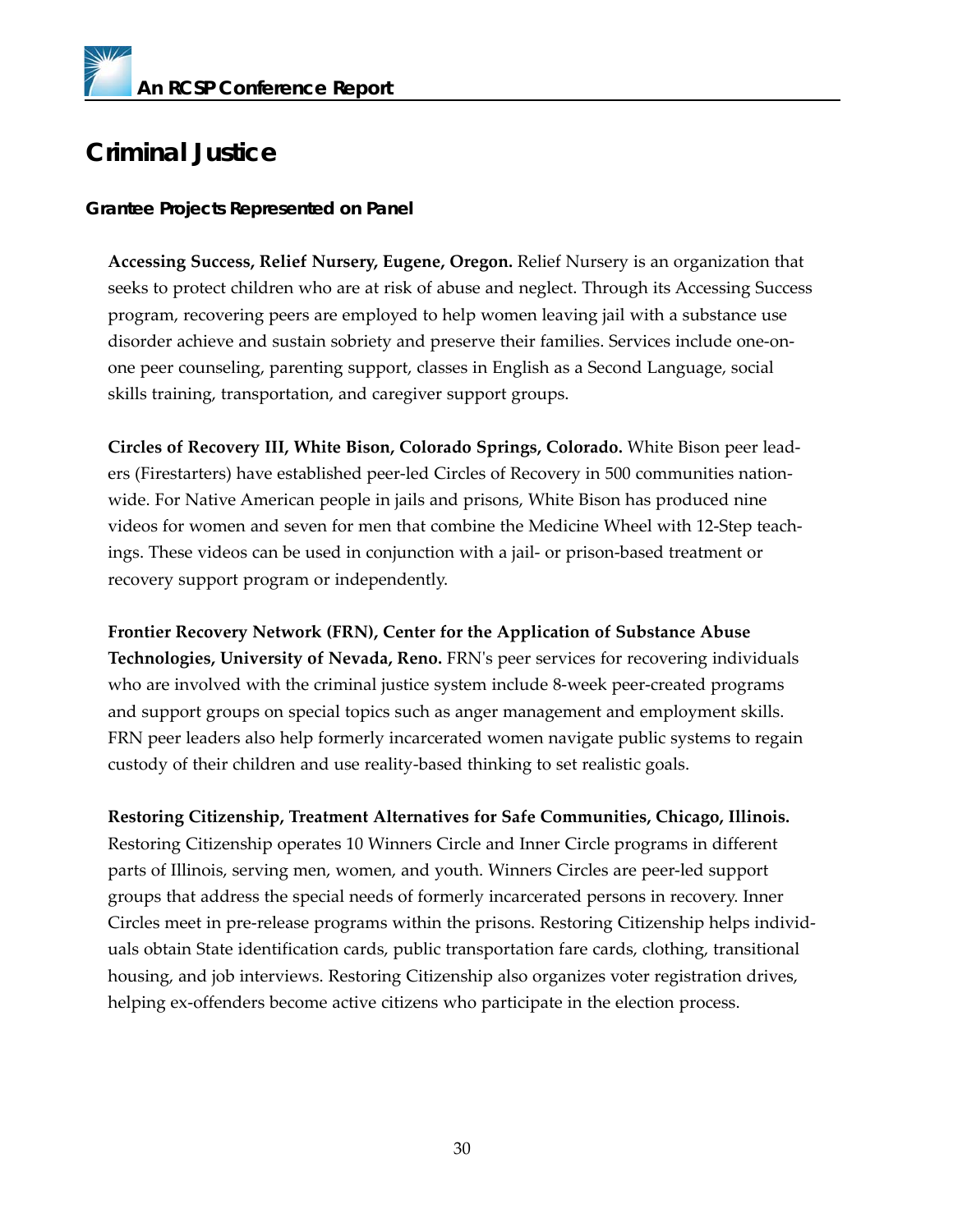**Syracuse Recovery Community Services Program (SRCSP), Center for Community Alternatives, Syracuse, New York.** SRCSP operates a drop-in center for ex-offenders and drug court participants. Available at the drop-in center are a range of employment preparation services, guidance on citizenship restoration and clearing police arrest records, reintegration support (peer coaching and mentoring), rapid HIV testing, and help in obtaining safe housing.

### *Panel Summary*

Peers involved with the criminal justice system face special challenges on the road to recovery. Some are returning to the community from correctional institutions and others are part of a drug court or other sentencing arrangement that is conditional on completion of treatment and/or a sustained period of recovery. A number of RCSP projects work with these peers to help them overcome barriers to recovery and reentry.

Typical peer recovery support services offered by these grantees are peer mentoring or coaching, reentry/recovery support groups that operate as either an alternative or adjunct to 12-Step groups, job readiness and employment skills training, life skills training, anger management classes and support groups, and housing referrals. Other services include public transportation support, classes in English as a Second Language, assistance with civic restoration, and credit repair. In addition, linkages to health care services, including those related to HIV/AIDS and other infectious diseases, mental health disorders, and trauma, are available.

Because peers involved with the criminal justice system often have a wide range of needs, many of them require professional attention, RCSP projects that work with exoffenders typically have the capacity to make referrals to a comprehensive array of services. In the case of RCSP projects housed in a larger reentry service center such as Restoring Citizenship and SRCSP (housed in Treatment Alternatives for Safe Communities and the Center for Community Alternatives, respectively), many of the needed services are colocated with the peer project, making referral easier. Other RCSP projects develop relationships with stakeholders that can meet needs beyond the scope of the peer project.

Workshop participants identified several indicators of a quality peer recovery support program supporting people who are in or seeking recovery and also involved with the criminal justice system:

- The peer recovery support program cultivates strong relationships with criminal justice and corrections officials that are essential for program success. Other stakeholder relationships also are cultivated to meet the broad array of recovery supports needed.
- Where possible, recovery work and relationship building can begin with letters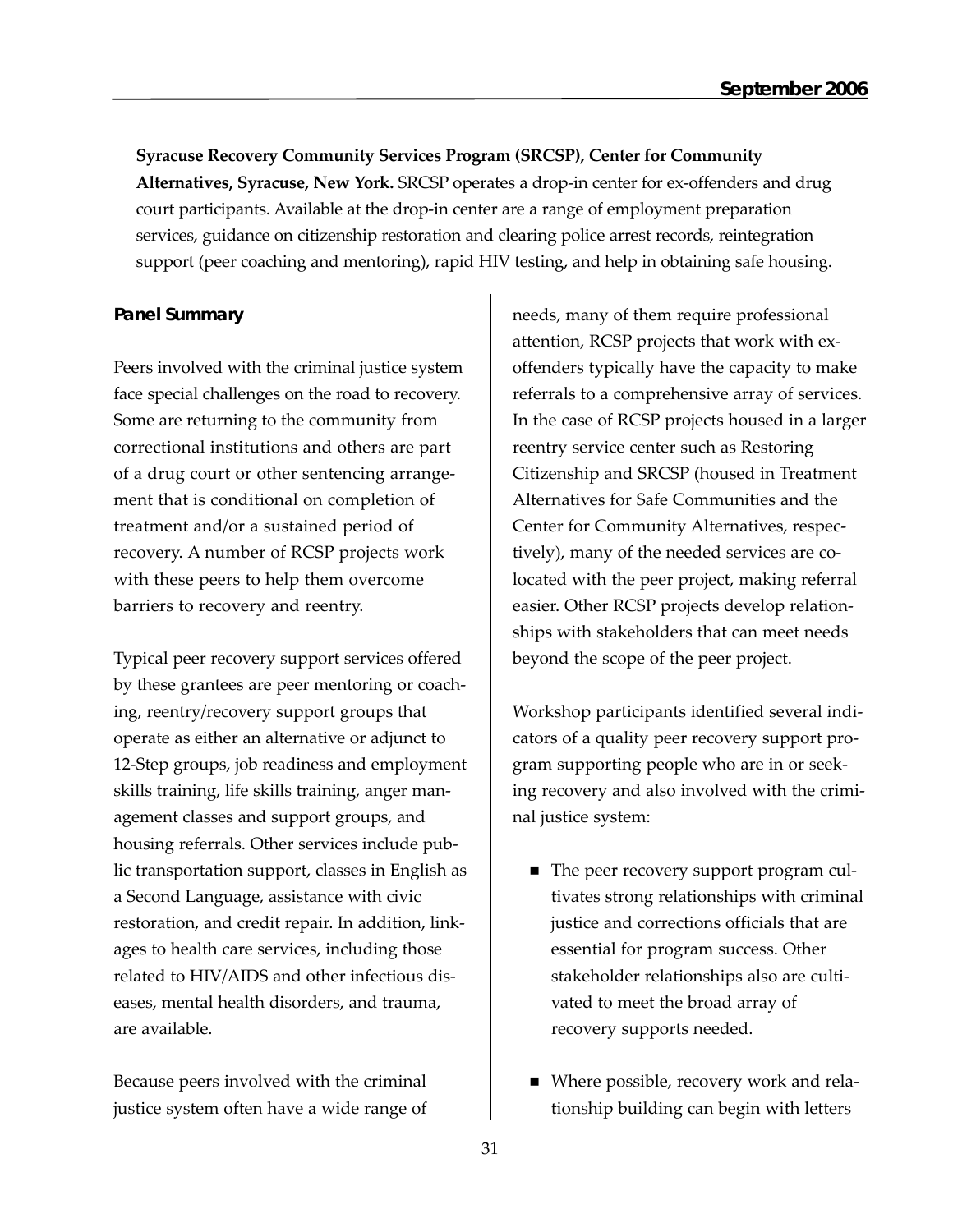written to inmates, and letter-writing relationships may be established. A number of projects have developed relationships of trust with corrections officials and have been able to arrange for pre-release jail or prison visits by peer leaders who are ex-offenders, even though corrections officials generally do not permit visits by ex-offenders.

- The peer recovery support program includes supports that are specifically designed to engage the strengths and meet the needs of women in the criminal justice system, including those who have children. For example, peer leaders can become skilled in helping recovering women interact effectively with child welfare agencies.
- The peer recovery support program includes supports that are specifically designed to meet the needs of individ-

uals in the criminal justice system (and their families) to affiliate with peers in a supportive community. A number of workshop participants identified "family nights," peer athletic events, and similar socialization opportunities as critical to their programs' success.

■ Peer leaders are culturally competent with respect to the norms and customs of prison life and understand the cultural challenge to parollees and probationers of moving between correctional institutions and the community.

**Note:** Other RCSP projects that focus specifically on the recovery support needs of ex-offenders or drug court participants are Peer to Peer, PROSPER, and Welcome Home. FOAR-NJ, OCW, and RECOVER also have program elements that are designed to meet the needs of this population. (See list of project acronyms on page 38.)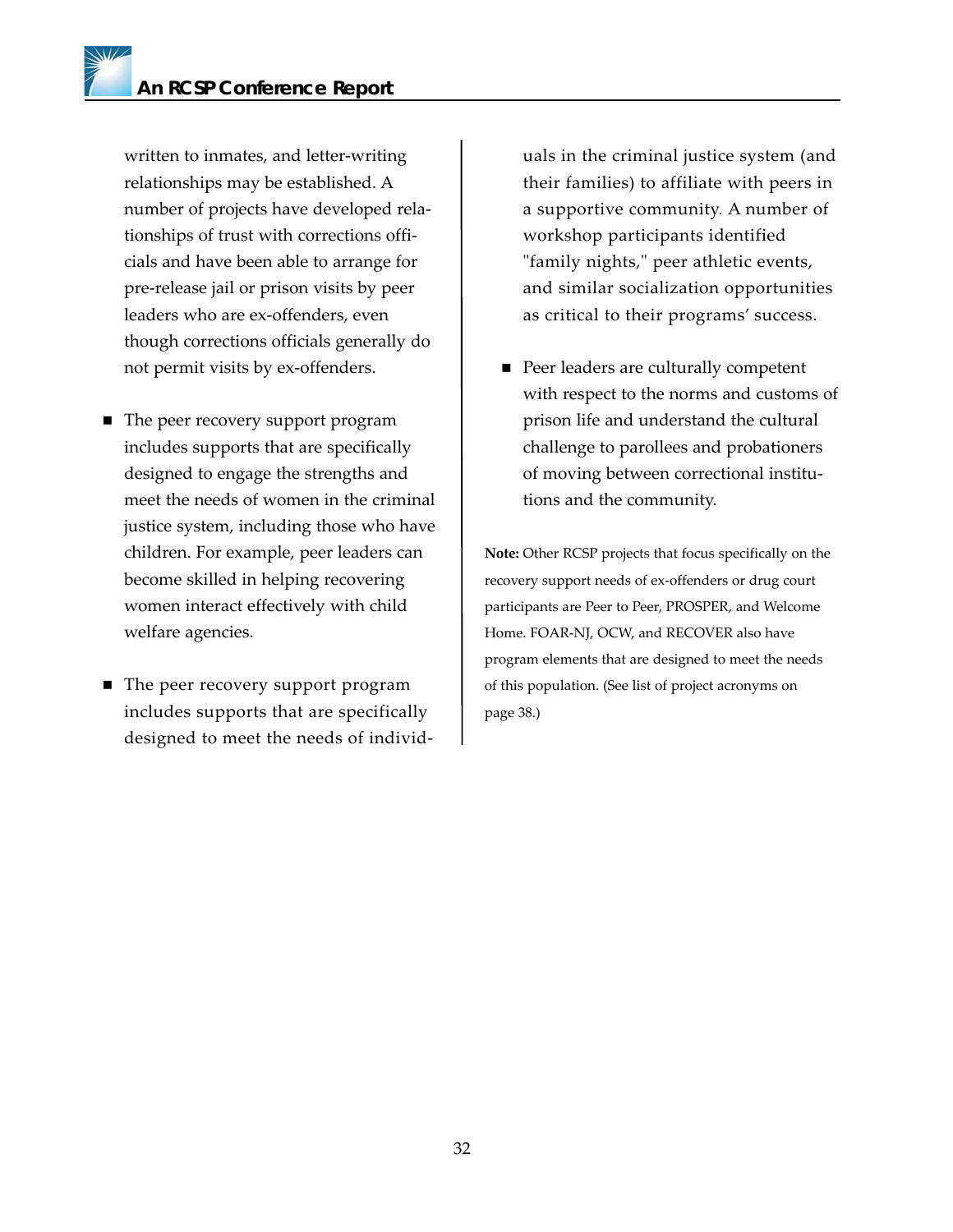# **HIV/Hepatitis C**

### *Grantee Projects Represented on Panel*

**GMI Wings, Group Ministries, Buffalo, New York.** This peer recovery support project is housed within a larger education and case management program operated by Group Ministries, a nondenominational, multiethnic, faith-based service agency for people with HIV/AIDS. GMI Wings conducts peer outreach and education among high-risk individuals in detoxification centers, rehabilitation programs, and correctional institutions.

**Heartland CARES, Paducah, Kentucky.** The peer recovery support services provided at Heartland CARES are housed in a multiservice HIV/AIDS organization serving people in rural Kentucky and Illinois. Services provided by the host agency include medical care, case management, counseling, and HIV outreach and education. The RCSP project provides peer outreach and mentoring to people with HIV/AIDS who are in or seeking recovery.

**How I Got Help: H.I.G.H. on Recovery (H.I.G.H. Project), AIDS Service Center (ASC), New York, New York.** Peer-to-peer counseling is a major component of the assistance provided by the H.I.G.H. Project of the ASC. Peer services also include crisis intervention and overall wellness education.

### *Panel Summary*

Many people contemplating or seeking recovery from a substance use disorder must also manage the effects of HIV/AIDS, hepatitis C, or other serious infectious diseases. They may need to address a co-occurring mental health disorder as well. Helping people with infectious disease and other cooccurring problems achieve wellness requires a holistic plan that addresses wideranging needs. Peer education and support are often helpful in facilitating a change to holistic disease management, recovery, and self-care.

RCSP projects serving people with co-occurring disorders operate in urban, rural, secular, and faith-based environments. Peer leaders in these programs offer high levels of emotional and informational support, primarily through one-on-one peer mentoring and education, and support groups. They also combat stigma and misinformation. Peer outreach is often a key part of the work that they do.

Peer recovery support projects serving recovering people with infectious disease typically put a great deal of emphasis on ensuring adequate training for peer leaders. For example, the H.I.G.H. on Recovery Project's Peer Recovery Education Program (PREP) address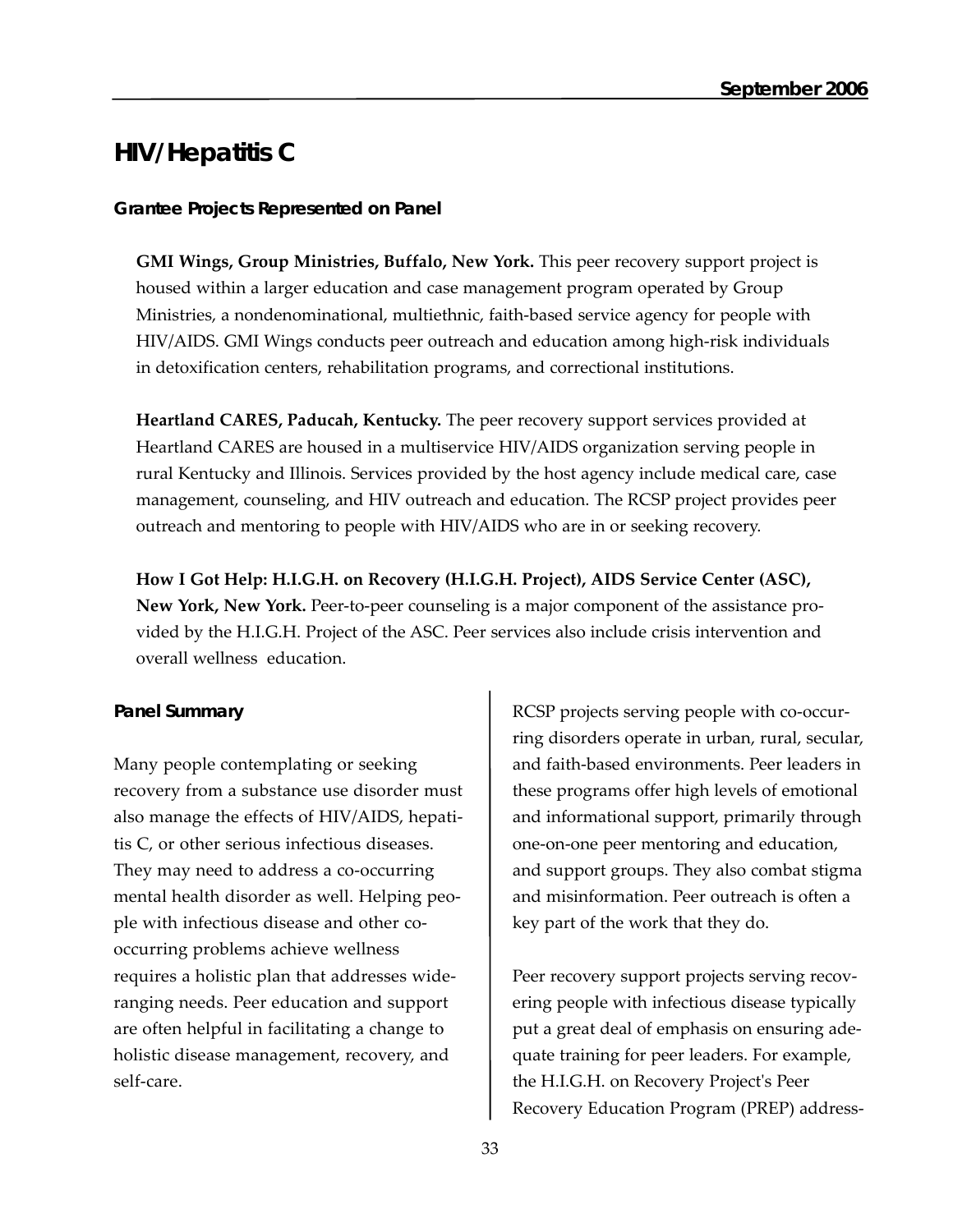es the complex needs of HIV-positive people in or seeking recovery from alcohol or other drug use and provides intensive training in relapse prevention. This 10-week training course enables PREP participants to perform educational outreach activities and serve as peer mentors.

Workshop participants identified a number of indicators of quality for recovery support programs that work with people who have co-occurring HIV/AIDS or other infectious disease problems:

- The recovery support program invests in an intensive peer leader training program. Peer leaders need to be able to help the people they serve separate myths from facts about HIV/AIDS, hepatitis C, and substance use disorders so that they can make informed decisions. They also can help steer them through complex bureaucracies that often do not communicate effectively with one another.
- Principles of self-care are integrated into all elements of the peer recovery support program, including training and ongoing supervision and support of peer leaders.
- **Peer leaders are nonjudgmental and wel**coming, respecting the worth of the

recovering individual with HIV/AIDS or other infectious disease and providing support in overcoming stigma. This is particularly important in the context of the interlocking and reinforcing stigmas of substance use disorders and HIV/ AIDS, often compounded by stigmas related to race and/or sexual orientation.

- The peer recovery support program has strong outreach capacity. Many people with HIV/AIDS live in social isolation because of stigma and misunderstanding on the part of friends and associates about the disease. When no one else can, peers often are able to reach individuals who are hesitant even to acknowledge their disease.
- Peer recovery support programs that do not specifically provide services to people with infectious disease may need to introduce peer leader training modules that address the misinformation and fear about HIV/AIDS, hepatitis C, and other infectious diseases that are prevalent in the recovery community.

**Note:** Other RCSP projects that address the needs of people in or seeking recovery that have HIV/AIDS, hepatitis C, or other infectious disease, or mental health disorders are RAP and RECOVER. (See list of project acronyms on page 38.)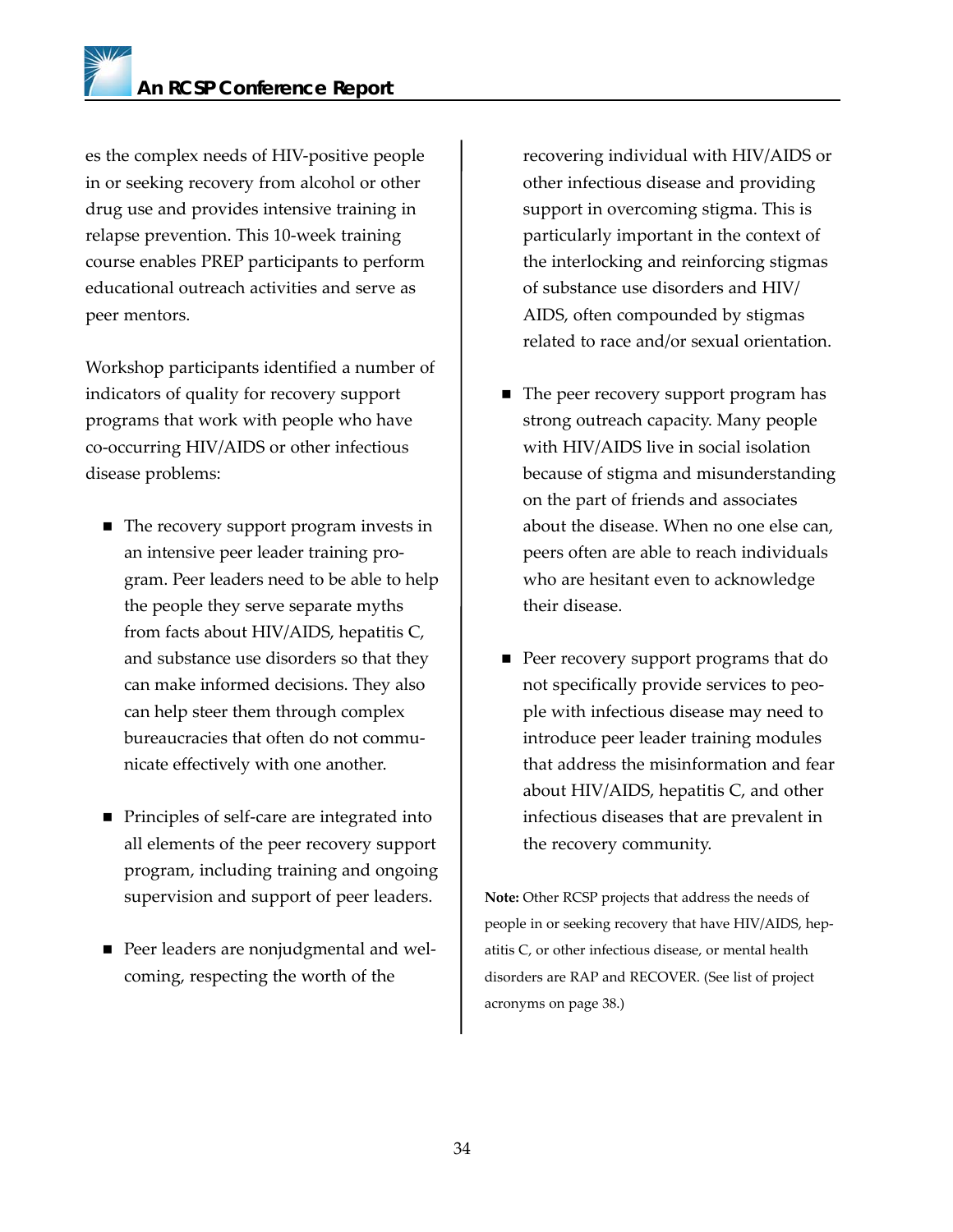### **Women**

### *Grantee Projects Represented on Panel*

**Accessing Success, Relief Nursery, Eugene, Oregon.** In a program for formerly incarcerated women, Accessing Success peer staff help women whose children are at risk for abuse achieve and sustain sobriety and preserve their families. Peers provide classes in anger management, parenting, English as a Second Language, and social skills development. They also link women to treatment, health services, and educational resources.

**Alaska Women's Recovery Project (AWRP), Southcentral Foundation, Anchorage, Alaska.** AWRP provides leadership training, mentoring, and informational and emotional support for recovering women. Structured peer-facilitated support gatherings are grounded in concepts of holistic wellness and combine the presentation of information with the opportunity for dialogue and sharing of experience. Topics are chosen by the participants and range from relationships, healthy sexuality, and other quality-of-life issues to such practical matters as financial fitness.

**Face to Face (Welcome Home), Welcome Home Ministries, Oceanside, California.** Welcome Home trains ex-offender mentors to reach out to women in jail with substance use disorders, embracing them in a faith-based community, connecting them to local treatment resources, and offering emotional support during treatment and recovery. Welcome Home peers also provide employment readiness and job search supports, as well as assistance in locating recovery housing and linkages to educational opportunities.

**Our Common Welfare (OCW), Women in New Recovery, Mesa, Arizona.** Women in New Recovery operates a peer-run sober living community at several locations in Mesa and Prescott. OCW, the RCSP project, offers a variety of peer-led seminars on life, communication, and employment skills including money management and credit restoration. Monthly workshops focus on such topics as anger management, building healthy relationships, and resolving conflict.

### *Panel Summary*

Helping women achieve successful recovery may entail addressing gender-specific physical, social, spiritual, and environmental needs and strengths. RCSP peer recovery support projects that work with women place a great deal of importance on creating a safe and nurturing community where this process can take place.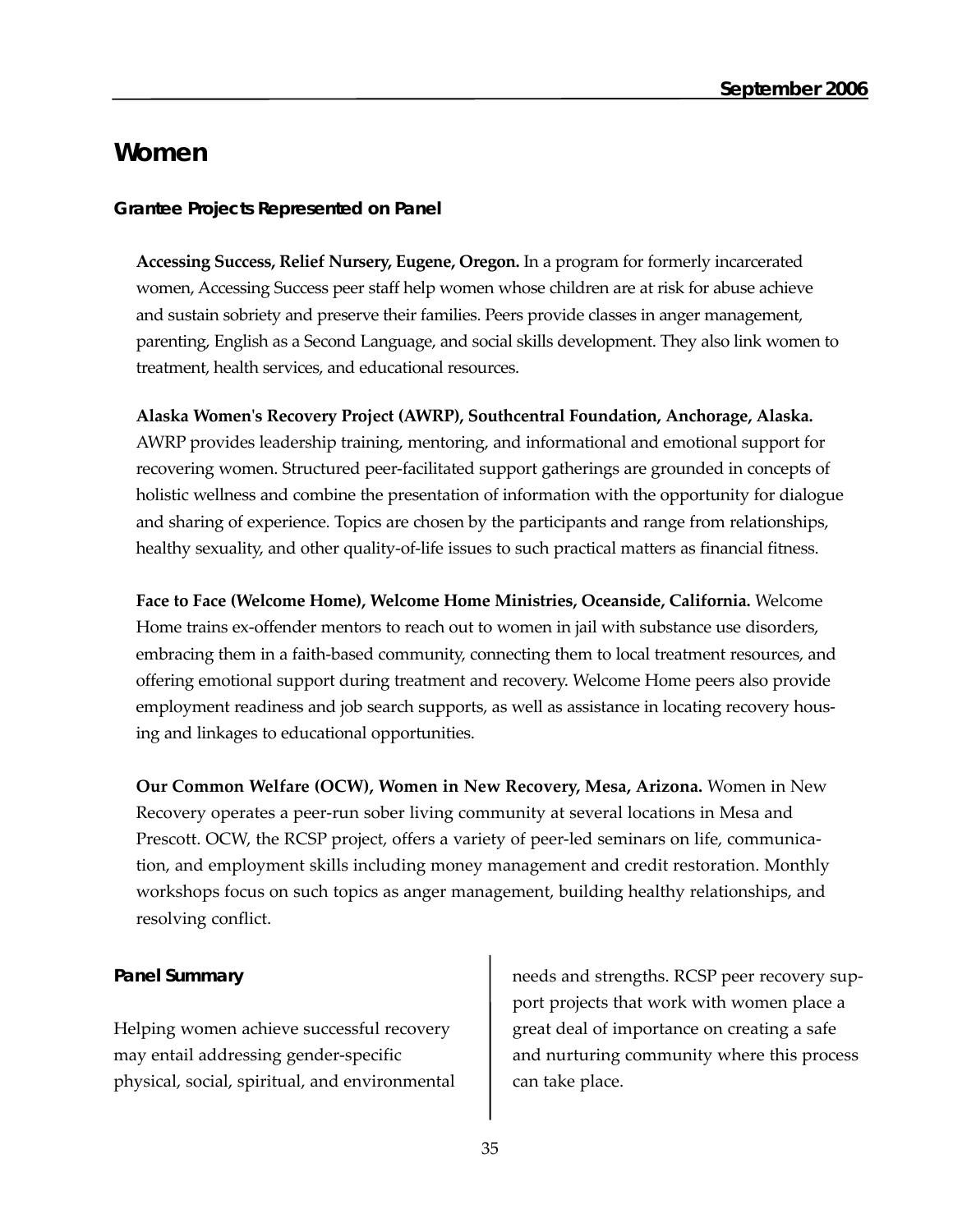These projects provide an array of services similar to those found in other RCSP projects (e.g., mentoring, coaching, workshops, learning circles, nontraditional support groups, resource connection) but place a heavier emphasis on relationship and children's issues. AWRP and others not included on this panel, Full Circle Project and PROSPER, hold regular family-focused social gatherings, providing opportunities to model and share family-oriented recovery activities.

Workshop participants identified a number of elements that they believe characterize a quality peer recovery support program specifically targeted to women:

- Physical, emotional, and psychological safety is a core value. Peers support each other, are nonjudgmental, and operate from a platform of compassion and acceptance.
- Empowerment is another core value. Women develop their own recovery plans (with the support and help of peers) and are encouraged to take

ownership of the recovery process. The peer leader's approach is: "What can we do to help?" Small steps are recognized and celebrated.

- The peer recovery support program fosters community-building and other affiliation supports. Several workshop participants identified the ability of women to build a supportive community as a building block of successful programs.
- **Peer recovery support services address** all aspects of holistic health––body, mind, and spirit––within the context of each woman's personal life and her relationships with others. Linkages are made available to a wide range of formal and informal community resources to support a full life encompassing physical and mental health, work, play, and family.

**Note:** Other RCSP projects that address the special needs of women are Accessing Success, AWRP, OCW, and Welcome Home. (See list of project acronyms on page 38.)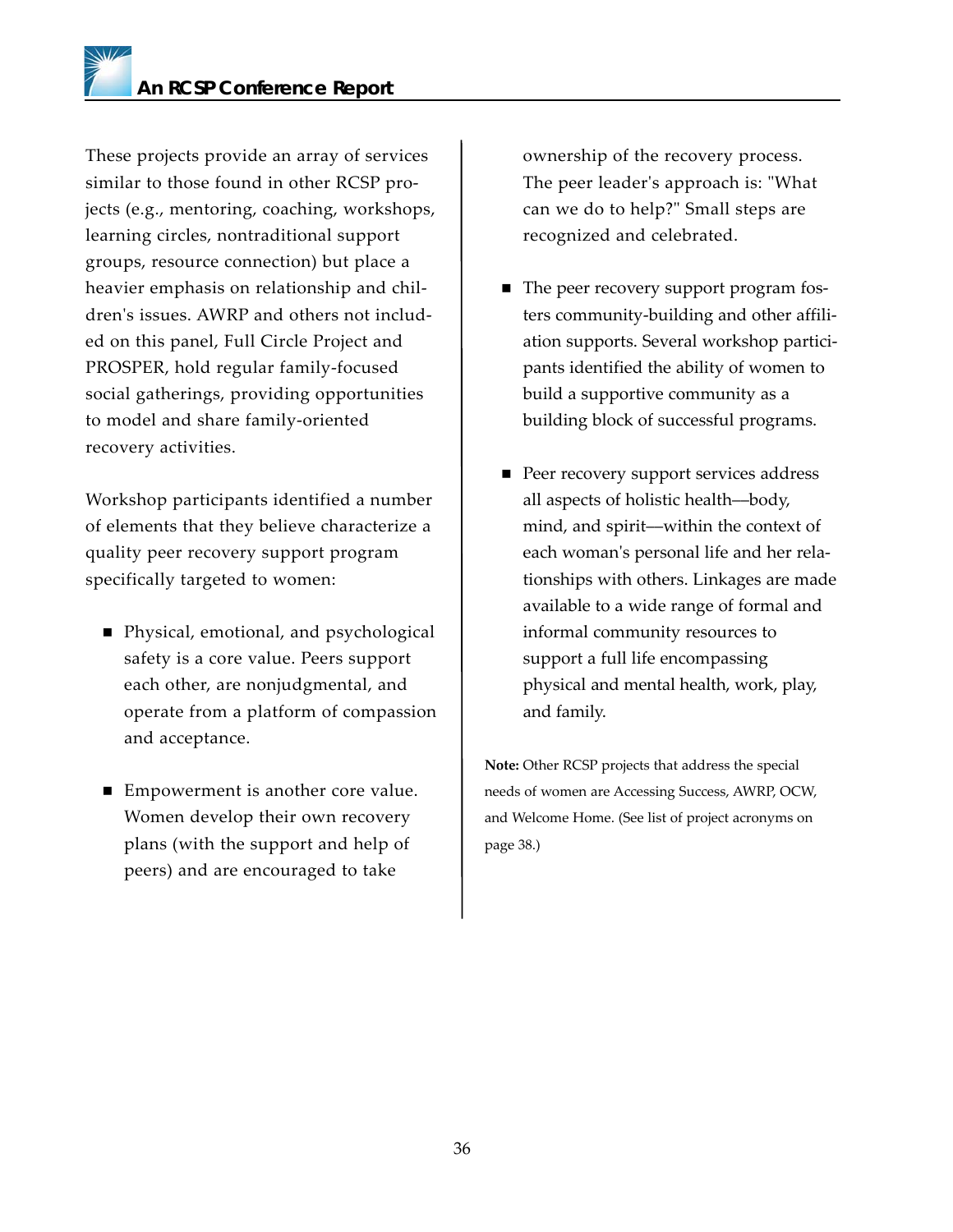# **References**

Cobb, S. (1976). Social support as a moderator of life stress. *Psychosomatic Medicine, 10*(5), 300-314.

McLellan, A.T., Hagan, T.A., Levine, M., Gould, F., Meyers, K., Bencivengo, M., et al. (1998). Research report: Supplemental social services improve outcomes in public addiction treatment. *Addiction, 93*(10), 1489-1499.

Proschaska, J., & DiClemente, C. (1982). Transtheoretical therapy: Toward a more integrative model of change. *Psychotherapy: Theory, Research and Practice, 19*(3), 276-287.

Salzer, M. (2002). Consumer-delivered services as a best practice in mental health care delivery and the development of practice guidelines. *Psychiatric Rehabilitation Skills, 6*(3), 355-383.

White, W.L. (2001). A lost vision: Addiction counseling as community organization. *Alcoholism Treatment Quarterly, 19*(4), 1-30.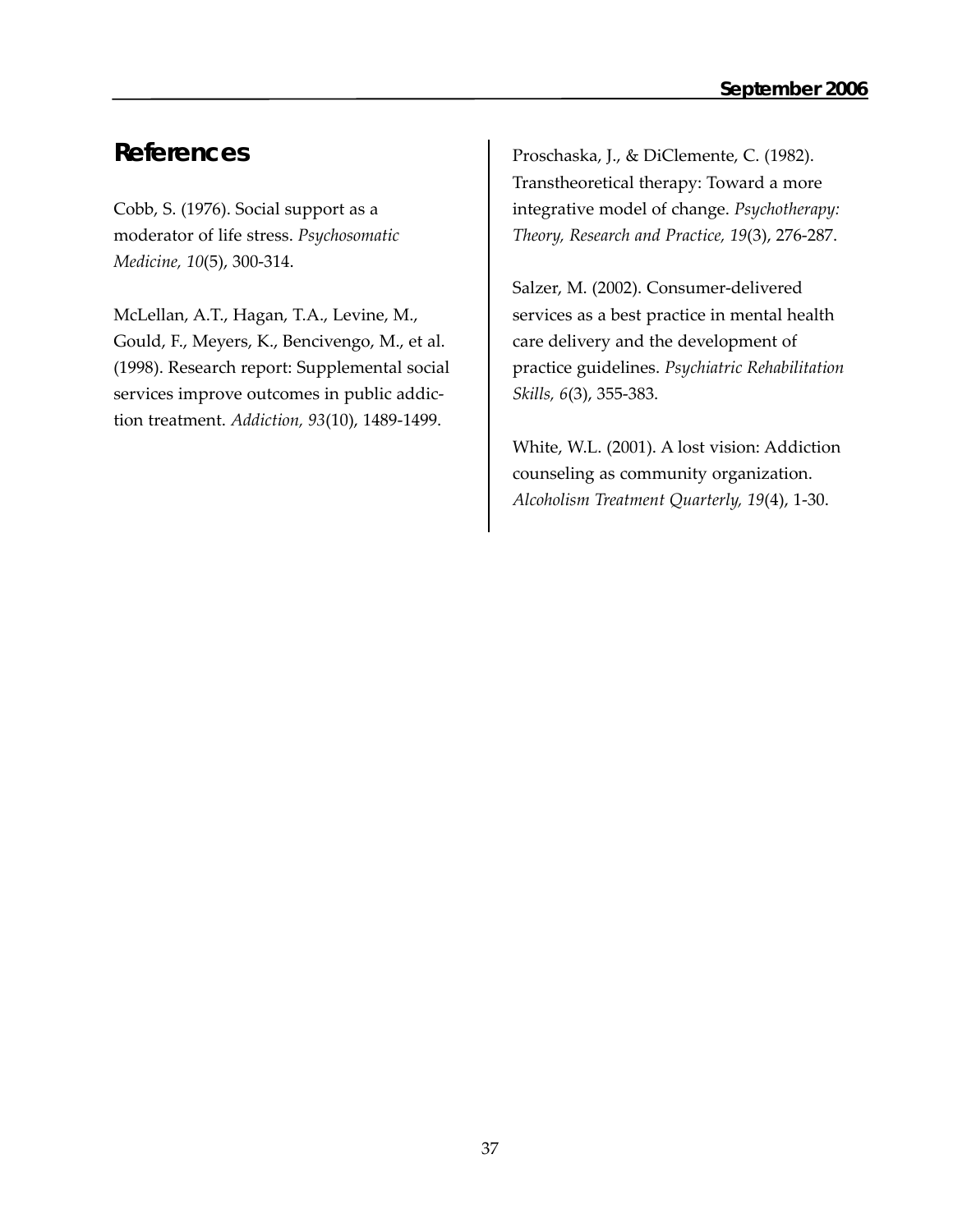# **Appendix I: RCSP Projects 2005**

| <b>RCSP Projects Listed by Acronym or</b> |                                    | Acronym:             | <b>C-CORE</b>                                                  |
|-------------------------------------------|------------------------------------|----------------------|----------------------------------------------------------------|
| <b>Common Name</b>                        |                                    | Project:             | Community Change Oriented                                      |
|                                           |                                    |                      | Recovery Effort                                                |
|                                           |                                    | Grantee:             | Pascua Yaqui Tribe of Arizona                                  |
| Acronym:                                  | <b>Accessing Success</b>           | Year Funded: 2001    |                                                                |
| Project:                                  | <b>Accessing Success</b>           |                      |                                                                |
| Grantee:                                  | <b>Relief Nursery</b>              | Acronym:             | <b>DRP</b>                                                     |
| Year Funded: 2004                         |                                    | Project:             | Detroit Recovery Project                                       |
|                                           |                                    | Grantee:             | <b>Clark Associates</b>                                        |
| Acronym:                                  | <b>ACORN</b>                       | Year Funded: 2003    |                                                                |
| Project:                                  | Asian Pacific American             |                      |                                                                |
|                                           | Community of Recovery              | Acronym:             | <b>FOAR-NJ</b>                                                 |
|                                           | Network                            | Project:             | Friends of Addiction                                           |
| Grantee:                                  | Asian Counseling and Referral      |                      | Recovery-New Jersey                                            |
|                                           | <b>Services</b>                    | Grantee:             | National Council on                                            |
| Year Funded: 2003                         |                                    |                      | Alcoholism and Drug                                            |
|                                           |                                    |                      | Dependence-New Jersey                                          |
| Acronym:                                  | <b>APAA</b>                        | Year Funded: 2001    |                                                                |
| Project:                                  | Association of Persons Affected    |                      |                                                                |
|                                           | by Addiction                       | Acronym:             | <b>FRN</b>                                                     |
| Grantee:                                  | Association of Persons Affected    | Project:<br>Grantee: | <b>Frontier Recovery Network</b>                               |
|                                           | by Addiction                       |                      | Center for the Application of<br>Substance Abuse Technologies, |
| Year Funded: 2003                         |                                    |                      | University of Nevada, Reno                                     |
|                                           | <b>AWRP</b>                        | Year Funded: 2001    |                                                                |
| Acronym:                                  |                                    |                      |                                                                |
| Project:                                  | Alaska Women's Recovery<br>Project | Acronym:             | <b>Full Circle Project</b>                                     |
| Grantee:                                  | Southcentral Foundation            | Project:             | <b>Full Circle Project</b>                                     |
| Year Funded: 2001                         |                                    | Grantee:             | Easy Does It                                                   |
|                                           |                                    | Year Funded: 2001    |                                                                |
| Acronym:                                  | A-Ye-Ga                            |                      |                                                                |
| Project:                                  | A-Ye-Ga: Awakening the             | Acronym:             | <b>GMI</b> Wings                                               |
|                                           | Recovery Spirit                    | Project:             | <b>GMI</b> Wings                                               |
| Grantee:                                  | Eastern Band of Cherokee           | Grantee:             | <b>Group Ministries</b>                                        |
|                                           | Indians                            | Year Funded: 2003    |                                                                |
| Year Funded: 2001                         |                                    |                      |                                                                |
|                                           |                                    | Acronym:             | <b>Heartland CARES</b>                                         |
| Acronym:                                  | <b>CCAR</b>                        | Project:             | <b>Heartland CARES</b>                                         |
| Project:                                  | Connecticut Community for          | Grantee:             | <b>Heartland CARES</b>                                         |
|                                           | <b>Addiction Recovery</b>          | Year Funded: 2004    |                                                                |
| Grantee:                                  | Connecticut Community for          |                      |                                                                |
|                                           | <b>Addiction Recovery</b>          |                      |                                                                |
| Year Funded: 2004                         |                                    |                      |                                                                |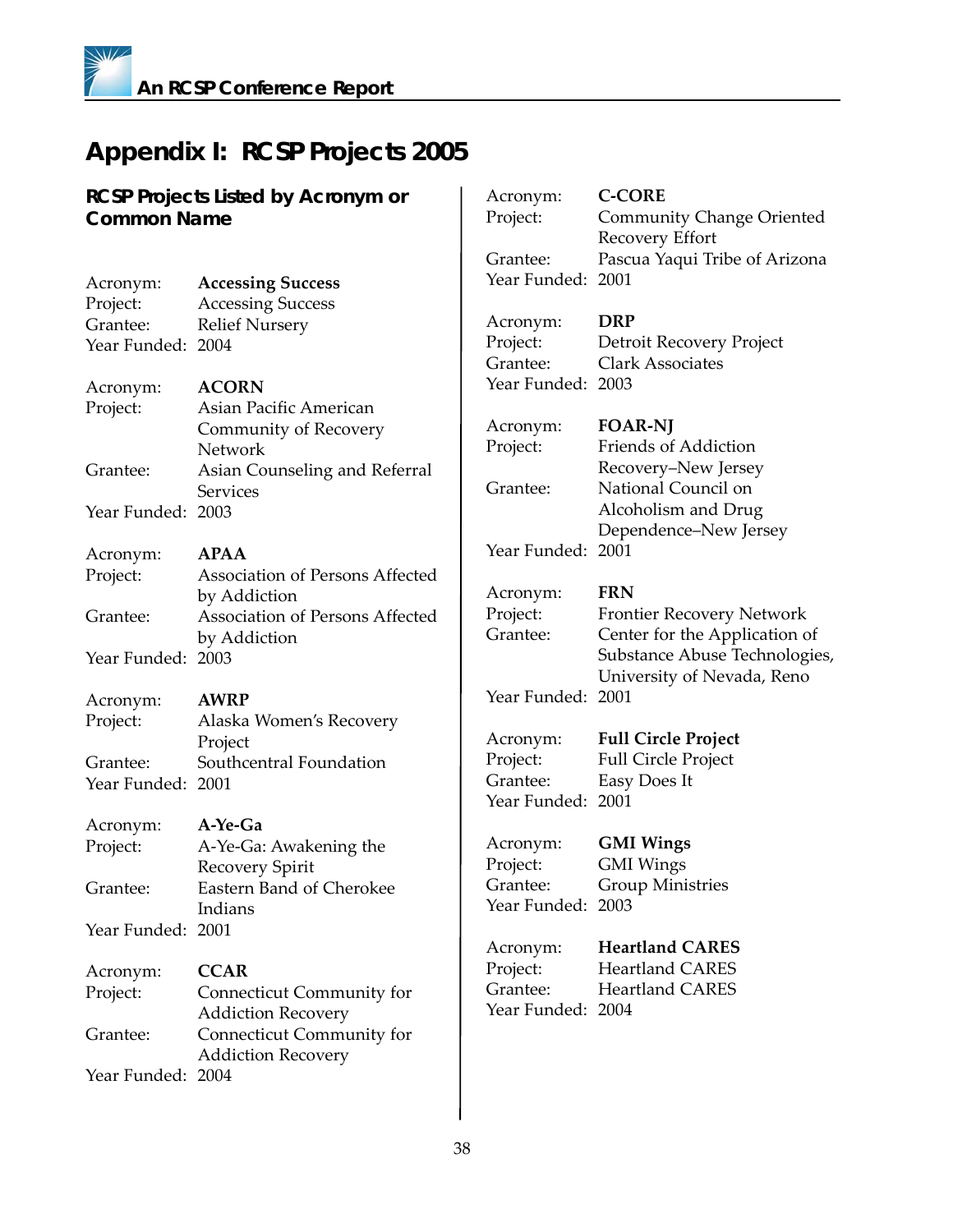| Acronym:          | H.I.G.H. on Recovery         | Acronym:          | <b>RAP</b>                                            |
|-------------------|------------------------------|-------------------|-------------------------------------------------------|
| Project:          | How I Got Help: H.I.G.H. on  | Project:          | Recovery Association Project                          |
|                   | Recovery                     | Grantee:          | Central City Concern                                  |
| Grantee:          | <b>AIDS Service Center</b>   | Year Funded: 2003 |                                                       |
| Year Funded: 2003 |                              |                   |                                                       |
|                   |                              | Acronym:          | <b>RCA</b>                                            |
| Acronym:          | <b>NARA</b>                  | Project:          | Recovery Consultants of                               |
| Project:          | Nashville Area Recovery      |                   | Atlanta                                               |
|                   | Alliance                     | Grantee:          | Recovery Consultants of                               |
| Grantee:          | Alcohol and Drug Council of  |                   | Atlanta                                               |
|                   | Middle Tennessee             | Year Funded: 2001 |                                                       |
| Year Funded: 2001 |                              |                   |                                                       |
|                   |                              | Acronym:          | <b>RECOVER</b>                                        |
| Acronym:          | <b>NORA</b>                  | Project:          | The RECOVER Project                                   |
| Project:          | Northern Ohio Recovery       | Grantee:          | <b>Western Massachusetts</b>                          |
|                   | Association                  |                   | <b>Training Consortium</b>                            |
| Grantee:          | Northern Ohio Recovery       | Year Funded: 2003 |                                                       |
|                   | Association                  |                   |                                                       |
| Year Funded: 2004 |                              | Acronym:          | <b>Restoring Citizenship</b>                          |
|                   |                              | Project:          | Restoring Citizenship                                 |
| Acronym:          | <b>OCW</b>                   | Grantee:          | <b>Treatment Alternatives for Safe</b>                |
| Project:          | Our Common Welfare           |                   | Communities                                           |
| Grantee:          | Women in New Recovery        | Year Funded: 2001 |                                                       |
| Year Funded: 2003 |                              |                   |                                                       |
|                   |                              | Acronym:          | <b>RRC</b>                                            |
| Acronym:          | Peer to Peer                 | Project:          | <b>Recovery Resource Center</b>                       |
| Project:          | Peer to Peer Program         | Grantee:          | <b>Recovery Resource Center</b>                       |
| Grantee:          | The Fortune Society          | Year Funded: 2003 |                                                       |
| Year Funded: 2004 |                              |                   | <b>SRCSP</b>                                          |
|                   | <b>PROSPER</b>               | Acronym:          |                                                       |
| Acronym:          | PROSPER-Peers Reaching Out   | Project:          | <b>Syracuse Recovery Community</b><br>Services Progam |
| Project:          | Supporting Peers to Embrace  | Grantee:          | Center for Community                                  |
|                   | Recovery                     |                   | Alternatives                                          |
| Grantee:          | Walden House                 | Year Funded: 2001 |                                                       |
| Year Funded: 2004 |                              |                   |                                                       |
|                   |                              | Acronym:          | <b>Welcome Home</b>                                   |
| Acronym:          | <b>Proyecto Bienestar</b>    | Project:          | Face to Face                                          |
| Project:          | Proyector Bienestar (Project | Grantee:          | <b>Welcome Home Ministries</b>                        |
|                   | Well Being)                  | Year Funded: 2004 |                                                       |
| Grantee:          | Pinal Hispanic Council       |                   |                                                       |
| Year Funded: 2001 |                              | Acronym:          | <b>White Bison</b>                                    |
|                   |                              | Project:          | Circles of Recovery III                               |
|                   |                              | Grantee:          | White Bison                                           |

Year Funded: 2004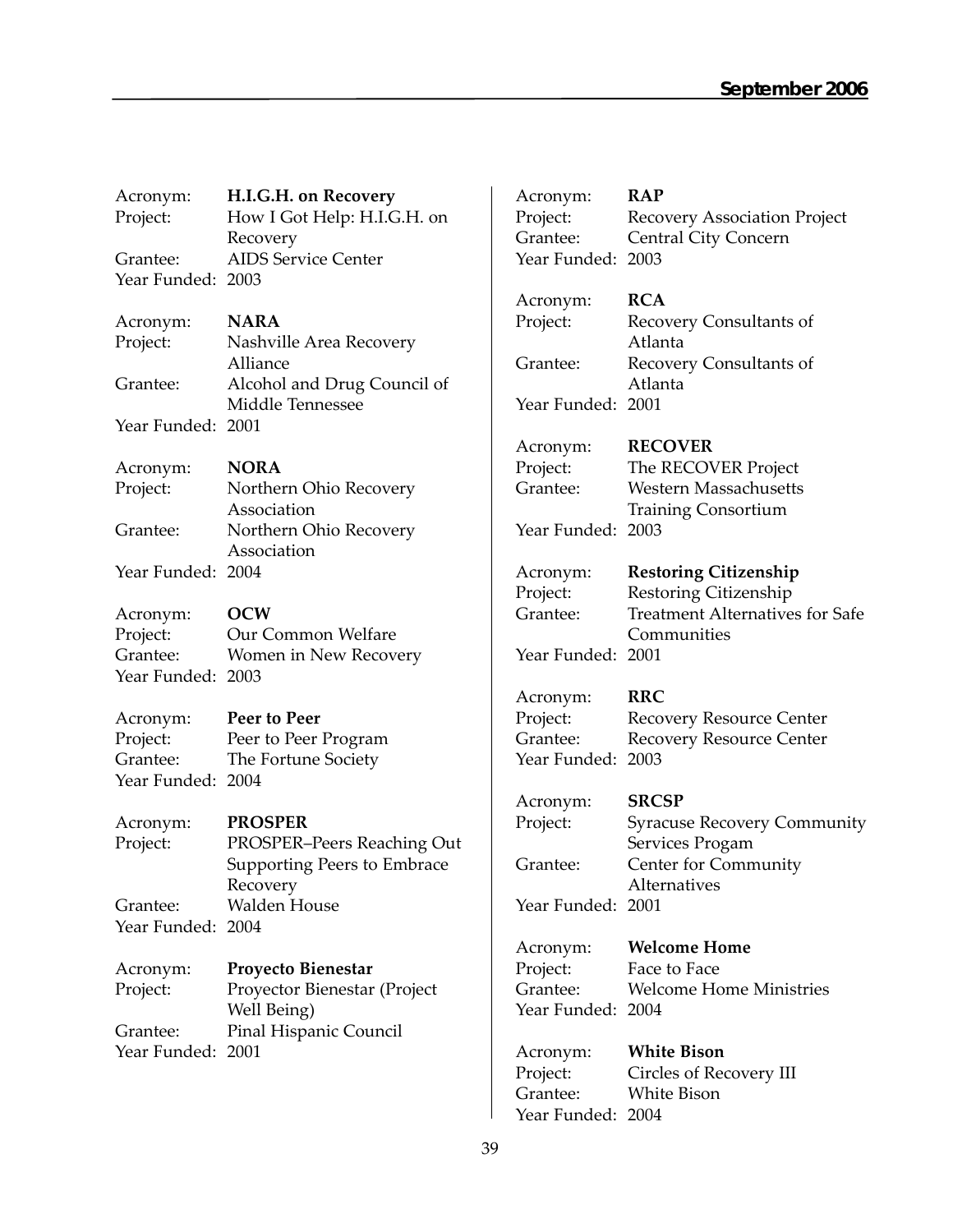

# **Appendix 2: Workshops, Moderators, and Panelists at 2005 RCSP Grantee Meeting**

**Employment and Education** *Moderator:*  Patty McCarthy, Friends of Recovery–Vermont

### *Panelists:*

Andre Johnson, Detroit Recovery Program Karla Lomiglio, Welcome Home Ministries Jimi Allen, Recovery Consultants of Atlanta Efren Bonilla, Syracuse Recovery Community Services Program

**Faith-Based Approaches** *Moderator:* Cathi Calori, CCI Consultants

*Panelists:*

Kenneth Smith, GMI Wings Rosa Ruiz, Proyecto Bienestar Cassandra Collins, Recovery Consultants of Atlanta Janie Hudson, Welcome Home Ministries

**Mentors, Coaches, Resource Connectors** *Moderator:*  Tom Hill, Health Systems Research, Inc.

### *Panelists:*

Chester McGee, Association of Persons Affected by Addiction Meghann Hughes, Recovery Association Project Cynthia Cameron, Recovery Resource Center Robert Cummings, Syracuse Recovery Community Services Program

**Women** *Moderator:*  June Gertig, Health Systems Research, Inc.

#### *Panelists:*

Cheryl MacGinitie, Accessing Success Lisa Pierce, Alaska Women's Recovery Project Patty Henderson, Our Common Welfare Donna Nickel, Welcome Home Ministries

**HIV/Hepatitis C** *Moderator:*  Laurie Kamansky, The RECOVER Project

*Panelists:* Kesiha Smith, GMI Wings Brent Collins, Heartland CARES Rufino Colon, How I Got Help: H.I.G.H. on Recovery

**Parenting Supports** *Moderator:*  June Gertig, Health Systems Research, Inc.

#### *Panelists:*

Angela Williams, Detroit Recovery Project Krista Wood, Heartland CARES Manuel Salas, Proyecto Bienestar Don Coyhis, White Bison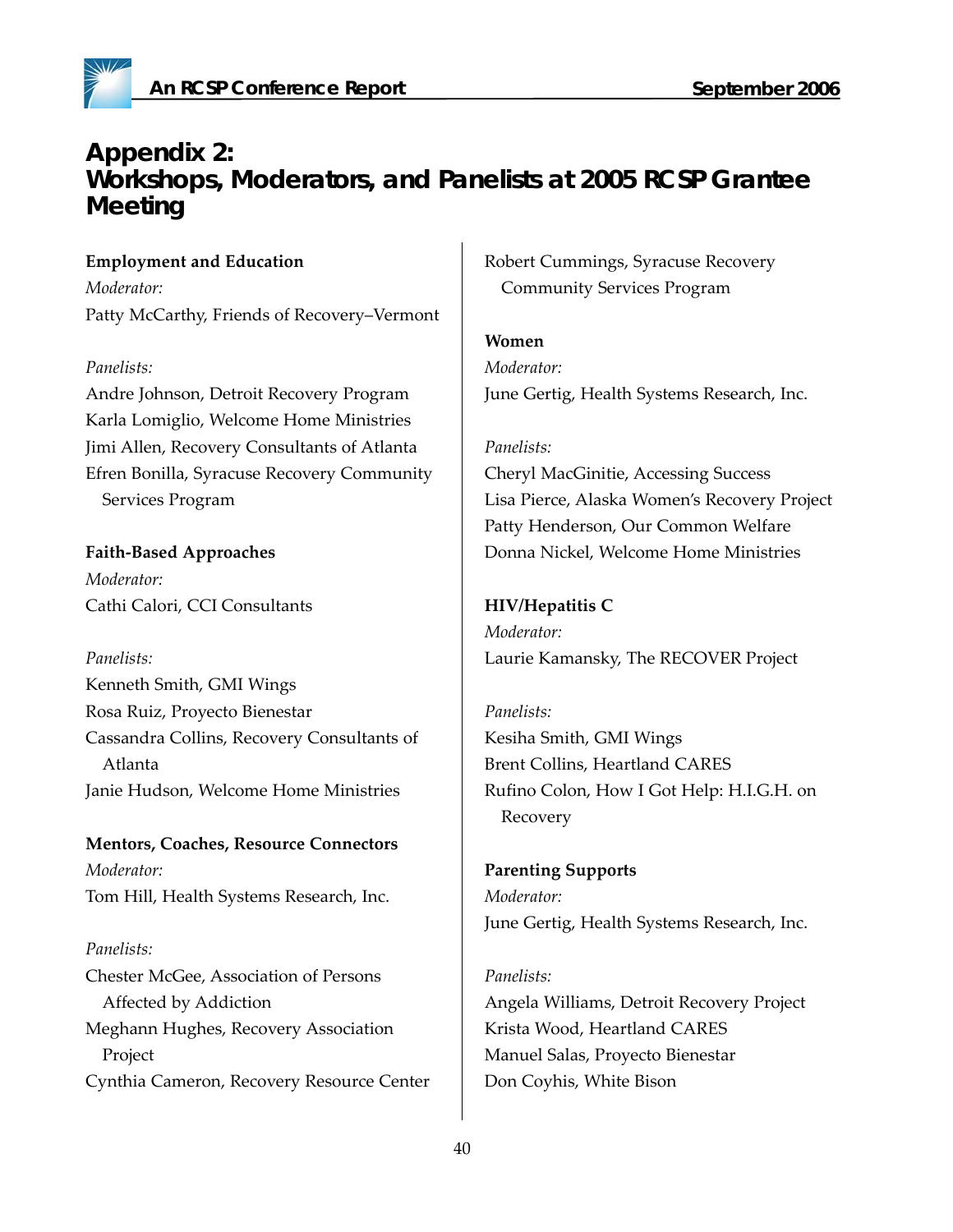### **Authenticity in Peer Recovery Support Services**

*Moderators:*  Cathy Calori, CCI Consultants Joe Powell, Association of Persons Affected by Addiction

**Recovery Centers** *Moderator:*  Patty McCarthy, Friends of Recovery–Vermont

### *Panelists:*

Miae Christofferson, Asian Pacific American Community of Recovery Network Diane Potvin, Connecticut Community for Addiction Recovery Andre Johnson, Detroit Recovery Project Demetrius Andreas, PROSPER Akhri Troncelliti, Recovery Association Project

### **Criminal Justice**

*Moderator:* Susan Hailman, Campaign Consultation, Inc.

### *Panelists:*

Carla George, Accessing Success Denise Everett, Frontier Recovery Network Jerome Collins, Restoring Citizenship Jackson Davis, Syracuse Recovery Community Services Program Blaine Wood, White Bison

**Learning Circles, Support Meetings and Other Peer-Led Groups** *Moderator:* Sonya Baker, Community Recovery Network

### *Panelists:*

Jeanette Grimes, Friends of Addiction Recovery–New Jersey Terri Dorsey, Nashville Area Recovery Alliance Laurie Kamansky, The RECOVER Project

**Recovery Housing** *Moderator:*  Ilene Baker, Pima Prevention Partnership

### *Panelists:*

Cheryle Pacapelli, Connecticut Community for Addiction Recovery Patty Henderson, Our Common Welfare David Whiters, Recovery Consultants of Atlanta Joyce Salaam, Recovery Resource Center

**Servant Leadership** *Moderator:*  Tom Hill, Health Systems Research, Inc.

### *Panelists:*

Yury Tarnavskyj, Friends of Addiction Recovery–New Jersey Pastor Arthur Boyd, GMI Wings Don Coyhis, White Bison

### **Track 2: Developing Peer Leaders and Programs**

**Basic Communication Skills for Peer Leaders Training of Trainers**  *Facilitators:* Sonya Baker Ilene Baker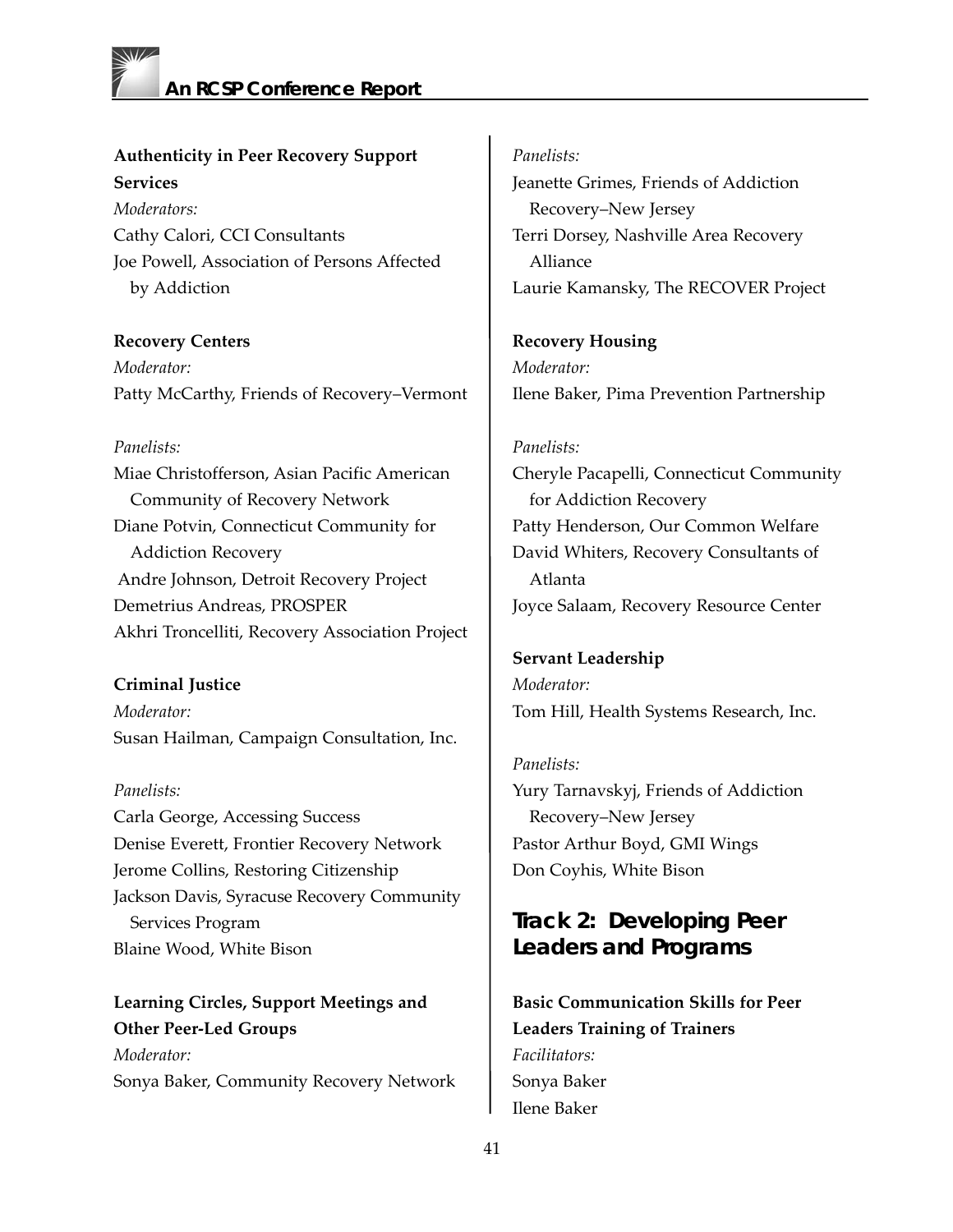### **Engaging, Developing and Retaining Peer Leaders: A Problem-Solving Clinic**

*Facilitator:* Susan Hailman, Campaign Consultation, Inc.

# **Leadership Styles: Finding Yours and**

**Appreciating Others** *Facilitator:* Manny Brandt, National Center for Cultural **Healing** 

### **Strength-Based Thinking and Mapping Your Assets**

*Facilitator:* Barbara Warren, LGBT Community Center of New York City

### *Panelists:*

Cheryle Pacapelli and Phillip Valentine, Connecticut Community for Addiction Recovery Jon Atten, Rick Johnson, and Patty Katz, Recovery Association Project

**Curriculum Development for Peer Training** *Facilitator:* Carolyn Davis, Health Systems Research, Inc.

# **Developing Programming and Activities**

*Facilitators:* Barbara Warren Patty McCarthy, Friends of Recovery–Vermont

**Ethics and Personal Boundaries for Peer Leaders Training of Trainers**  *Facilitator:* Cathy Calori, CCI Consultants

**Self-Care in Action** Catherine Nugent, Center for Substance Abuse **Treatment** 

# **Track 3: Building and Sustaining the Organization and Effort**

**Building a Healthy Organizational Climate** *Facilitator:* Elizabeth Burden, Pan Left Productions

# **Marketing for Sustainability: Building Your Project's Reputation for the Long Haul** *Facilitator:*

La Tanya Jones, Campaign Consultation, Inc.

### **Stakeholder Basics: What Are They and Why Do We Care?**

*Facilitator:* David Carrillo, National Center for Cultural Healing

**Competency in the Cultures of Recovery** *Facilitators:* David Carrillo Tom Hill, Health Systems Research, Inc.

**Marketing Basics: Getting the Word Out** *Facilitator:* La Tanya Jones, Campaign Consultation, Inc.

**Stakeholders for Sustainability** *Facilitator:* Elizabeth Burden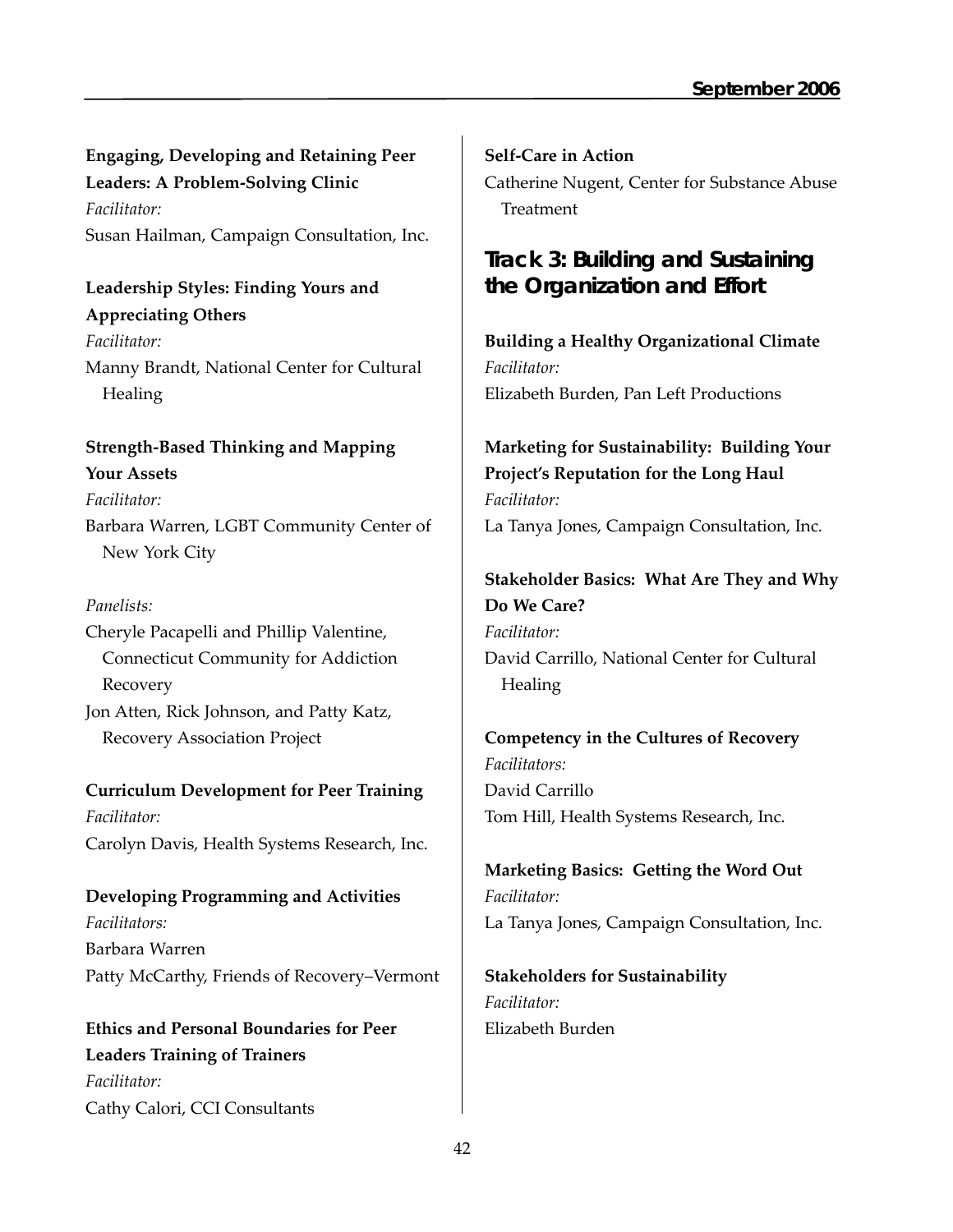

**Boards, Advisory Boards, and Steering Committees** *Facilitator:* Elizabeth Burden

**Conflict Transformation** *Facilitator:* David Carrillo, National Center for Cultural **Healing** 

**Resource Development: More than Fundraising** *Facilitator:* La Tanya Jones, Campaign Consultation

### **Discussion Groups**

**Access to Recovery** *Moderators:* Mady Chalk, Center for Substance Abuse Treatment Catherine Nugent, Center for Substance Abuse Treatment Christine Whitmore, American Institutes for Research

*Panelists:* Joe Powell, Association of Persons Affected by Addiction John Shea, Connecticut Community of Addiction Recovery Cynthia Cameron, Recovery Resource Center

**Recovery and Spirit**  *Moderator:* Anita Bertrand, Northern Ohio Recovery Association

**Recovery and Wellness**  *Moderator:* Don Coyhis, White Bison

**Recovery and Whole Person** *Moderator:* Phil Valentine, Connecticut Community for Addiction Recovery

### **Teach-Ins**

**Co-occurring Disorders/Co-occurring Recoveries** *Moderator:* Cathi Calori, CCI Consultants

**Cultural Relevance and Sensitivity** *Moderators:* Miae Christofferson, Asian Pacific American Community of Recovery Network Clare Cory, Community Change Oriented Recovery Effort

**Medication-Assisted Recovery: Dispelling Myths** *Moderator:* Ilene Baker, Pima Prevention Partnership

**Peer vs. Street Ethics** *Moderator:* Rufino Colon, How I Got Help: H.I.G.H. on Recovery

**Trauma and Violence in Our Lives** *Moderator:* Rene Andersen, The RECOVER project

**Website Development: The Fundamentals**  *Moderator:* Elizabeth Burden, Pan Left Productions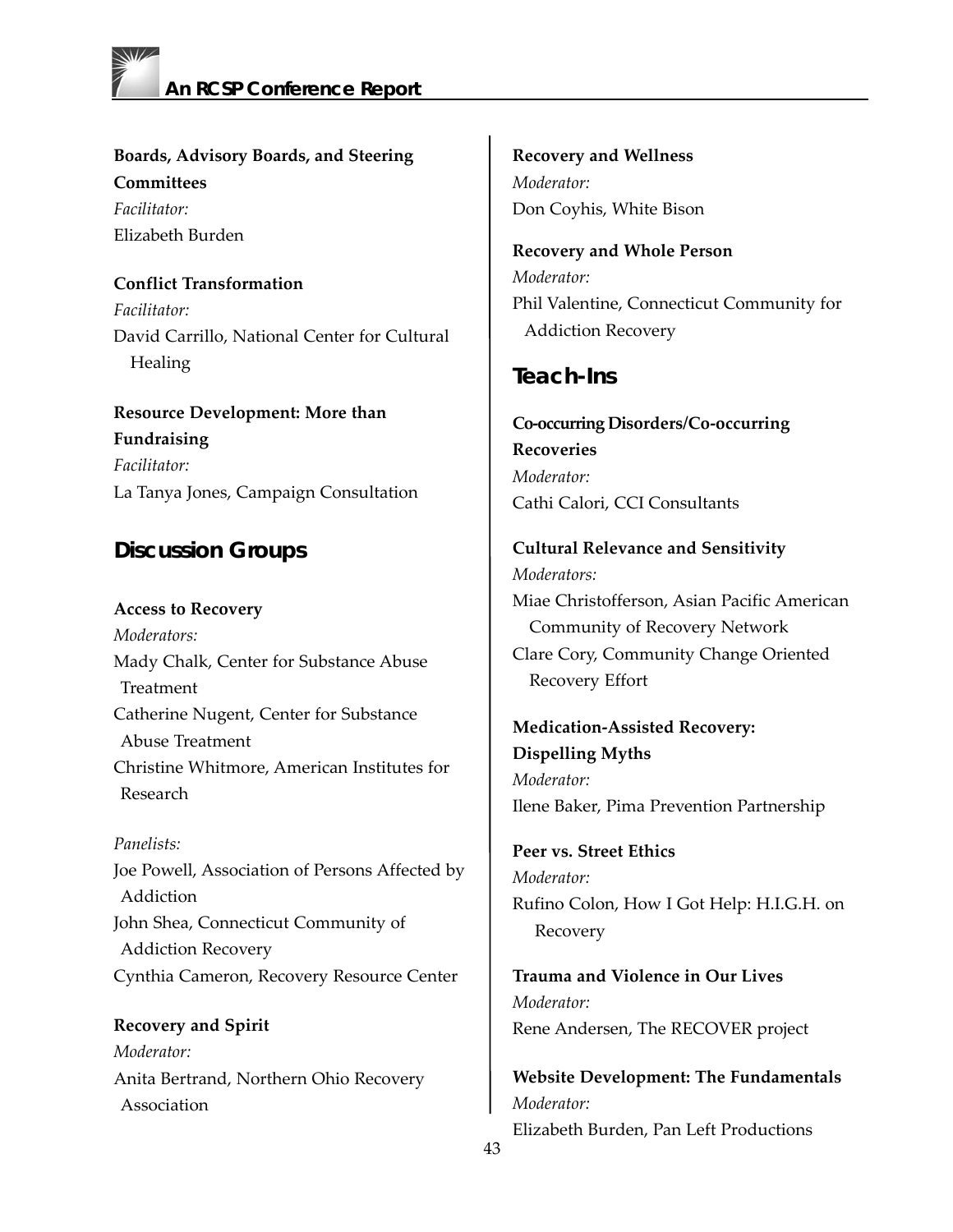# **Appendix 3: Common Indicators of Quality in Peer Recovery Support Service Organizations**

- 1. Peer recovery support services are clearly defined in ways that differentiate them both from professional treatment services and from sponsorship in 12-Step or other mutual aid groups.
- 2. The programs and peer recovery support services are authentically peer in design and operation.
- 3. The peer recovery support program has well-delineated processes for engaging and retaining a diverse pool of peer leaders who reflect the diversity of the community and of people seeking recovery support.
- 4. The peer recovery support program has an intentional focus on leadership development.
- 5. The peer recovery support program operates within an ethical framework that reflects peer and recovery values.
- 6. The peer recovery support program incorporates principles of self-care, which are modeled by staff and peer

leaders, and has a well-considered process for handling relapse.

- 7. The peer program and peer recovery support services are nonstigmatizing, inclusive, and strengths-based.
- 8. The peer recovery support program honors the cultural practices of all participants and incorporates cultural strengths into the recovery process.
- 9. The peer recovery support program connects peers with other community resources irrespective of types of services offered.
- 10. The peer recovery support program has well-established, mutually supportive relationships with key stakeholders.
- 11. The peer recovery support program has a plan to sustain itself.
- 12. The peer recovery support program has well-documented governance, fiscal, and risk management practices to support its efforts.